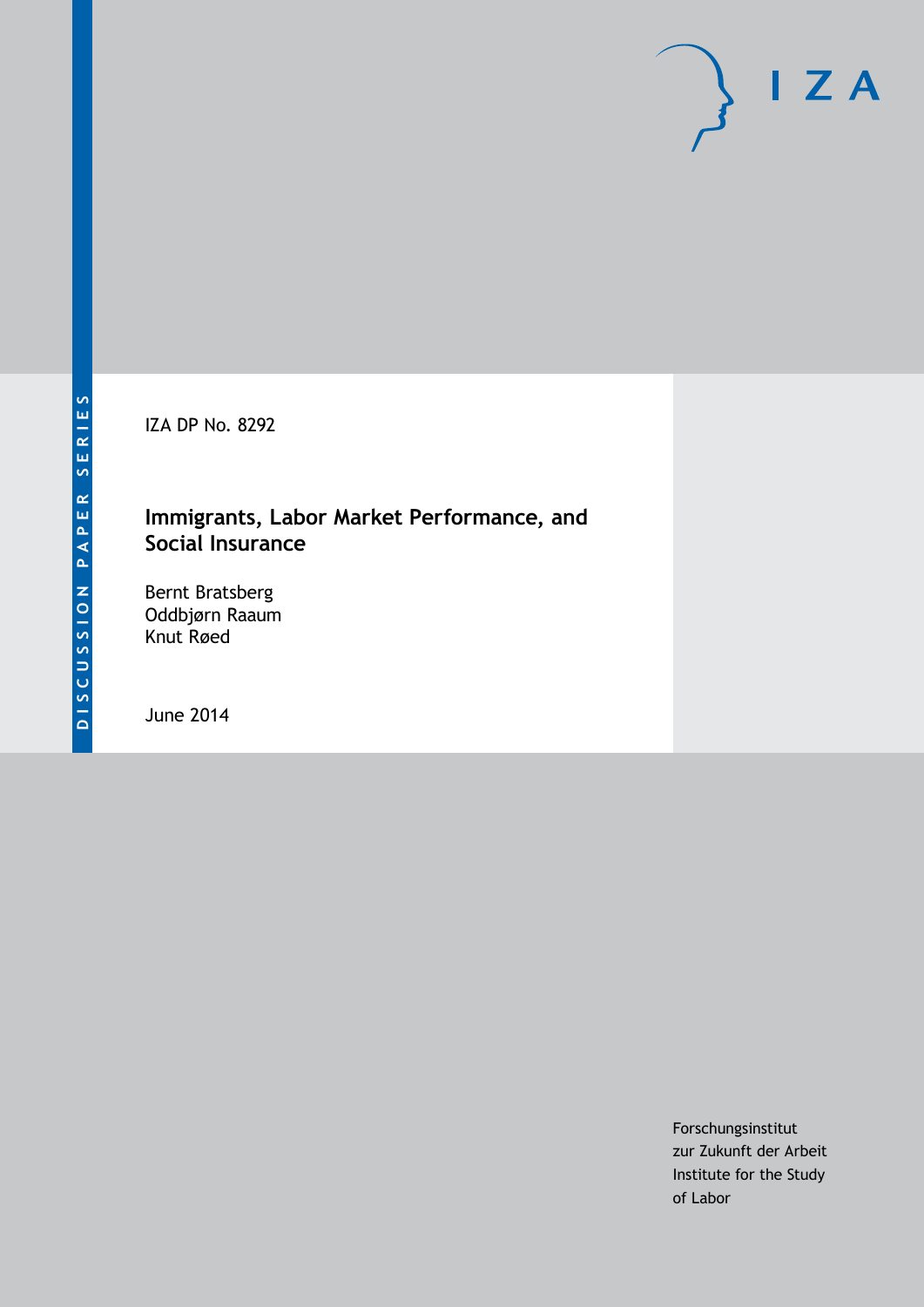# **Immigrants, Labor Market Performance, and Social Insurance**

### **Bernt Bratsberg**

*Ragnar Frisch Centre for Economic Research*

## **Oddbjørn Raaum**

*Ragnar Frisch Centre for Economic Research*

#### **Knut Røed**

*Ragnar Frisch Centre for Economic Research and IZA*

> Discussion Paper No. 8292 June 2014

> > IZA

P.O. Box 7240 53072 Bonn **Germany** 

Phone: +49-228-3894-0 Fax: +49-228-3894-180 E-mail: [iza@iza.org](mailto:iza@iza.org)

Any opinions expressed here are those of the author(s) and not those of IZA. Research published in this series may include views on policy, but the institute itself takes no institutional policy positions. The IZA research network is committed to the IZA Guiding Principles of Research Integrity.

The Institute for the Study of Labor (IZA) in Bonn is a local and virtual international research center and a place of communication between science, politics and business. IZA is an independent nonprofit organization supported by Deutsche Post Foundation. The center is associated with the University of Bonn and offers a stimulating research environment through its international network, workshops and conferences, data service, project support, research visits and doctoral program. IZA engages in (i) original and internationally competitive research in all fields of labor economics, (ii) development of policy concepts, and (iii) dissemination of research results and concepts to the interested public.

<span id="page-1-0"></span>IZA Discussion Papers often represent preliminary work and are circulated to encourage discussion. Citation of such a paper should account for its provisional character. A revised version may be available directly from the author.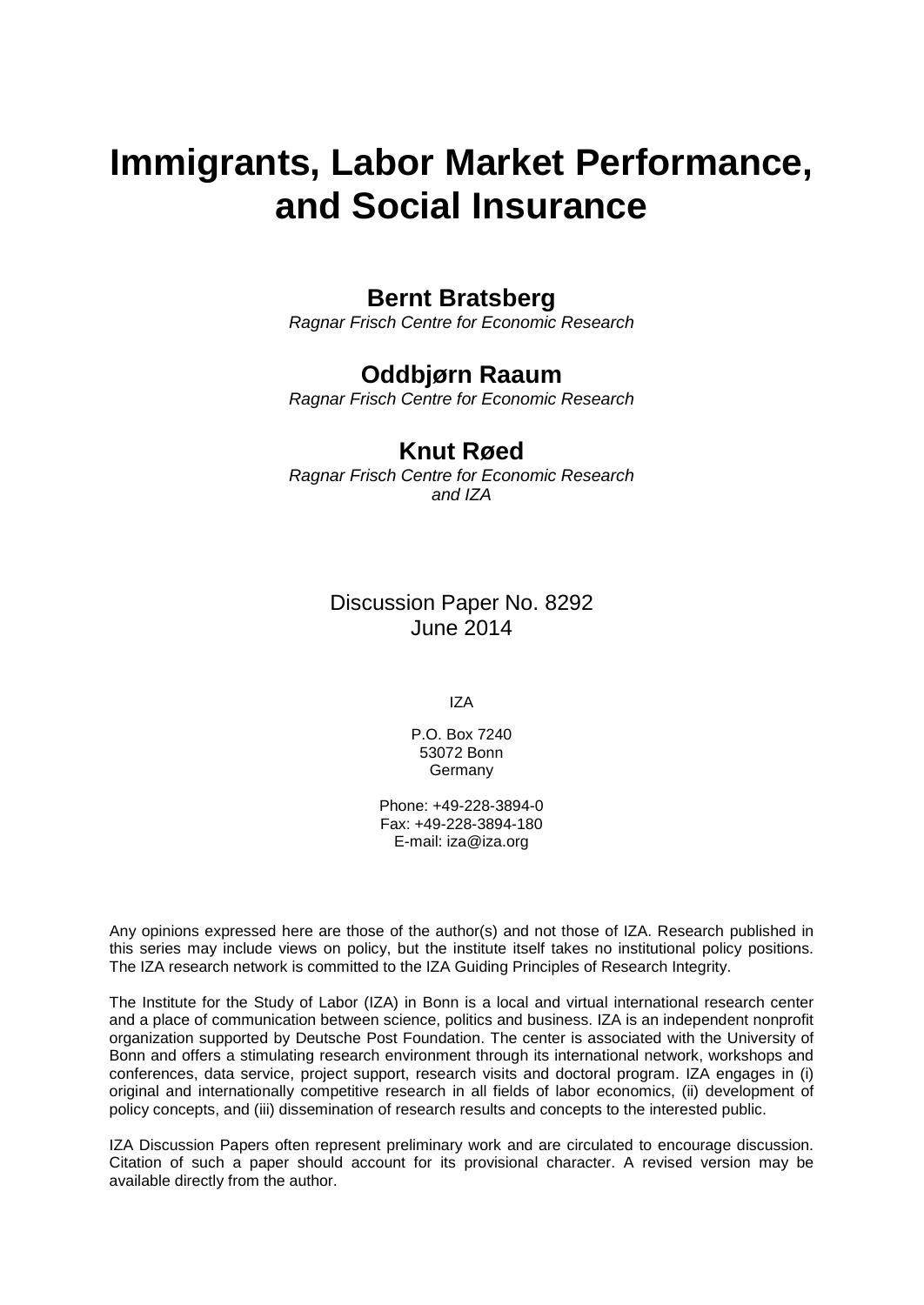IZA Discussion Paper No. 8292 June 2014

# **ABSTRACT**

## **Immigrants, Labor Market Performance, and Social Insurance[\\*](#page-1-0)**

Using longitudinal data from the date of arrival, we study long‐term labor market and social insurance outcomes for all major immigrant cohorts to Norway since 1970. Immigrants from high-income countries performed as natives, while labor migrants from low-income source countries had declining employment rates and increasing disability program participation over the lifecycle. Refugees and family migrants assimilated during the initial period upon arrival, but labor market convergence halted after a decade and was accompanied by rising social insurance rates. For the children of labor migrants of the 1970s, we uncover evidence of intergenerational assimilation in education, earnings and fertility.

JEL Classification: F22, H55, J22

Keywords: migration, assimilation, social insurance

Corresponding author:

Bernt Bratsberg The Ragnar Frisch Centre for Economic Research Gaustadalléen 21 0349 Oslo Norway E-mail: [bernt.bratsberg@frisch.uio.no](mailto:bernt.bratsberg@frisch.uio.no)

We are grateful for valuable comments from Christian Dustmann, Tommaso Frattini, seminar participants at the University of Hamburg, and two anonymous referees. Bratsberg acknowledges funding from the Norwegian Research Council (project "Work Life Challenges – workforce management and worker involvement solutions"), Raaum from the Ministry of Labour (project "Immigrants, Employment and Time since Arrival"), and Røed from the Norwegian Research Council (project "Social Insurance and Labor Market Inclusion in Norway"). The paper is also part of the research activities of the Centre of Equality, Social Organization, and Performance, University of Oslo. Data made available by Statistics Norway have been essential for this research.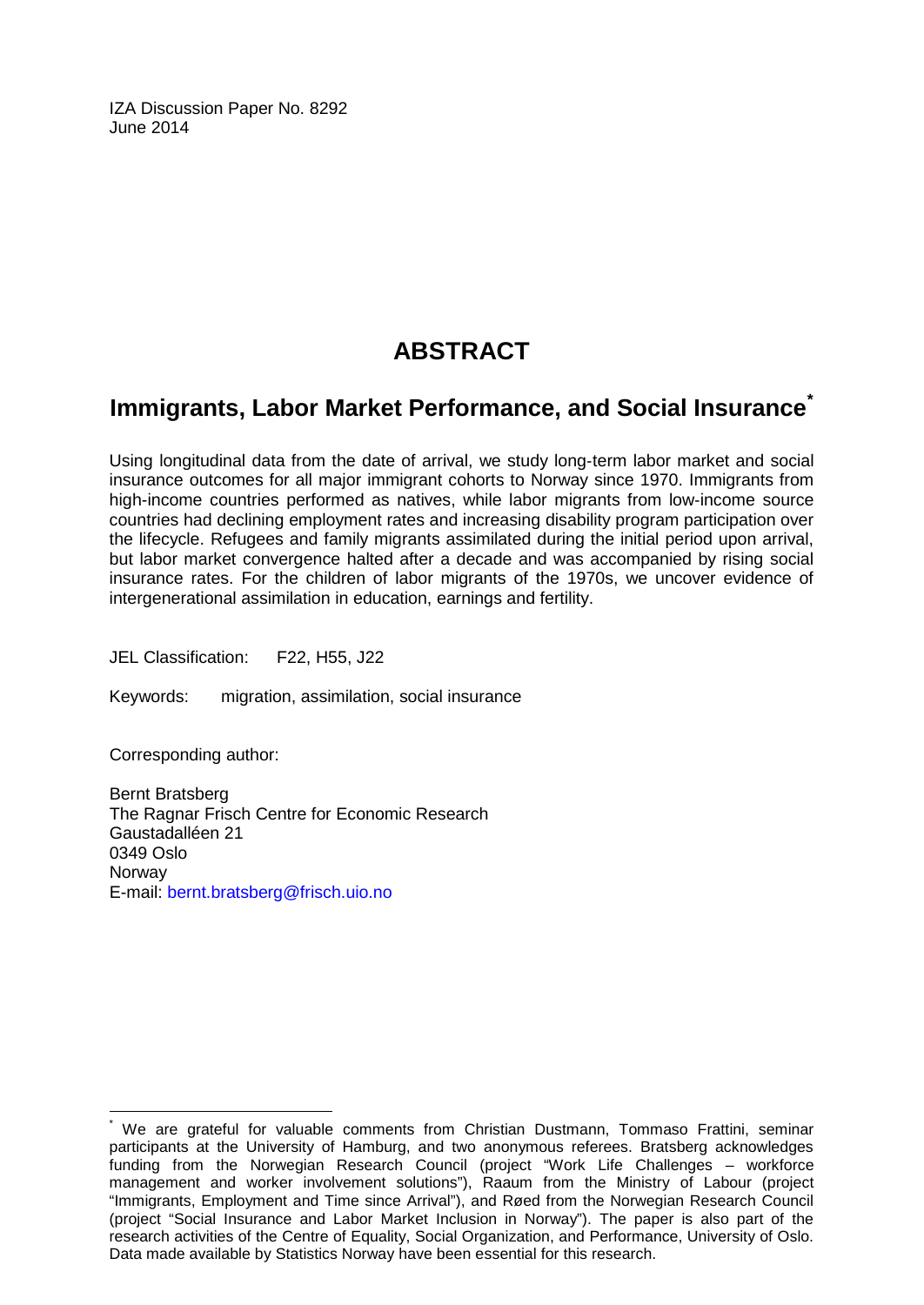# **Immigrants, labor market performance, and social insurance**

Economists and analysts often stress that, in a world with large cross-country productivity differences, liberalizing international migration could deliver a huge boost to global output (Kennan, 2013; The Economist, 2012). While many of the world's potential migrants undoubtedly would gain tremendously from free access to a high‐productivity work environment, the fiscal consequences for receiving countries are less obvious (Preston, 2013). Prior evidence from Europe shows that migrants in many host countries are overrepresented among beneficiaries of non‐contributory transfers (Boeri, 2010). And with the deeper integration of European labor markets, policy makers in high‐ income countries are concerned that the large cross‐country differences in living standards and social insurance might generate "welfare migration" that puts pressure on existing social insurance institutions.

In the present paper, we examine the lifecycle patterns of employment, earnings, and social insurance claims of immigrants to a typical welfare state economy, Norway. Our analysis covers all major immigrant waves over the past four decades—spanning labor migrants of the early 1970s and the subsequent family immigration they generated during the 1970s and 1980s; the large cohorts of refugee arrivals during the 1980s and 1990s; and the recent wave of labor migrants from Eastern Europe since 2004. Based on longitudinal administrative register data, we study labor market performance and social insurance receipts for up to 40 years after arrival. The lifecycle perspective on labor market performance is of particular significance in welfare state economies with extensive social insurance programs for the simple reason that persons who are not employed tend to receive some kind of public transfer. Moving a person out of employment not only leads to loss of tax revenues, but very often also leads to the added costs of a tax-financed social insurance payment. The comprehensive welfare state may also influence the composition of migrant flows and the labor supply behavior of immigrants once they are established in the host country (Borjas and Trejo, 1993; Nannestad, 2004). In particular, the combination of a relatively compressed wage distribution and generous welfare transfers to persons outside the labor market, especially for families with (many) children, may seriously distort work incentives and undermine labor supply. The surge in labor migration following the eastwards expansions of the European Union has brought renewed interest in understanding the consequences of large differences in wages and welfare benefits across host and source countries. The experiences of recently arrived Eastern European labor migrants to Norway during the financial crisis present a particularly interesting case as we are able to track the employment and social insurance outcomes of individual migrants through the slump and the subsequent period of economic recovery.

Dustmann and Frattini (2013) present evidence from the UK that the direct fiscal contribution differs importantly by immigrant origin. With considerable variation in the composition of migrant flows across time and space (Bauer *et al*., 2000), the overall fiscal impacts will vary across destination countries depending on the relative skills and origin mix of the immigrant population. Although we do not assess the full fiscal consequences of immigration, we explicitly address the heterogeneity of the immigrant population and distinguish between early labor migrants from countries with similar living standards as Norway, those who came from developing countries, as well as post‐accession labor migrants from new member countries of the European Union. Moreover, lifecycle profiles of employment and earnings of labor migrants, whose admission is based on a job contract, are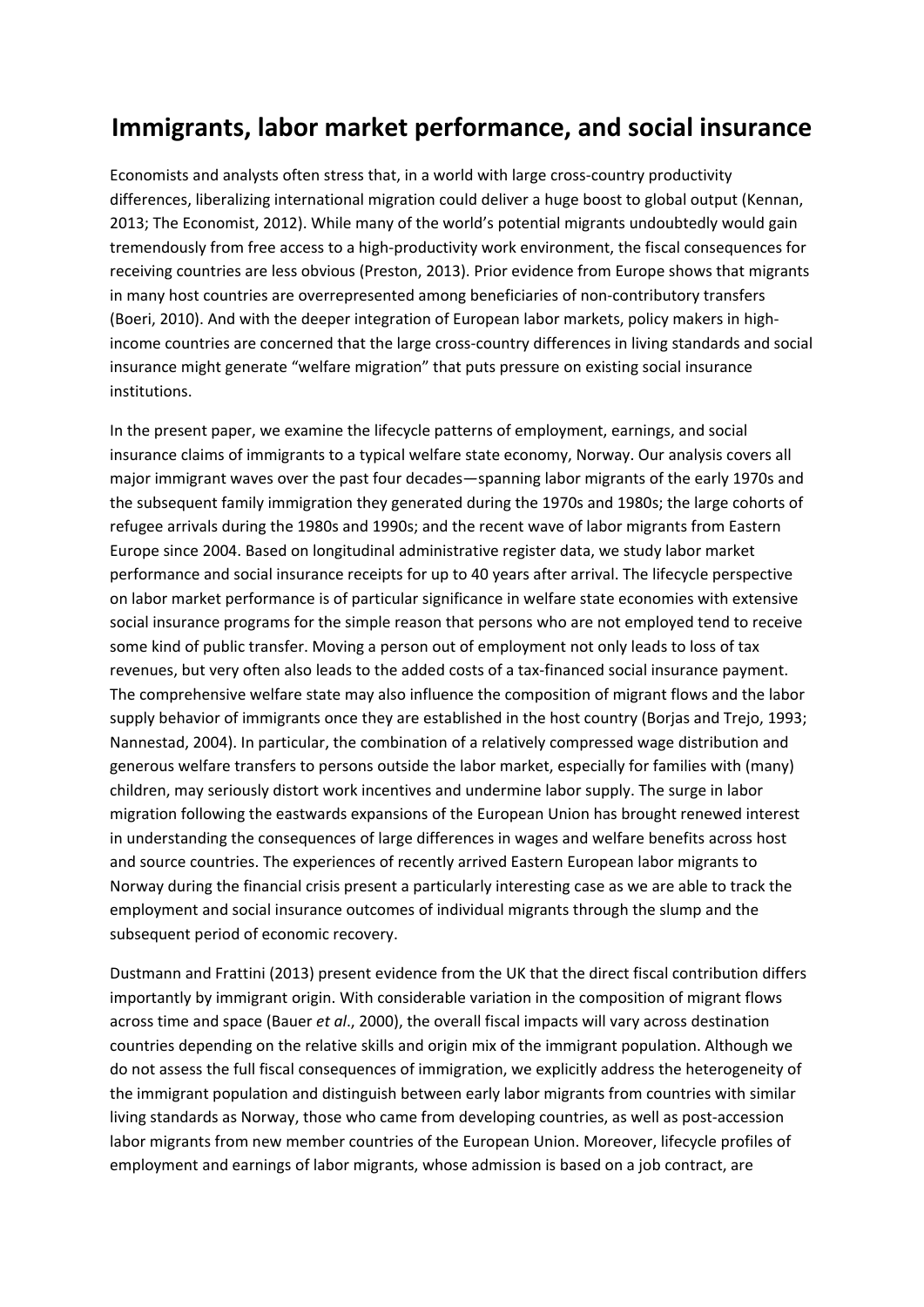expected to differ fundamentally from those of immigrants admitted through family ties and refugees admitted for protection.

While prior studies of immigrants' long-term performance in the Norwegian labor market have been mainly descriptive (e.g., Bratsberg *et al.*, 2010), in this paper we complement descriptive overviews with regression-based analyses that seek to identify cohort-specific assimilation profiles by years since migration. From the objective of assessing fiscal consequences, the purely descriptive lifetime patterns of employment, earnings, and social insurance receipts may be more relevant, with underlying mechanisms and explanations of second‐order interest. But, in order to gain knowledge about the conditions for successful or unsuccessful immigrant assimilation, we need to examine how immigrants' labor market performance is affected by their own characteristics and the economic environment with which they are confronted. Estimating assimilation profiles, we therefore control for individual characteristics such as age, human capital investments, and family situation, as well as cyclical conditions. Our findings show that, while the lifecycle labor market and social insurance careers of immigrants from Western Europe resembled those of natives, early 1970s labor migrants from developing countries had much shorter employment careers. After a decade of close to full employment, the labor immigrants from low-income source countries gradually lost ground in the labor market, with native-immigrant employment and earnings differentials growing monotonously with years since arrival along with a corresponding immigrant overrepresentation in social insurance programs. For the much larger groups of chain migrants that arrived later through family reunification, as well as for the refugee cohorts of the 1980s and 1990s, we do identify significant labor market assimilation during the first period upon arrival. The assimilation process seems to be exhausted after 10 to 15 years in the country, however, at which point there remain considerable employment and earnings gaps relative to natives. And following the initial period of labor market assimilation, social insurance dependency appears to rise rather inexorably with years since arrival even for these immigrant groups.

In the even longer term, the fiscal implications of immigration also hinge on lifecycle labor market participation of descendants of immigrants (Storesletten, 2003). Given the weak long-term labor market performance of the 1970s wave of labor migrants from low-income source countries, one might expect their children to be less successful than children of native parents. Existing empirical evidence shows large intergenerational correlations in labor market performance in general (see the review in Black and Devereux, 2011) and for immigrants in particular (Casey and Dustmann, 2008), and also a more specific tendency for social insurance dependency to spread within various kinds of social networks, including those of families (Dahl *et al*., 2013) and ethnic minorities (Bertrand *et al*., 2000; Aizer and Currie, 2004; Markussen and Røed, 2014). On the other hand, compared to their parents, the immigrant children grew up in a fundamentally different environment that may have contributed to substantial assimilation across generations. We present in this paper the first quantitative evidence on the early adulthood patterns of education, employment, earnings, and disability program participation for the children of the original labor migrant cohort from developing countries. Although it is too early to draw firm conclusions regarding lifecycle outcomes, our findings at this point show considerable convergence toward the educational attainment, employment, and earnings of natives, particularly for the second generation offspring born in Norway. Given the huge immigrant-native differentials in the parent generation, we find the more moderate differentials in the offspring generation quite encouraging. But despite the signs of improved average labor market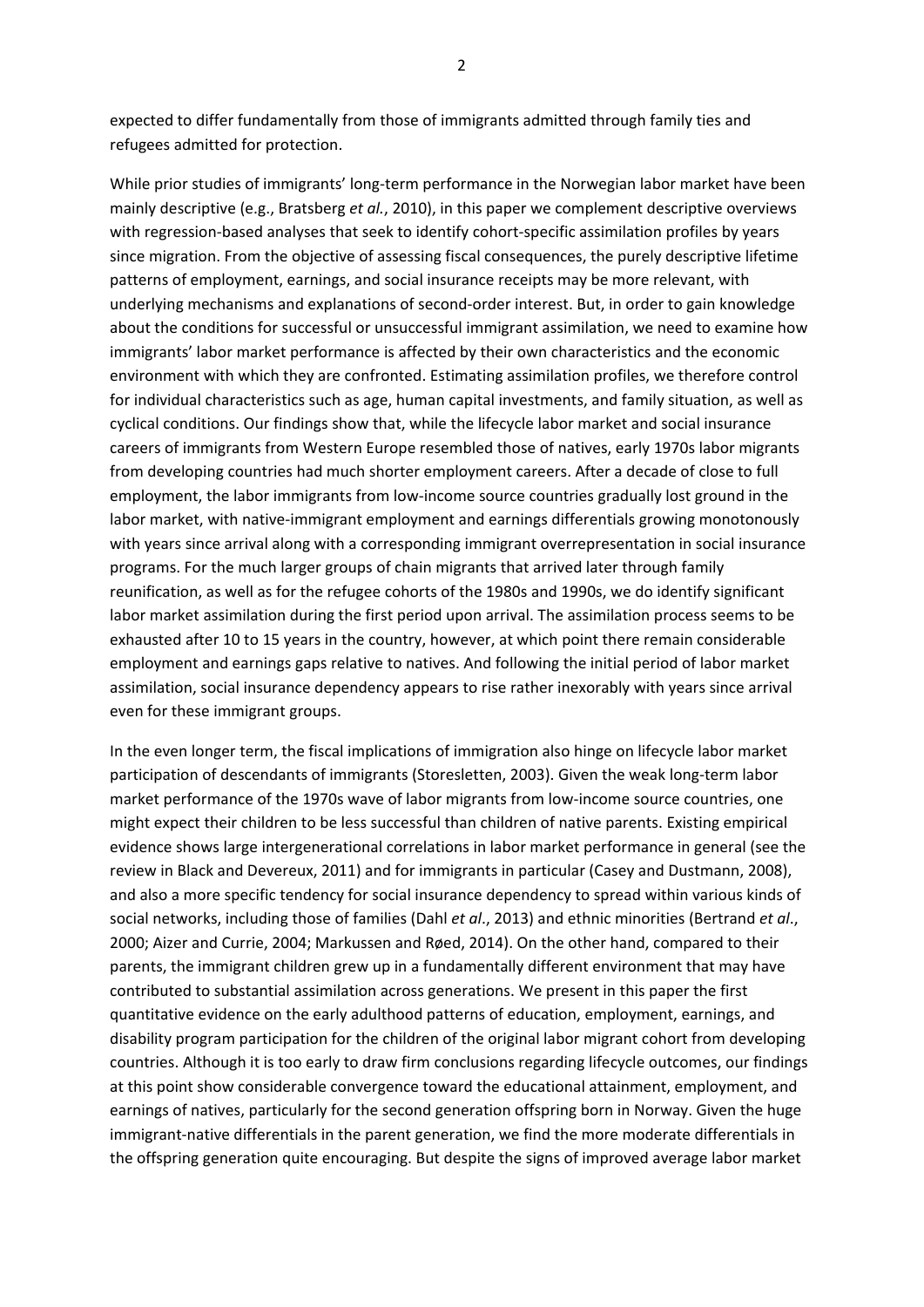outcomes in the offspring generation, we still uncover evidence of disproportionally high risks of enrollment in disability insurance programs.

#### **1 Immigration to Norway since 1970**

#### **1.1 Immigrant inflows and immigration regimes**

Between 1970 and 2014, the immigrant population of Norway, counting children of immigrant parents, increased from 1.5 to 14.9 percent of the resident population (12.4 percent if we only include those born abroad to foreign-born parents), with most of the growth coming from lowincome source countries (Statistics Norway, 2014). Figure 1 displays the counts of annual immigrant inflows between 1970 and 2012 by major source region. As the figure shows, gross inflows increased over the period from less than 10,000 to 65,000 per year, with a doubling of annual immigrant arrivals since 2004.



*Fig 1: Immigration to Norway by major source region, 1970‐2012*

Note: Counts include first-time moves only. "EU8+2" group includes Bulgaria, the Czech Republic, Estonia, Hungary, Latvia, Lithuania, Poland, Romania, Slovakia, and Slovenia.

Prior to 1970, immigration to Norway chiefly consisted of Nordic citizens and other Western Europeans who either sought employment in the growing Norwegian economy or arrived because of family ties (see Brochmann and Kjeldstadli, 2008, for a comprehensive account of Norwegian immigration history). The first significant immigrant wave from developing countries in modern times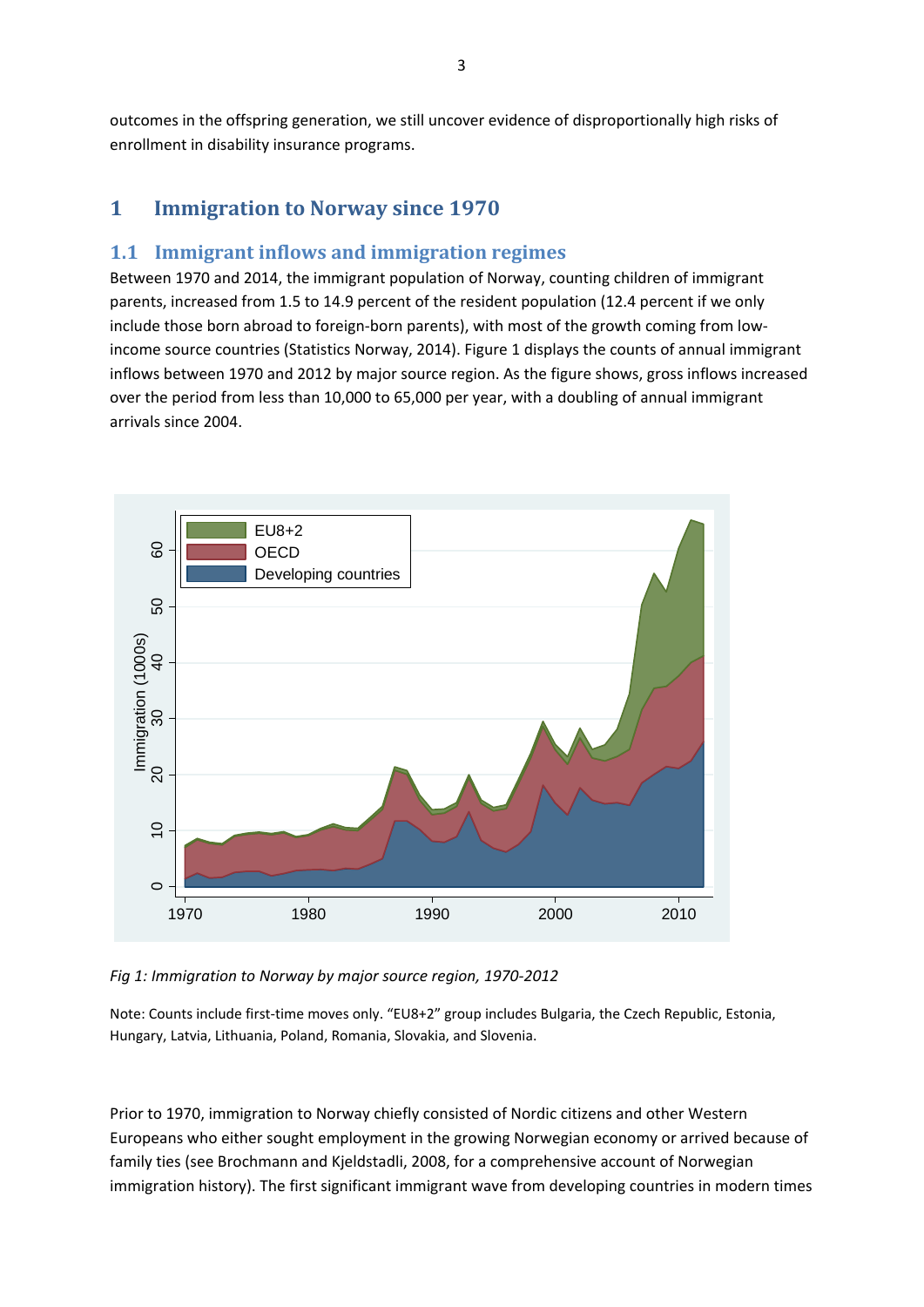was dominated by male labor migrants from Pakistan and Turkey who entered between 1971 and 1975, just before Norway imposed a freeze on immigration from outside the Nordic region. After the 1975 freeze, new legislation impeded labor immigration from outside Western Europe but facilitated family‐based immigration. As such, although the original cohort of workers from Pakistan and Turkey was of modest size, the cohort plays an important role in Norwegian immigration history as it paved the way for substantial chain migration through family reunification and family formation. To illustrate, among the 2,405 labor migrants from Pakistan and Turkey who stayed until the 1990s (and who are included in our analyses below), 2,172 were subsequently joined by a foreign-born spouse who in 99 percent of the cases came from the same source country as the original immigrant. In the years that followed, children of the original cohort generated additional family‐based immigration was as they found their spouses in their parents' source country. Through such family immigration dynamics, Pakistani‐born had grown to become the largest immigrant population group in Norway by the turn of the century.

Since the 1975 immigration freeze, *labor* immigration from developing countries has been negligible. Between 1975 and 2004, admission to Norway from outside Western Europe was dominated by humanitarian motives (i.e., refugees and asylum seekers granted protection) and family reunification (often to immigrants admitted for humanitarian reasons). The visible spikes in Figure 1 correspond to large waves of refugee arrivals and persons granted political asylum. These waves foremost consisted of persons fleeing political unrest and war in Iran, Chile, Sri Lanka, and Vietnam (1980s), the Balkans (early 1990s), and Iraq and Somalia (late 1990s).

The immigration legislation gives citizens of countries with a labor agreement with Norway the right to enter the country and search for a job for up to six months. Important labor agreements in recent times include those between the Nordic countries since 1954 and the European Economic Area (EEA; i.e., the European Union and member states of the European Free Trade Association) since 1994. For citizens of other countries, work‐related admission is available through the "specialist" or "seasonal worker" programs. Both channels normally require that the applicant already has a job offer in hand. Although Norway has stayed outside the European Union, the 2004 and 2007 eastwards enlargements of the European Union opened the Norwegian labor market to citizens of accession countries owing to Norway's EEA membership. As is evident from Figure 1, the EU enlargement triggered a major wave of labor immigration to Norway that accounts for the majority of the rise in immigration since 2004.

#### **1.2 Selection of immigrant arrival cohorts to study**

In the empirical analyses below, we examine the long-term labor market and social insurance outcomes of immigrants in Norway. We seek to describe the long‐term assimilation processes of groups that are representative of the major source countries of the immigrant population as well as the various immigration regimes since 1970. At the same time, our main objective is to study the developments of immigrant outcomes with time in the host country, and a key methodological feature is to take advantage of our access to longitudinal records from comprehensive administrative register data and track the labor market and social insurance outcomes of individuals as they age. For such reasons, we focus on immigrants who arrived as young adults from the major source countries within each immigration regime. We further focus on the five-year arrival interval with the highest representation of individuals aged 17‐36 at entry. The narrowly defined arrival cohorts will reduce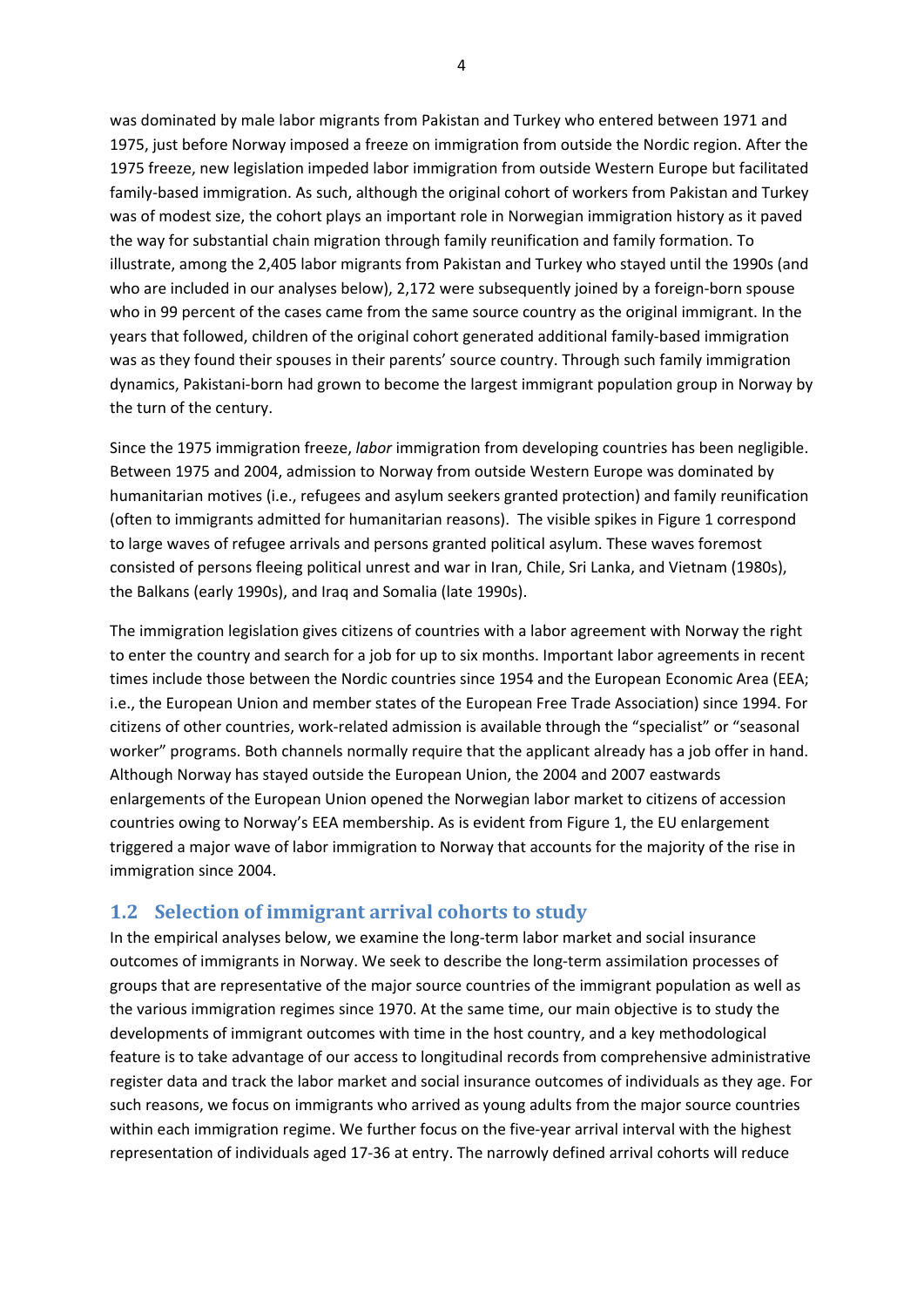heterogeneity in outcomes linked to variation in economic conditions or institutional arrangements at the time of entry (Åslund and Rooth, 2007).

The selected arrival cohorts are detailed in Table 1. The cohorts include the original group of male labor migrants who arrived from Pakistan and Turkey during the early 1970s. To complete the picture of potential fiscal consequences of labor immigration, we also examine immigrants from rich OECD countries and study young males who arrived from Western Europe during the same period. And, because of the large scale, we further study labor migrants who arrived from Eastern Europe following the 2004 expansion of the European Union, focusing on the two major source countries Poland and Lithuania (that accounted for 89 percent of the inflow from the new EU members during the period). But unlike the labor migrant cohorts from the 1970s, we will not be able to describe the long‐term economic outcomes of the recent Eastern European labor immigrants.

|                         |           | $\mathsf{II}$ | Ш          | IV       | $\vee$  | VI       | VII        |
|-------------------------|-----------|---------------|------------|----------|---------|----------|------------|
|                         |           |               | Percent    |          |         |          | Com-       |
|                         |           |               | in         | Observa- |         | Com-     | pleted     |
|                         | Typical   |               | Norway     | tions in | Median  | pleted   | upper      |
|                         | admission | Cohort        | at least 5 | analysis | age at  | upper    | 2nd,       |
| Immigrant cohort        | class     | size          | years      | sample   | arrival | 2nd educ | native ref |
| A. Men                  |           |               |            |          |         |          |            |
| Western Europe 1971-75  | Work      | 8,288         | 41.3       | 84,714   | 25      | 67.4     | 46.6       |
| Pakistan/Turkey 1971-75 | Work      | 2,943         | 90.2       | 84,237   | 25      | 32.9     | 45.4       |
| Pakistan/Turkey 1986-90 | Family    | 2,318         | 80.1       | 35,125   | 25      | 37.5     | 64.1       |
| Refugees 1986-90        | Refugee   | 7,982         | 91.8       | 146,618  | 25      | 62.2     | 63.7       |
| <b>Balkans 1991-95</b>  | Refugee   | 3,791         | 77.6       | 48,406   | 27      | 77.1     | 67.8       |
| Refugees 1996-2000      | Refugee   | 5,205         | 85.6       | 49,827   | 28      | 50.7     | 74.5       |
| New EU 2004-07          | Work      | 13,255        | 77.4       | 54,402   | 29      | 83.2     | 76.7       |
| <b>B.</b> Women         |           |               |            |          |         |          |            |
| Western Europe 1975-79  | Work/fam  | 8,971         | 37.0       | 79,439   | 25      | 78.2     | 35.6       |
| Pakistan/Turkey 1975-79 | Family    | 1,187         | 91.6       | 32,637   | 24      | 18.4     | 35.6       |
| Pakistan/Turkey 1986-90 | Family    | 1,511         | 95.0       | 28,670   | 23      | 23.7     | 65.4       |
| Refugees 1986-90        | Refugee   | 4,181         | 91.9       | 77,087   | 26      | 58.3     | 57.2       |
| <b>Balkans 1991-95</b>  | Refugee   | 3,157         | 82.1       | 43,797   | 28      | 70.2     | 65.4       |
| Refugees 1996-2000      | Refugee   | 2,348         | 92.2       | 25,181   | 27      | 37.0     | 76.2       |
| New EU 2004-07          | Work/fam  | 4,957         | 85.5       | 22,309   | 27      | 88.1     | 83.2       |
|                         |           |               |            |          |         |          |            |

#### *Table 1: Immigrant cohorts under study*

Note: Immigrant cohorts consist of those aged 17 to 36 at the time of arrival. Completed upper secondary education is conditional on non‐missing education data; educational attainment is missing for 8 percent of the pre‐2004 arrivals, but for 38 percent of men and 24 percent of women in the "New EU 2004‐07" cohort. Native educational attainment is shown for the median birth cohort of the respective immigrant sample.

In addition to the original group of male labor migrants, we examine long-term outcomes of three five‐year arrival cohorts of subsequent immigrants from Pakistan and Turkey. The three cohorts consist of women who arrived between 1975 and 1979 (typically wives of the original labor immigrant cohort), as well as men and women who arrived between 1986 and 1990—15 years after the original cohort (typically close relatives like siblings or children-in-law arriving on a family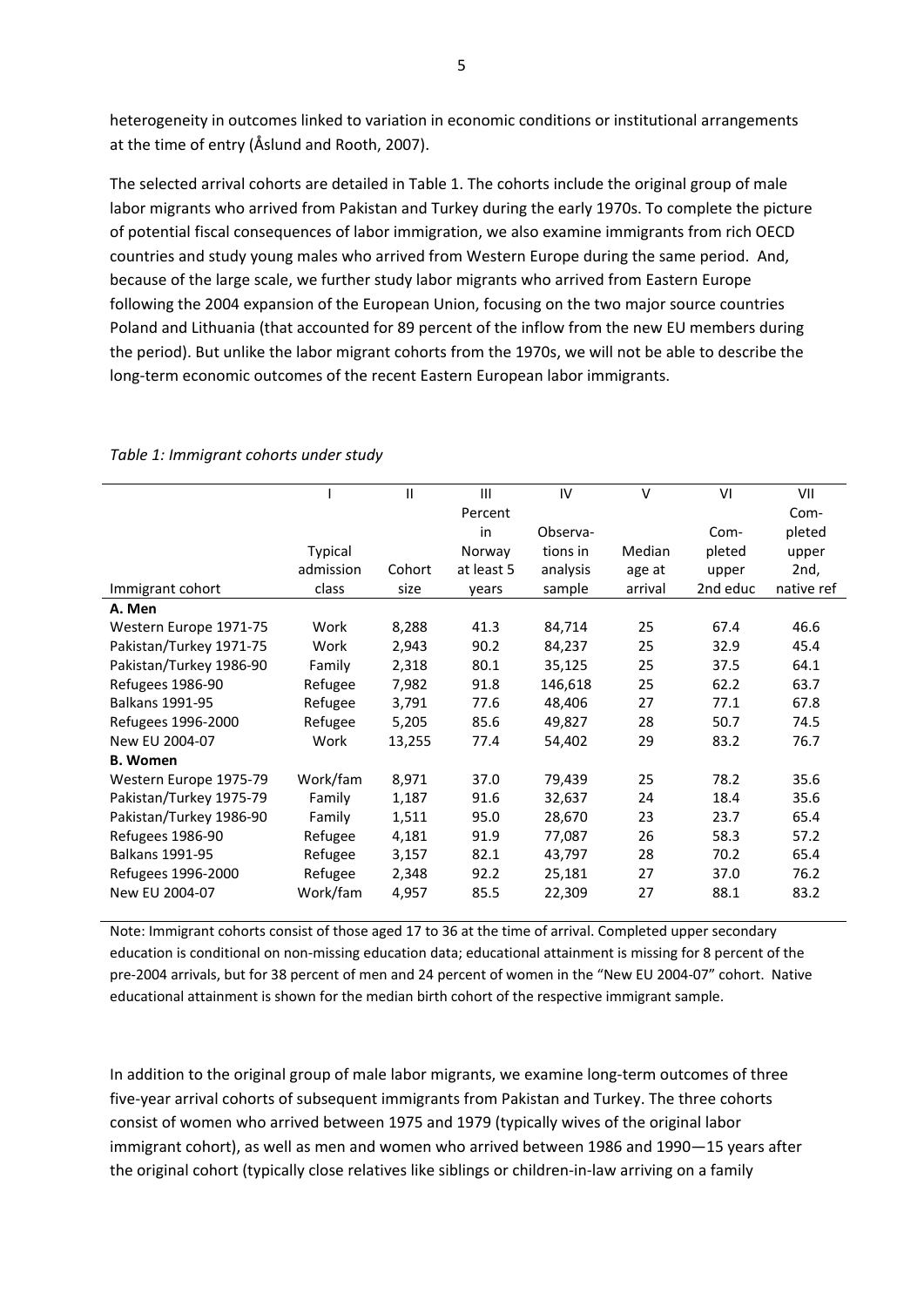reunification visa). These three groups form the basis for our longitudinal studies of labor market integration of family‐based immigrants from developing countries.

The study cohorts further cover three waves of refugee arrivals. We have chosen to focus on the main source countries of waves that are of sufficient size over relatively short entry periods to make a "cohort study" meaningful. These humanitarian immigrant cohorts came from (i) Chile, Iran, Somalia, Sri Lanka, and Vietnam (table and figure label, "Refugees 1986‐90"); (iii) Bosnia and Kosovo ("Balkans 1991‐95"); and (iv) Iraq and Somalia ("Refugees 1996‐2000").

To avoid the confounders caused by compositional change, in the longitudinal analyses we consider employment, earnings, and welfare participation among members of the various immigrant cohorts who stayed in Norway over the long term. In order to apply the same sample inclusion requirement across the various arrival cohorts, we follow Sarvimäki (2011) and limit the analyses to those who remained in Norway for at least five years. Table 1, column III, shows the percent of each arrival cohort who stayed for five years or more, and who form the basis for the longitudinal analyses of the next sections. The column highlights the variability in outmigration behavior across origin countries; while the vast majority of immigrants from low-income source countries stay in Norway over the long haul, most of the immigrants from high-income countries end up returning to their source country.

The longitudinal data allow us to follow individual immigrants through 2012, i.e., for 40 years after arrival for those who arrived during the early 1970s. We exclude observations the year of arrival, and include in the analyses only years when the immigrant actually is present in Norway. We further restrict the analyses of labor market and social insurance outcomes to those aged 25‐64 in the observation year. Column IV reports the size of the resulting analysis samples. As column V shows, the typical age of arrival is 25, with modest variation across the immigrant groups. The various immigrant cohorts differ considerably in their educational attainment, though, with high‐school completion rates ranging from below 20 percent among the 1970s female immigrants from Pakistan and Turkey to above 75 percent for 1970s females from Western Europe; see col VI. (The column indicates even higher completion rates among recent immigrants from Eastern Europe, but unfortunately data on attainment is missing for a large fraction of this sample; see table note.) The great variability in formal qualifications is expected to generate considerable labor market performance differences across immigrant groups. Finally, to provide a comparative perspective, we have also included in the table completion rates for natives born in the median birth year of the respective immigrant sample; see col VII. These numbers illustrate the dramatic increase in native educational attainment over time, with completion rates from upper secondary school rising for women from 36 percent of the early 1950s birth cohorts to 83 percent of those born around 1980.

Because we study immigrants who stayed in Norway at least five years in order to reduce any bias caused by selective return migration, we emphasize that our analysis is not designed to be representative for a given arrival cohort. In section 3.3 we discuss differences in early labor market outcomes between those who later outmigrated and those who stayed in Norway. When we compare their short-term economic successes, the data give examples of both positive and negative selection in return migration and there is no clear indication that our focus on those who stay for the long haul results in a biased picture of the long-term assimilation processes of immigrants.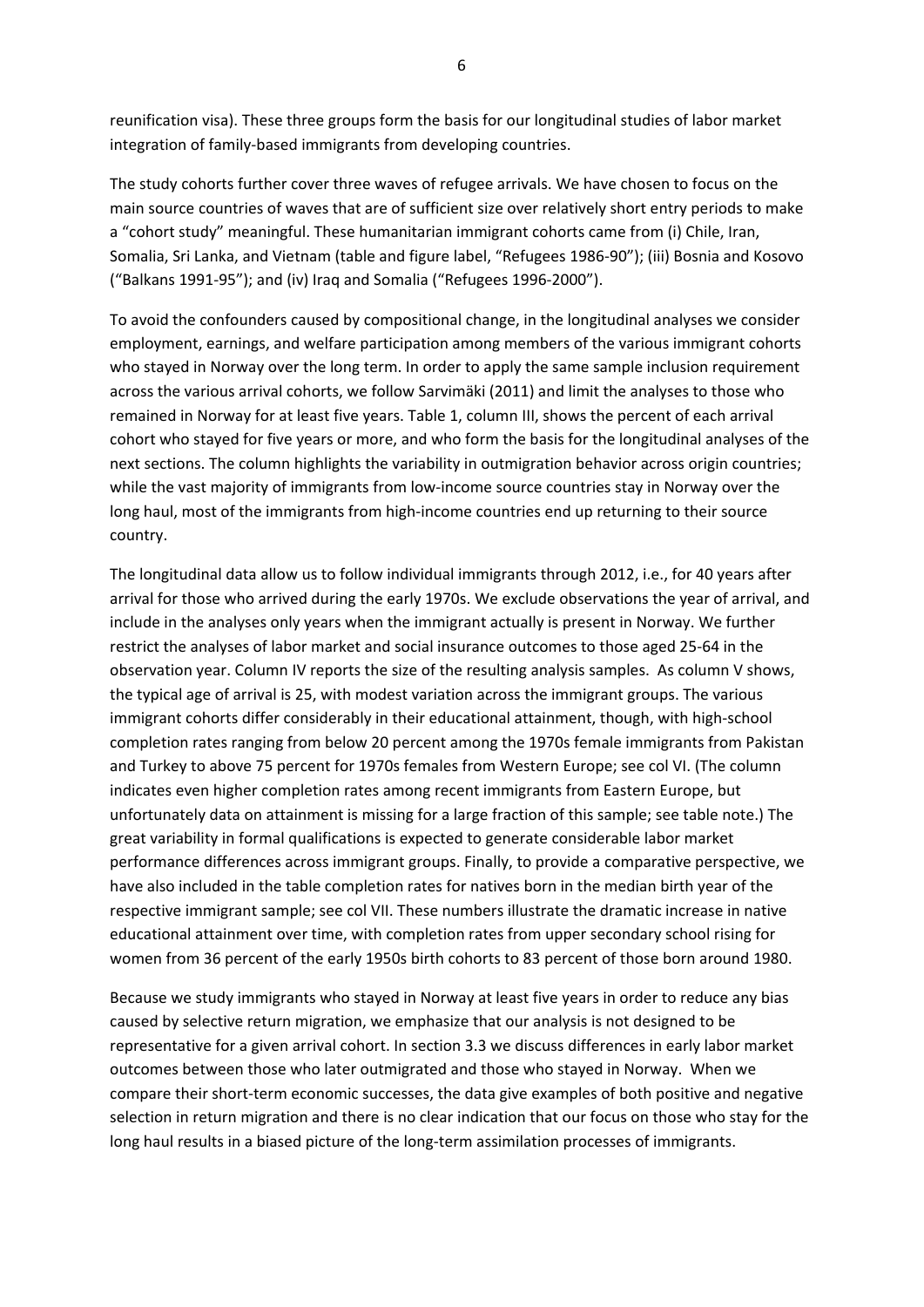## **2 Institutional setting and trends in labor market performance**

In any comparison of labor market performance across groups, the question arises of whether the observed variation in outcomes should be adjusted for differences in skills and other relevant characteristics. From a pure net public transfer perspective of the host country, unconditional immigrant performance measures are the most relevant metric. But when we study mechanisms, selection, and assimilation processes, the focus is on immigrant performance relative to comparable natives and the more appropriate statistic controls for differences in human capital and other determinants of labor market success. In this paper, we present evidence from both perspectives. Based on data drawn from linked administrative registers, we first provide a brief overview of the labor market performance and social insurance utilization of the arrival cohorts described in the prior section. While we for now examine purely descriptive patterns – with calendar year as the time unit of interest – in the next section we turn to regression‐based analyses of assimilation processes relative to natives with years since migration (YSM), and condition individual outcomes on educational attainment and family characteristics.

Throughout the analyses, we focus on annual outcomes describing employment and earnings, on the one hand, and social insurance claims and disability program participation, on the other. But before we address how the various immigration cohorts have performed in the labor market over time, we provide some institutional background in relation to the social insurance system.

#### **2.1 Social insurance institutions**

The major social insurance programs in Norway are universal and financed through general taxation. During the 40‐year period covered by our longitudinal analyses, there have been some adjustments to basic parameters such as eligibility criteria, maximum duration regulations, and replacement ratios. But the key features of the system have remained stable over time, and in this subsection we give a brief overview of its main elements. For most programs eligibility is based on individual labor earnings in recent years, although some programs are means tested at the household level. Immigrants and natives are in general treated equally, as nationality and years of residence are irrelevant once other criteria (such as those related to past earnings) are met.  $^{1}$ 

In short, the Norwegian social insurance programs can be divided into four main categories:

- Unemployment insurance: The unemployment insurance program is available for active job seekers who have lost their job involuntarily. To be eligible, job seekers must have had labor earnings exceeding 1.5 times the social insurance base amount ("1.5G," presently 123,183 NOK or € 16,500) during the past calendar year or earnings of at least 3G over the three calendar years prior to unemployment entry. The replacement ratio in the unemployment insurance program is 62.4 percent (but with lower and upper bounds on benefits), and the maximum duration is currently two years. Under normal business cycle conditions, the unemployment insurance caseload comprises around 2‐3 percent of the labor force.
- Sickness pay: Sickness pay is available for employees who are absent from work due to a health problem (certified by a physician). The social insurance system offers a 100 % replacement ratio up to a ceiling of 6G (presently 492,732 NOK or  $\epsilon$  66,000) from the 16<sup>th</sup> to

 $1$  An exception is labor migrants from new EU member countries who, during a five-vear transitional period following accession, were not entitled to unemployment insurance during the first 12 months in Norway.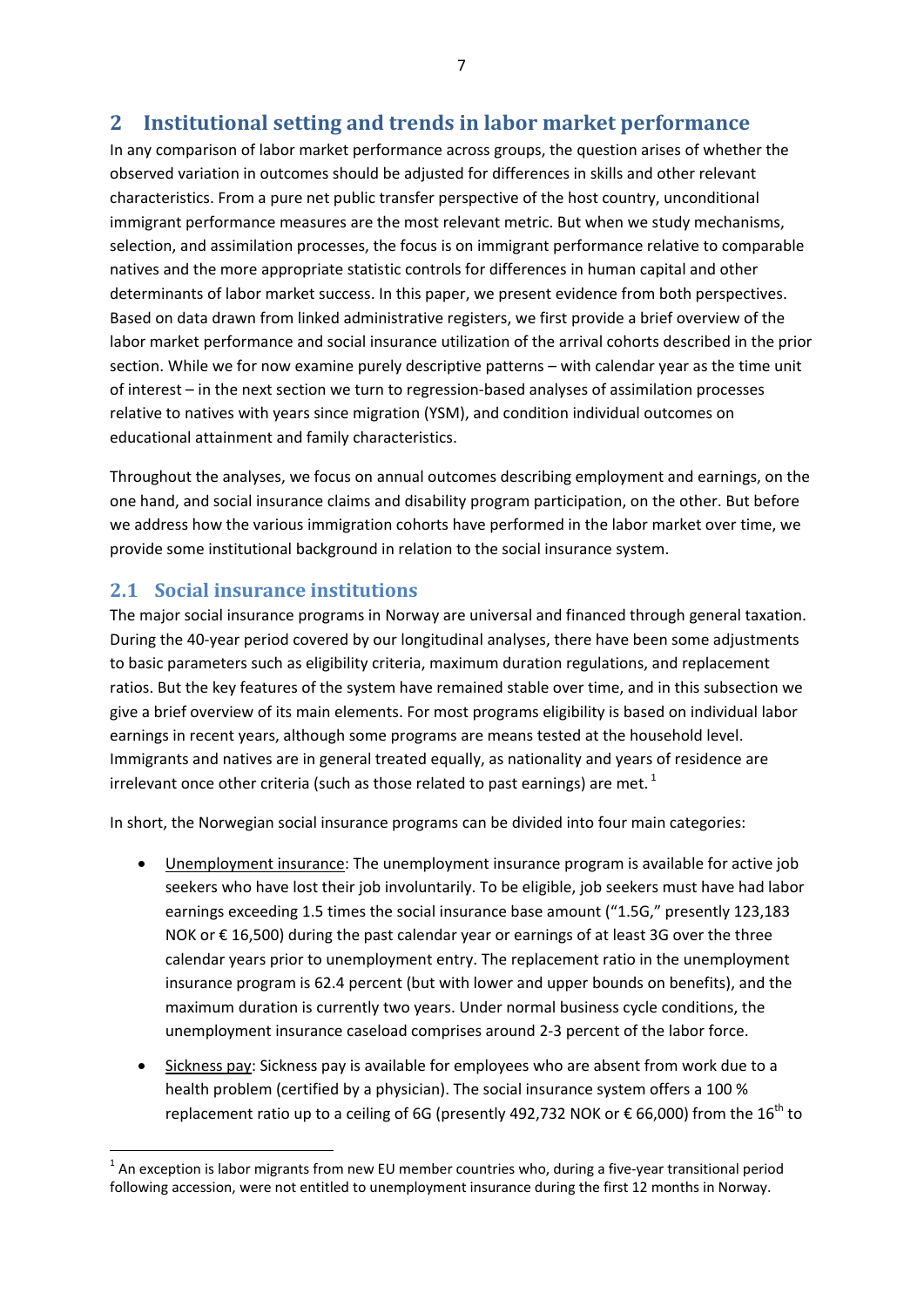the 365<sup>th</sup> day of absence. The caseload normally comprises around 4-5 percent of all employees.

- Disability insurance and rehabilitation: Disability insurance is designed to secure income for persons with reduced work capacity due to sickness or injury. The temporary disability insurance (TDI) program offers a replacement ratio around 66 % of presumed forgone earnings, as well as supplementary benefits for dependent children. A benefit floor of 2G (presently 164,244 NOK) ensures progressivity at low earnings levels. Eligibility requires that work ability is reduced by at least 50 percent. Participants are typically individuals who have exhausted their one-year sickness pay entitlements, but the program is also available to those who have not been employed at all (in this case the benefit level is set to the floor of 2G). TDI can presently be paid out for up to four years, but during most of the period covered by our analysis there were no explicit maximum duration. The program normally entails medical and vocational rehabilitation attempts. The TDI caseload is currently around 5‐6 percent of the working‐age population. Permanent disability insurance (PDI) is typically granted after several years on TDI, and an important entry condition is that vocational rehabilitation has been tried first (unless deemed to be obviously futile). This program offers similar replacement ratios as the temporary disability insurance program, but no time limit and no rehabilitation requirement. The PDI caseload is 10-11 percent of the working-age population. Although entitlement to disability insurance benefits requires that a person's work capacity is reduced due to sickness or injury, prior research shows that there is a large grey area between unemployment and disability, and that a significant fraction of disability insurance claims are triggered by job loss; see, e.g., Rege *et al*. (2009) and Bratsberg *et al*. (2013). The Norwegian legislation also explicitly states that the social insurance administration may consider the employment opportunities of the applicant when ruling whether or not the loss of work capacity is sufficiently large to qualify for disability benefits.
- Social assistance (welfare): Social assistance is means tested against family earnings and wealth. It is provided by the municipalities typically to persons who have no or very low labor earnings and who are ineligible for unemployment and disability insurance.

In addition to these major income replacement programs, there are also programs for transitional lone parent support and general cash subsidies to families with children.

With respect to the immigrant arrival cohorts under study, it is important to emphasize that the empirical relevance of each program will vary across groups according to admission class and with years since migration. Labor immigrants are – by definition – employed at the time of entry and therefore also typically non‐disabled. In the event of job loss, they will normally be entitled to unemployment benefits, just like natives.<sup>2</sup> In the event of disability, they will almost immediately qualify for sickness pay and subsequent temporary disability insurance, whereas permanent disability insurance will not be relevant until they have been in Norway for several years. Since labor

<sup>&</sup>lt;sup>2</sup> Because eligibility depends on earnings during the prior one to three calendar years, entitlement to UI benefits will normally apply from the second year of employment. Since 2007, labor immigrants from the European Economic Area are entitled to unemployment benefits immediately upon employment in Norway, provided that they can document earnings from their home country corresponding to the Norwegian eligibility requirements (after adjustments for general wage differentials between the two countries).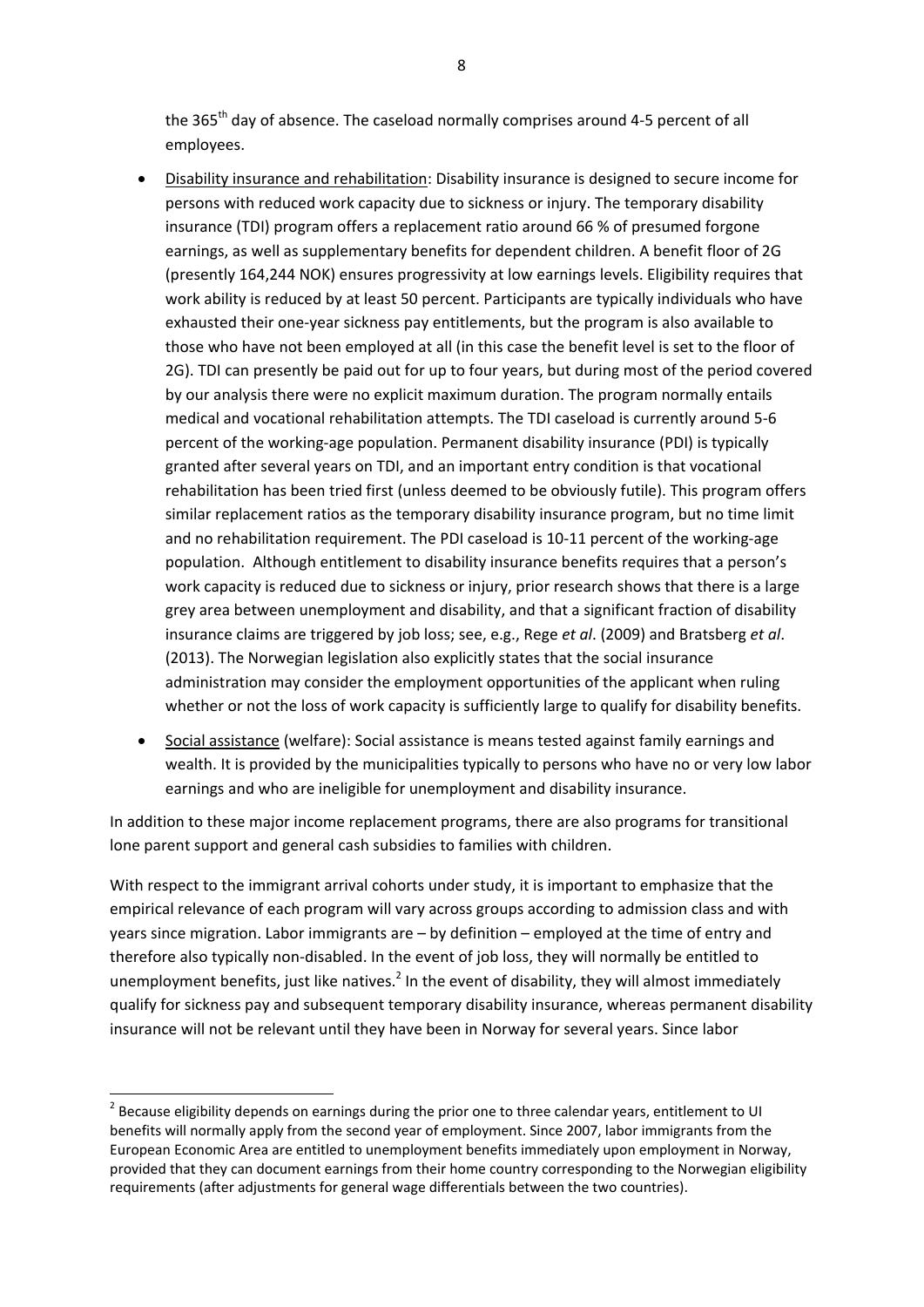immigrants are typically of good health at the time of entry, we expect in any case to see little use of disability insurance during their first years in the country.

Refugees and asylum seekers are typically not employed at the time of arrival, and they have not had time to build up entitlements for programs with eligibility based on past labor earnings. Some of these humanitarian immigrants are thus likely to be reliant on social assistance in the beginning of their stay.<sup>3</sup> After some time in the country, other insurance programs may take over, depending on employment experiences and health status.

#### **2.2 Employment and earnings**

Figures 2 and 3 display trends in employment and earnings for the immigrant arrival cohorts under study. The left-hand-side panels present data for men, the right-hand-side panels data for women; the upper panels present data for the various labor migrant cohorts and their families, the lower panels data for humanitarian immigrant cohorts (see Section 1 for details). To place the immigrant profiles in perspective, we have added the corresponding average outcome for native men or women of working age (25‐64 years) to each panel.



*Figure 2: Trends in employment, immigrant cohorts and natives, 1972‐2012.*

Note: The data cover those aged 25‐64 and present in Norway the full calendar year.

 $3$  In 2004, a separate "introduction program" was introduced for humanitarian immigrants to Norway, ensuring economic support during the first years of stay, but this program is not relevant for the cohorts studied in this paper.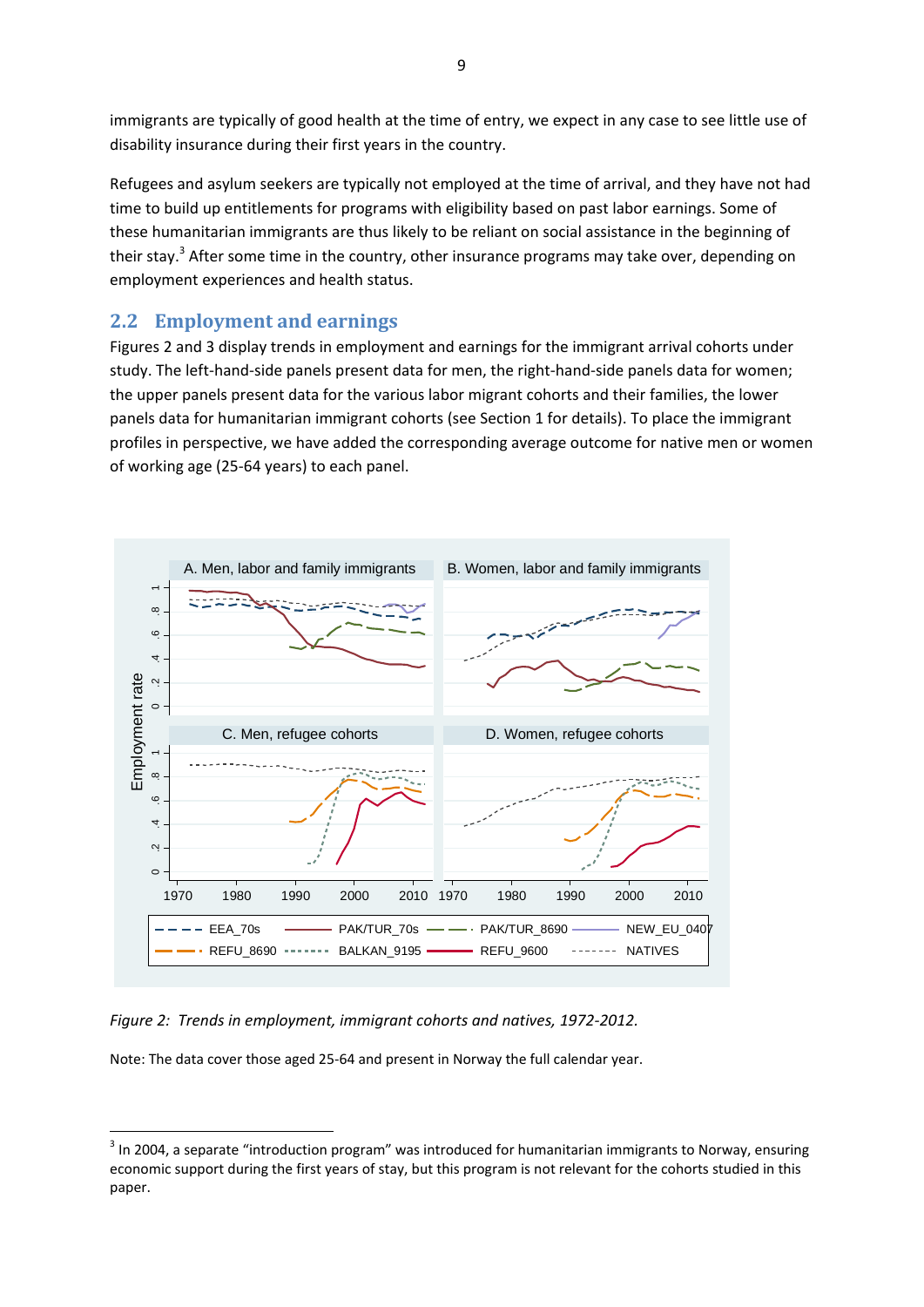The earnings data underlying the figures are drawn from the registers of the tax authority and correspond to total reported labor earnings in each year, including self‐employment earnings, and are inflated to 2012 values by the consumer price index (CPI). These data are available throughout the time period relevant for our immigrant cohorts; i.e., from the early 1970s through 2012. The employment numbers in Figure 2 are constructed from these earnings records, so that individual employment in a certain calendar year is defined as having annual labor earnings above the base amount ("G") of the national social insurance program, currently equal to NOK 82,122 or approximately € 11,000 (annual earnings of 1G is the lower threshold for earning pension points in the national pension scheme). By using this definition of annual employment, rather than, for example, base it directly on employee registers, we ensure that the measure covers self-employed but avoid including jobs of negligible economic significance. Our earnings threshold is low, though, approximately one sixth of the average level of full-year-full-time earnings. It is also notable that the employment figures generated by this measure match quite well with the employment numbers from Statistics Norway's regular labor force sample surveys.

Looking first at the data for all natives of working age, we see from Figure 2 that male employment declined slightly over the 40‐year period covered. Female labor force participation has increased dramatically as the employment rate doubled over the same period, with particularly large increases during the 1970s and 1980s. Norway has experienced a rather spectacular rise in real earnings over the 40‐year period, as shown in Figure 3. Real earnings have doubled for men, despite the small decline in the employment rate, and more than tripled for women, partly reflecting their increased labor force participation. The growth in real earnings has been relatively stable over time, with the exception of the economic slumps of the early 1980s and early 1990s as well as during the financial crisis.

Moving on to the cohorts of labor and family immigrants (see Figures 2 and 3, Panels A and B), we first note that the European immigrants of the 1970s have performed similarly to the native average throughout the sample period. Female EEA immigrants have even had considerably higher earnings than native women. In contrast, for the cohorts from developing countries both employment and earnings trajectories tend to lie well below those of natives. For the early labor immigrants from Pakistan and Turkey, the picture is particularly worrying. While these labor migrants had high employment rates and earnings during the 1970s, they have since experienced a steep decline and toward the end of the observation period less than 40 percent of those working aged remained in employment and their earnings were one third of the native average. Looking at the most recent wave of labor migrants from the new EU member countries after 2004, the figures show that male employment rates in general are similar to those of native men, whereas female employment rates start at a somewhat lower level but rapidly catch up with those of native women. The employment figures for men indicate particular vulnerability to business cycle fluctuations; the employment rate fell from 86 percent prior to the financial crisis to 79 percent in 2009. While employment rates among migrants from the new EU member countries are generally high for both genders, average earnings fall significantly short of those of natives.

For chain migrants from Pakistan and Turkey admitted through family unification or family formation during the 1970s and 1980s, the profiles display significant lifecycle employment and earnings gaps relative to natives. Even if employment rates improved during the 1990s, the convergence stagnated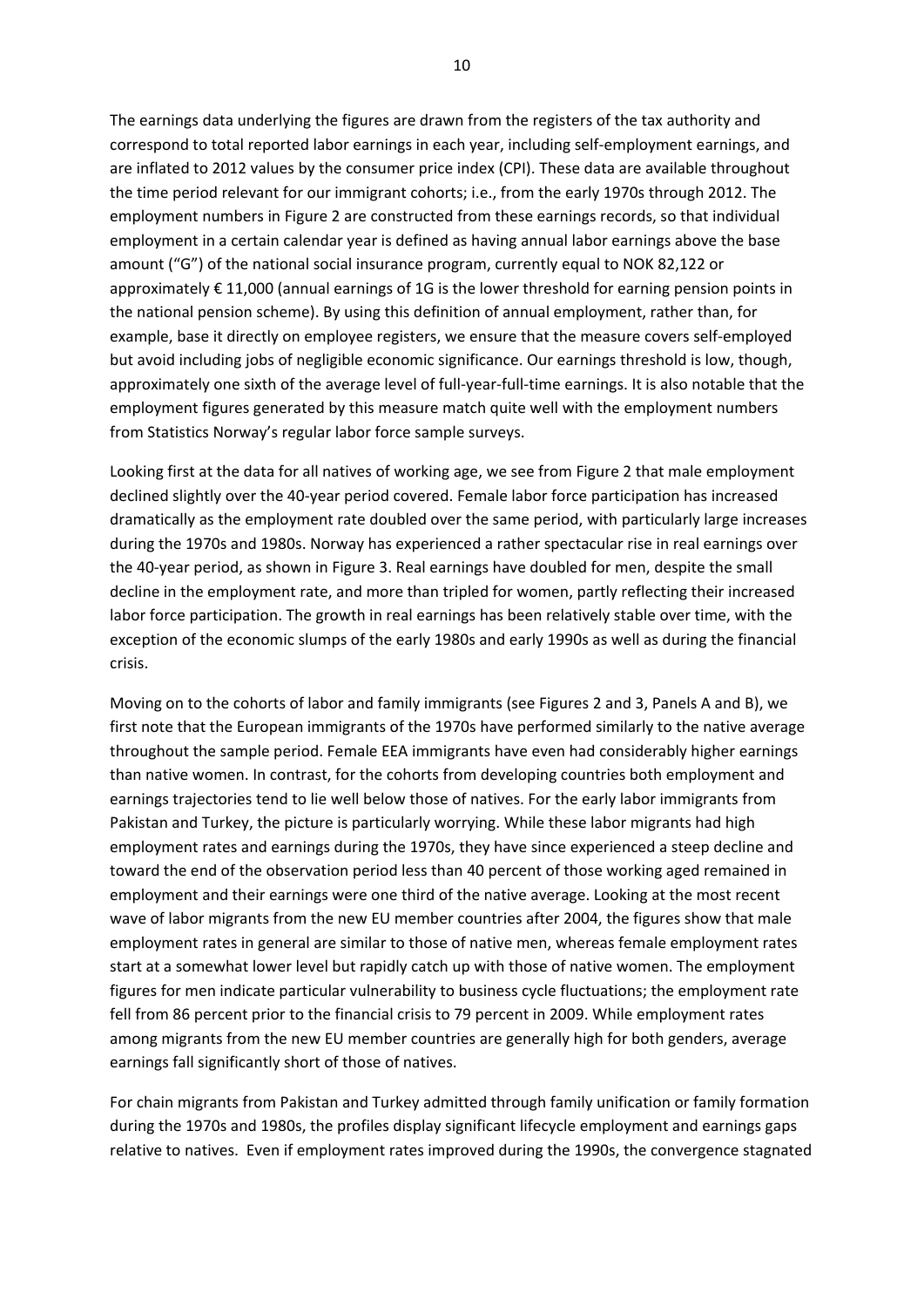

at levels considerably lower than natives. Female family migrants had particularly low earnings throughout (see Figure 3, Panel B).



Note: Depicted averages are for those aged 25‐64 and present in Norway the full calendar year.

For the humanitarian immigrant cohorts, the picture is more mixed (Figures 2 and 3, Panels C and D). Even though employment and earnings started out at a very low level upon arrival, the profiles reveal rapid convergence toward native employment levels during the 1990s and further convergence in earnings during the early 2000s. For refugees arriving in the late 1990s, the labor market assimilation process seems to halt much earlier and at a lower level than for the earlier refugee cohorts.

#### **2.3 Social insurance claims and disability program participation**

We also consider outcomes representing the degree of social insurance dependency. These data are available at the individual level starting in 1992, and cover receipts from all of the major social insurance programs, including unemployment insurance, sickness benefits, disability insurance, social assistance, and transitional lone‐parent support. Since the *program composition* of social insurance claims is likely to vary significantly with years since arrival – for purely institutional reasons (see Section 2.1) – we first focus on the overall level of transfer earnings *regardless of program*, and simply add up all transfers from the welfare state during the calendar year, and inflate them to 2012 values using the CPI (see Figure 4).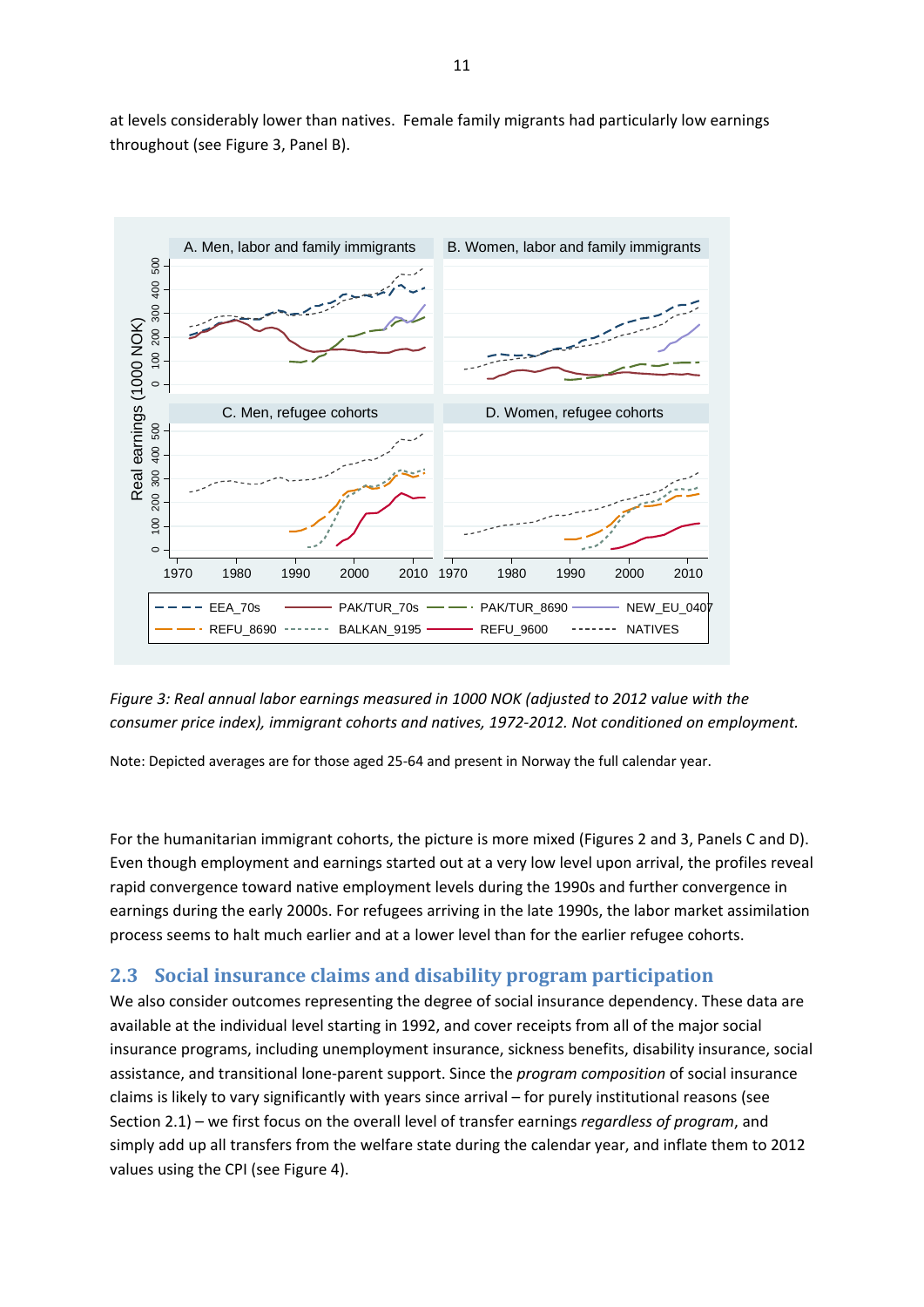In addition, we examine more closely participation in the disability insurance programs, as these are by far the quantitatively most important and costly programs, particularly from a long‐term perspective. We have chosen to include all disability‐related programs into one category labelled disability program participation (see Figure 5). This measure is chosen because classification of individuals across, for example, the temporary and permanent disability insurance programs has varied over time, and because the administrative process ending in permanent disability insurance is typically so long (often 5‐10 years after the onset of disability) that it almost by definition is irrelevant for immigrants during their first decade in Norway.



*Figure 4: Annual social insurance transfers in 1000 NOK (adjusted to 2012 value with the consumer price index), 1992‐2012.*

Note: Social insurance transfers include receipts of unemployment insurance, sickness benefits, disability insurance, social assistance, and transitional lone‐parent support. Depicted averages are for those aged 25‐64 and present in Norway the full calendar year.

Together, Figures 4 and 5 provide overviews of the immigrant cohorts' total social insurance claims and of their participation rates in disability insurance programs, along with annual averages for the native working‐age population for comparison. These graphs indicate an important role of social insurance in explaining employment trajectories of immigrants in Norway. Again, there are relatively minor differences between European immigrants of the 1970s and natives. For the early labor migrants from Pakistan and Turkey, however, we observe a dramatic rise in social insurance dependency over time. In 2012, these labor migrants received on average 154,000 NOK (€ 20,500) in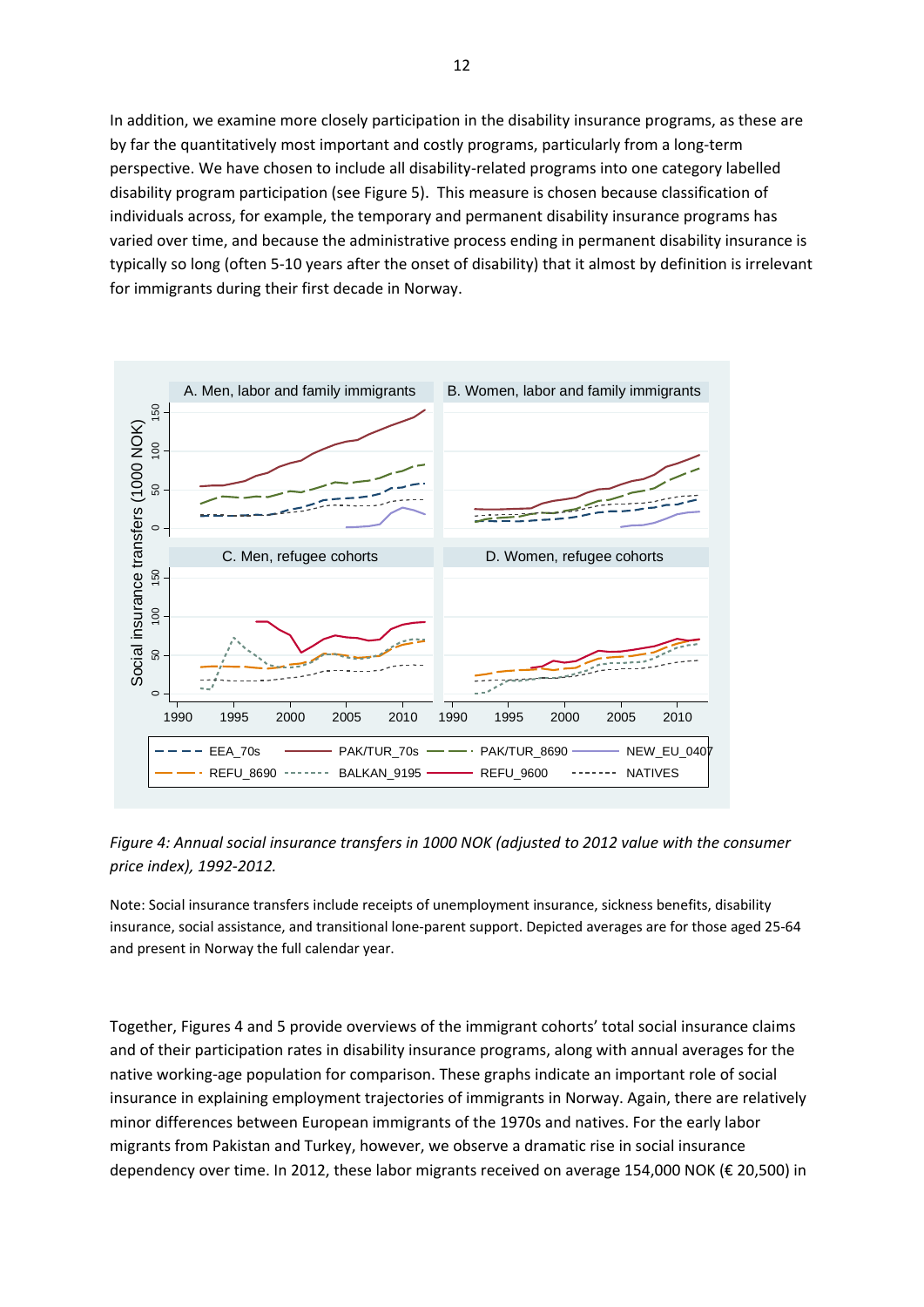social insurance transfers, and as many as 62.5 percent claimed a disability insurance benefit (see Figures 4 and 5, Panel A). A similar – though perhaps less dramatic – pattern is observed for their spouses and subsequent family migrants. For the humanitarian immigrant cohorts, we see as expected relatively high transfer levels during the first period upon entry. Such early transfers are dominated by temporary income support programs, and following some decline after the initial period there is a concerning pattern of rising social insurance receipts over time. And as shown in Figure 5, Panels C and D, an important explanation for this pattern is a sharp increase in the fraction claiming disability benefits.



*Figure 5: Disability program participation among immigrants and natives, 1992‐2012.* 

Finally, for the most recent cohort of Eastern European labor migrants, we note that they received no transfers at all during the first years after arrival, but that transfers rose markedly in 2008/2009. As we return to in Section 4, this rise reflects unemployment benefits during the financial crisis, which hit Eastern European immigrants particularly hard (partly owing to their concentration in the highly cyclical construction industry). As can be seen from Figure 5, the recent Eastern European labor migrants have not (yet) made it onto the disability insurance rolls.

#### **2.4 Mechanisms**

The longitudinal labor market performance profiles presented in this section paint a quite heterogeneous picture of the long-term fiscal consequences of immigration. An important factor behind the dissimilarity of experiences is of course variation in the *composition* of the immigration cohorts, particularly in terms of age, human capital, and family situation. Moreover, the various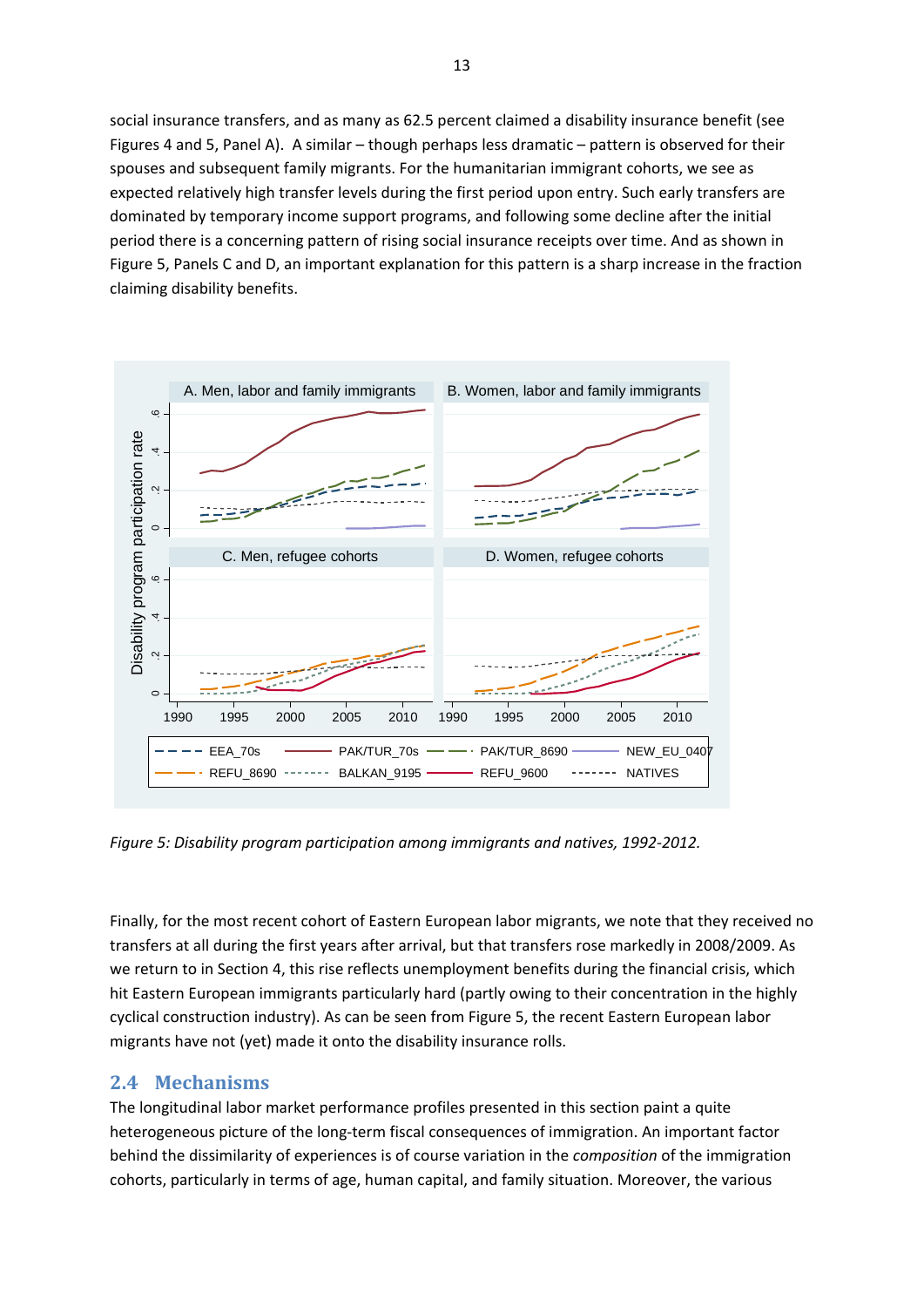cohorts have arrived under different personal circumstances, with diverse motives for migration, and experienced different cyclical conditions. In the next section, we seek to identify the underlying assimilation processes by looking at how performance differentials between the various immigrant cohorts and natives develop with years since migration when we control for age, educational attainment, family characteristics, and calendar time (cyclical fluctuations). Ideally, we would have liked to account for a wider set of skills at the time of entry, including pre-migration work experience, language proficiency and reading capacity, as well as health status. Cultural values and attitudes add to these unobserved characteristics which may explain differences in labor market performance within and across groups.

#### **3 Long‐term labor market and social insurance assimilation**

#### **3.1 Empirical framework**

To study the immigrant assimilation processes in the labor market and social insurance system, we use an empirical model that builds on the framework of Borjas (1985; 1995). Suppose the outcome (e.g., log earnings) equation of immigrant group *I* observed in calendar year *t* is given by<sup>4</sup>

$$
y_{jt} = X_{jt} \phi^I + \delta^I A_{jt} + \alpha^I Y S M_{jt} + \sum_s \gamma_s^I \Pi_{js} + \varepsilon_{jt}
$$
 (1)

and the outcome equation of natives by

$$
y_{ji} = X_{ji}\phi^N + \delta^N A_{ji} + \sum_s \gamma_s^N \Pi_{js} + \varepsilon_{jt} \,, \tag{2}
$$

where  $y_{it}$  is the outcome of person *j* in year *t*; *X* is a vector of socio-economic characteristics (such as educational attainment); *A* gives the age of the individual at the time of observation; *YSM* is the number of years the immigrant has resided in the host country; and  $\Pi_i$  denotes a set of indicator variables set to unity if the observation is made in calendar year *t*. Within a group defined by arrival year, we have collinearity between *YSM* and year of observation, implying that the coefficients  $\alpha<sup>T</sup>$ and  $\gamma^I$  are not separately identified. A common strategy is the restriction of equal period effects,  $\gamma^I = \gamma^N$  (Borias , 1985; 1991), where trends as well as transitory changes in aggregate macroeconomic and labor market conditions are assumed to have the same relative impact on outcomes of natives and immigrants.

The equal period effect assumption is, however, unlikely to hold as prior evidence from Norway (Barth *et al.*, 2004), Germany and the UK (Dustmann *et al*., 2010), and the US (Bratsberg *et al*., 2006) show that immigrant wages (and employment) are more procyclical than those of natives. Here we take two strategies to account for differential business cycle effects across groups. First, we include in the empirical model a full set of interact terms between indicators for educational attainment and year of observation, so that period effects differ by attainment. Second, in the log earnings equation we follow Barth *et al*. (2004) and include the logarithm of municipal unemployment and allow for differential wage curve elasticities for natives and each immigrant group.

<sup>&</sup>lt;sup>4</sup> To simplify the notation, higher-order terms of age and YSM are omitted here. The empirical model includes a quartic polynomial of age and a cubic polynomial of YSM.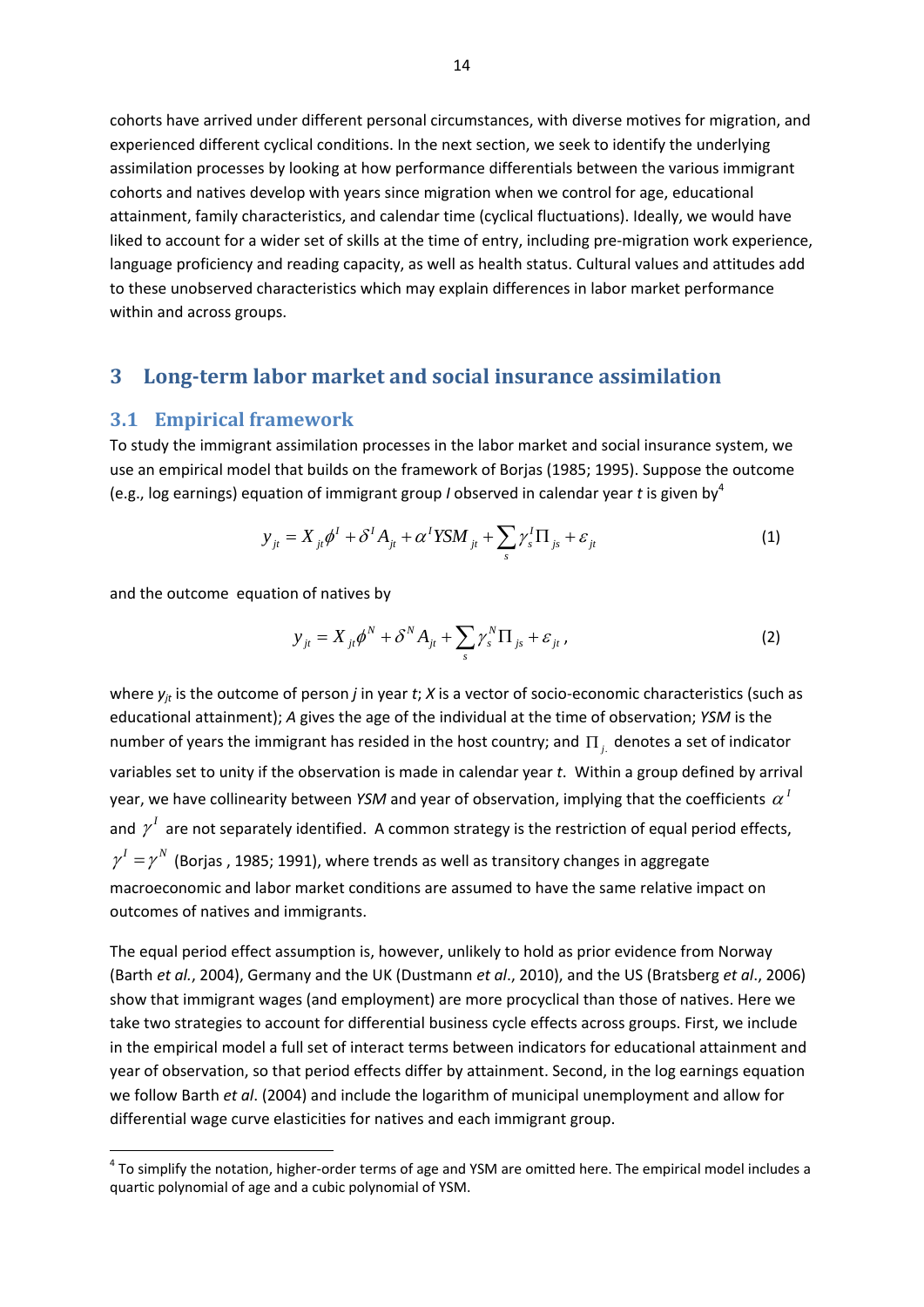Based on the set of jointly estimated coefficients from equations (1) and (2) we predict outcome profiles from age 25 (corresponding to the median age at arrival) onwards, which for immigrant group I reads

$$
\widehat{y'} = \overline{X_i} \phi^t + \widehat{\delta^t} (A - 25) + \widehat{\alpha^t} Y S M \,, \quad Y S M = A - 25 = 1, ..., \min(\max Y S M \,, 30) \,,
$$

and for natives

$$
\widehat{y^N} = \overline{X_N} \phi^N + \widehat{\delta^N} (A - 25), \quad A = 26, \dots, 55.
$$

We plot the difference for relevant values of YSM as

$$
\widehat{y'} - \widehat{y''} = \overline{X_1}(\widehat{\phi'} - \widehat{\phi''}) + (\widehat{\delta'} - \widehat{\delta''})(A - 25) + \widehat{\alpha'} YSM
$$

With the restriction of equal returns to socioeconomic characteristics (such as education) the difference equation simplifies to

$$
\widehat{y'} - \widehat{y''} = (\widehat{\delta'} - \widehat{\delta''})(A - 25) + \widehat{\alpha'} YSM . \tag{3}
$$

Relevant control variables to be included in the *X*-vector will depend on the type of analysis. As our interest lies in comparing performance measures across immigrants groups with different skill distributions, we present outcome differentials relative to natives conditional on educational attainment and indicators for marital status and number of children under 18. Next we therefore turn to predicted differences between the various immigrant arrival cohorts and natives as they evolve with years in the host country. These analyses are based on pooled data of the immigrant samples described in Table 1 and, for computational reasons, a ten-percent random extract of the native (i.e., native born with two native‐born parents)population during the observation window, 1972-2012. We consider three outcome measures: (i) employment during the observation year, (ii) log annual earnings if employed, and (iii) participation in disability insurance programs. For each outcome and each arrival cohort, we display the evolution of predicted differences vs natives in separate figures, and report predicted differentials along with their standard errors evaluated at 5, 15, and 25 (whenever applicable) years since migration in accompanying tables.<sup>5</sup>

#### **3.2 Results**

Figure 6 displays, separately for men and women, the predicted employment differences with years since arrival, based on equation (3), between each of the seven immigrant groups and natives. As "years since arrival" runs from zero, age runs from 25 for both immigrants and natives along the horizontal axis. The vertical axis gives the difference in employment shares, with a value of ‐.20 denoting an employment gap between immigrants and natives of 20 percentage points. Table 2 reports predicted differentials with standard errors for selected years since arrival.

<sup>&</sup>lt;sup>5</sup>In these tables, we do not consider predicted differentials outside the observed range of YSM for the full arrival cohort. Because our final observation year is 2012, we only report differentials evaluated at YSM=5 for the most recent arrival cohort (2004‐2007). For the same reason, "15‐year" entries for the 1996‐2000 cohort are evaluated at YSM=12. For all other arrival cohorts, entries correspond to the column header.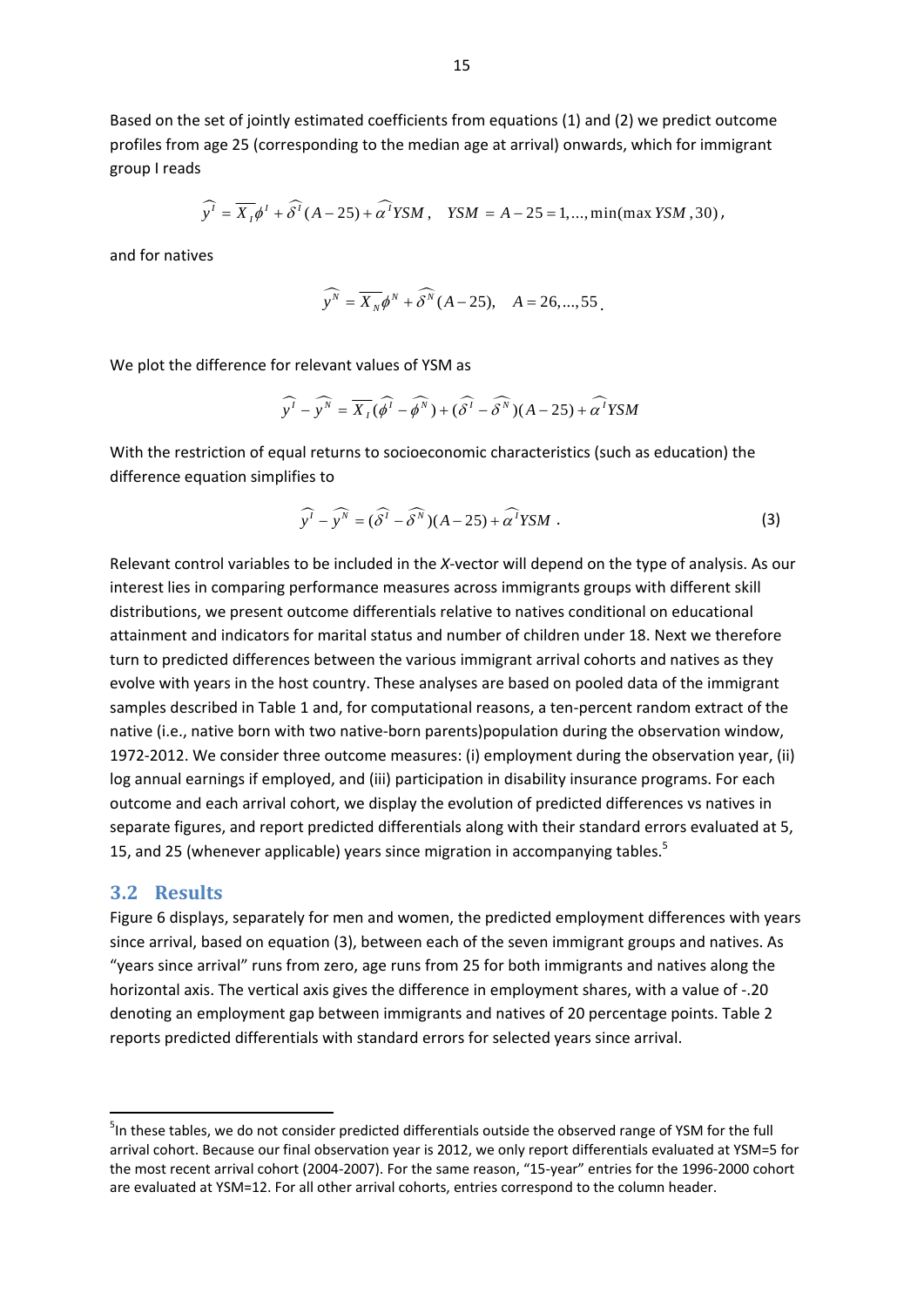

*Figure 6: Predicted difference in the employment rate of immigrants and natives.* 

|                         | Men         |             |              |             | Women       |             |
|-------------------------|-------------|-------------|--------------|-------------|-------------|-------------|
| Years since arrival:    | 5           | 15          | 25           | 5           | 15          | 25          |
| Immigrant cohort:       |             |             |              |             |             |             |
| <b>EEA 1970s</b>        | $-0.056***$ | $-0.049***$ | $-0.041***$  | $-0.131***$ | $-0.107***$ | $-0.025***$ |
|                         | (0.005)     | (0.005)     | (0.006)      | (0.008)     | (0.007)     | (0.007)     |
| Pakistan/Turkey 1970s   | $0.029***$  | $-0.115***$ | $-0.366$ *** | $-0.189***$ | $-0.305***$ | $-0.499***$ |
|                         | (0.004)     | (0.006)     | (0.009)      | (0.013)     | (0.011)     | (0.011)     |
| Pakistan/Turkey 1986-90 | $-0.270***$ | $-0.194***$ | $-0.241***$  | $-0.431***$ | $-0.294***$ | $-0.522***$ |
|                         | (0.009)     | (0.010)     | (0.017)      | (0.010)     | (0.011)     | (0.018)     |
| Refugees 1986-90        | $-0.319***$ | $-0.142***$ | $-0.185***$  | $-0.354***$ | $-0.106***$ | $-0.202***$ |
|                         | (0.005)     | (0.005)     | (0.008)      | (0.007)     | (0.007)     | (0.013)     |
| <b>Balkans 1991-95</b>  | $-0.219***$ | $-0.158***$ | N/A          | $-0.242***$ | $-0.073***$ | N/A         |
|                         | (0.007)     | (0.008)     |              | (0.009)     | (0.009)     |             |
| Refugees 1996-2000      | $-0.211***$ | $-0.289***$ | N/A          | $-0.412***$ | $-0.292***$ | N/A         |
|                         | (0.008)     | (0.009)     |              | (0.010)     | (0.012)     |             |
| New EU 2004-07          | $-0.001$    | N/A         | N/A          | $-0.046***$ | N/A         | N/A         |
|                         | (0.005)     |             |              | (0.008)     |             |             |

*Table 2: Predicted immigrant‐native employment differentials*

\*/\*\*/\*\*\* Significant at the 10/5/1 percent level.

Note: Standard errors, clustered within individuals, are reported in parentheses. Regression includes quartic polynomial of age; the age polynomial interacted with each immigrant cohort; cubic polynomial of years since arrival interacted with immigrant cohort; and indicators for immigrant cohort; educational attainment (5 levels); number of children (0, 1, 2, 3, 4, and 5 plus); married, spouse present; previously married; and year of observation interacted with each education level (for a total of 312 regressors). The regression samples consist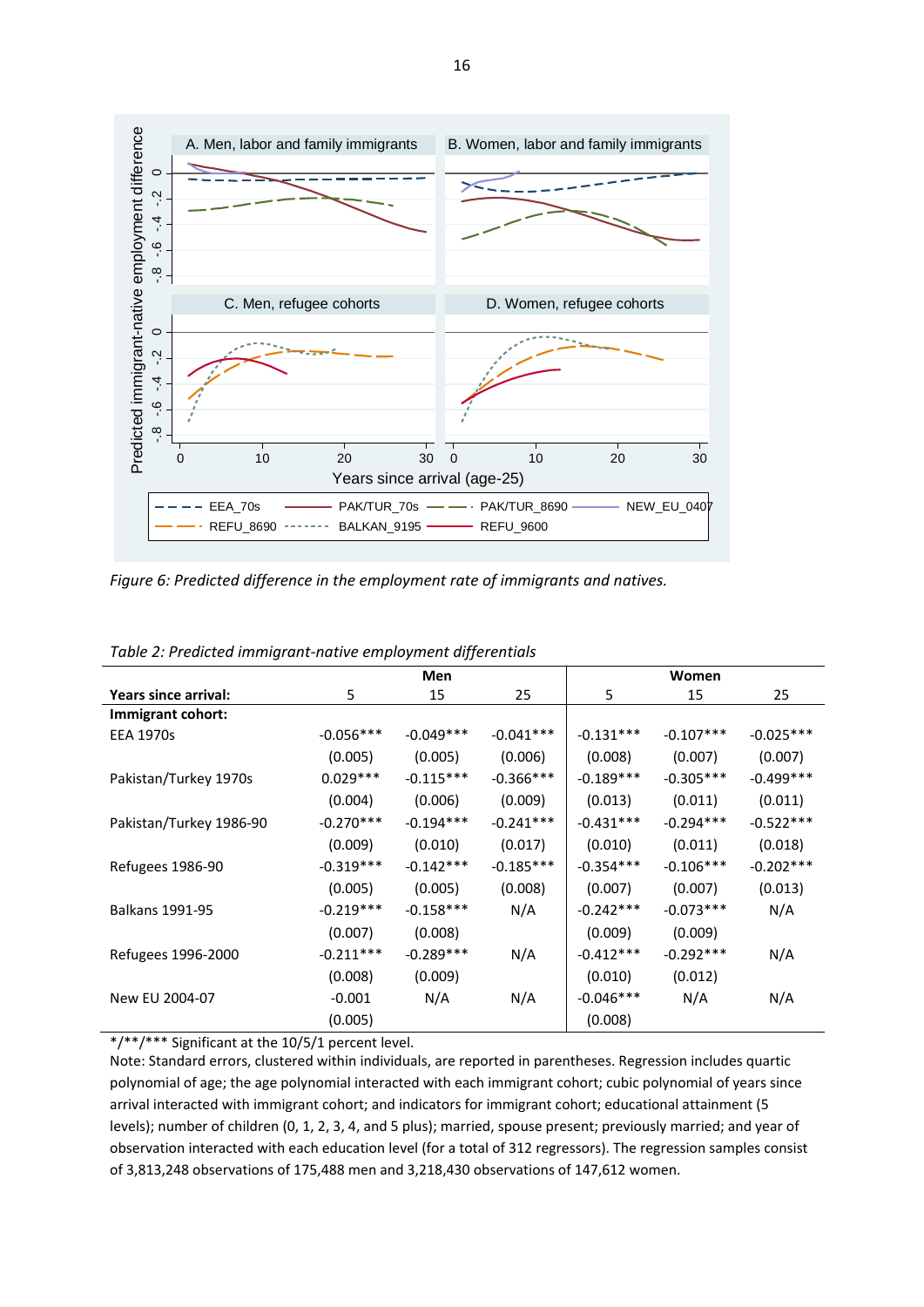Consider first the immigrant‐native employment differences for male labor immigrants from the early 1970s, displayed in Panel A. While the labor migrant cohort from Pakistan and Turkey had higher employment rates than natives during their first years in the country, immigrant employment declined steadily to 37 percentage points below that of natives after 25 years (see Table 2). This pattern contrasts sharply with the long-term performance of labor immigrants from Western Europe who had similar employment rates as natives throughout the 30-year interval. The cohorts of familyrelated immigrants from Pakistan and Turkey who followed during the 1980s had low employment at entry, but improved slightly over time and were on par with their sponsoring predecessors after 18 years. For these immigrant cohorts, female employment differentials were similar to those of men.

Although women from Western Europe saw lower employment than natives during their first years in the country, the difference faded over time. Employment rates among Pakistani and Turkish women were significantly below those of native women, but the lifecycle profiles display similar shapes as those of men from the same country of origin. Turning to the more recent labor migrant from Eastern Europe, male employment is very similar to that of natives throughout the relevant YSM-range. Women from Eastern Europe gradually approach the employment rates of natives and the gap is almost eliminated six years after arrival.

The employment profiles of refugee cohorts differ distinctly from those of labor immigrants. As shown in Figure 6, Panels C and D, all three humanitarian immigrant cohorts considered start out with relatively low employment rates. But there is a strong tendency for employment to pick up during the first 10 years after arrival. While employment among male refugees of the 1980s and males from the Balkans stabilizes at 15 to 20 percentage points below natives (see Table 2), initial convergence is followed by a growing differential for male refugees of the 1990s. Employment assimilation is stronger among refugee women than among men. But again, we find substantial differences across refugee groups. While employment among women from the Balkans was only 7 percentage points lower than for (comparable) natives 15 years after arrival, the differential was 28 percentage points for female refugees who arrived in the late 1990s.

Following a long tradition in immigrant assimilation studies, we also consider pay conditional on employment. In Figure 7 we display the predicted differentials in log annual labor earnings with the underlying parameters estimated from the subsample of employed individuals in each year. Thus the predicted profiles will reflect variation in the hourly wage, hours worked during year, and possibly also selection as the composition of the stock of employed workers may change with years since arrival. Again, Table 3 lists the predicted differentials evaluated at 5, 15 and 25 years after arrival along with standard errors.

For the labor and family immigrants from the 1970s and 1980s, the earnings differentials relative to natives show similar developments over time as the employment differentials described above. Western Europeans tend to earn slightly less than comparable natives, with female earnings fully converging to those of native women after 20 years. Eastern European labor migrants have comparable employment rates as natives, but their earnings are considerably lower with a 25 percent gap after 5 years. Eastern European women experience slightly higher earnings growth than native women, while for males the earnings differential shows no improvement over time.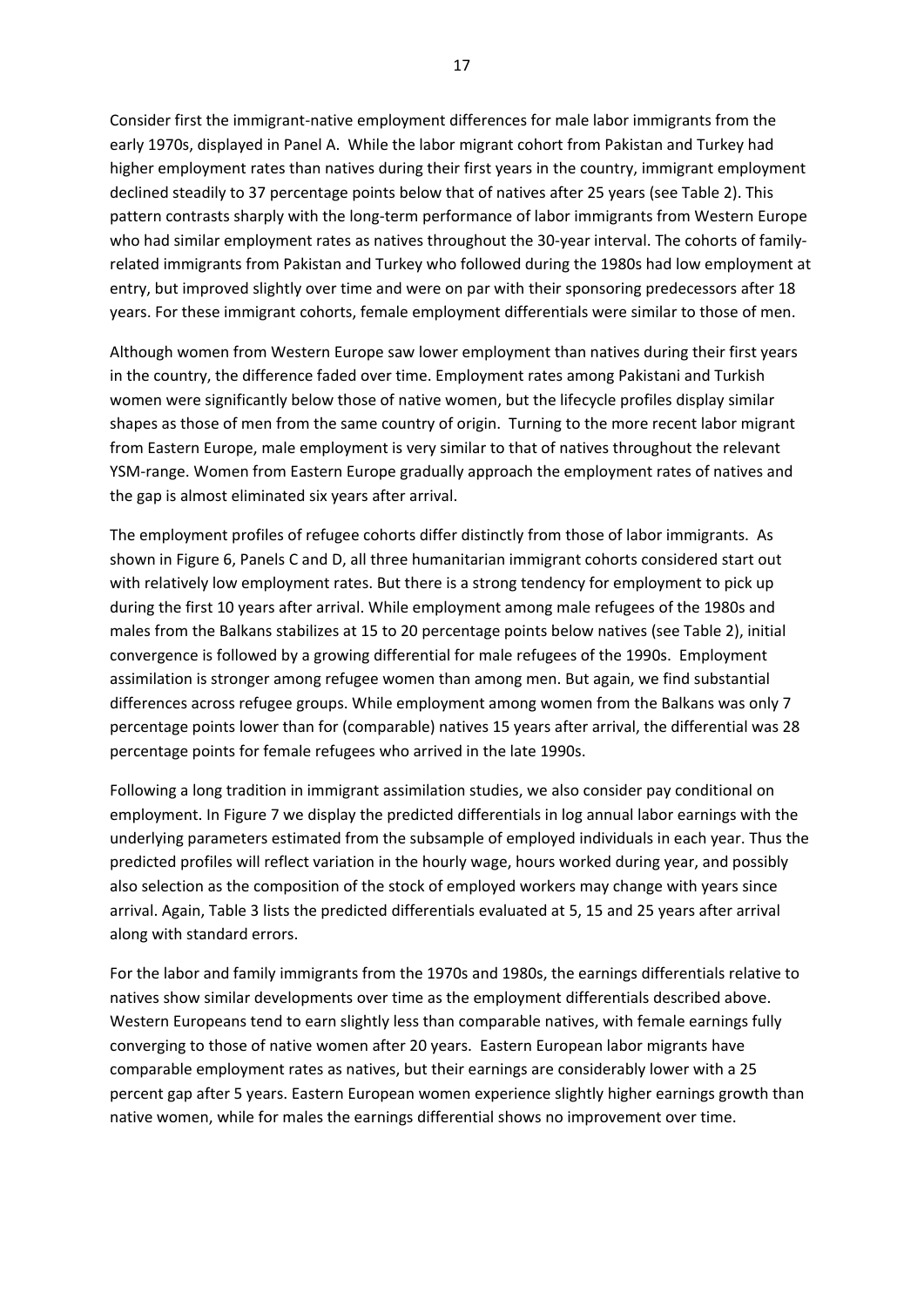

*Figure 7: Log earnings among the employed. Predicted difference between immigrants and natives.*

|                         |             | Men         |             |             | Women       |             |
|-------------------------|-------------|-------------|-------------|-------------|-------------|-------------|
| Years since arrival:    | 5           | 15          | 25          | 5           | 15          | 25          |
| Immigrant cohort:       |             |             |             |             |             |             |
| <b>EEA 1970s</b>        | $-0.087***$ | $-0.066***$ | $-0.065***$ | $-0.089***$ | $-0.086***$ | $-0.007$    |
|                         | (0.010)     | (0.009)     | (0.010)     | (0.010)     | (0.009)     | (0.009)     |
| Pakistan/Turkey 1970s   | $-0.140***$ | $-0.239***$ | $-0.312***$ | $0.065***$  | $-0.084***$ | $-0.254***$ |
|                         | (0.010)     | (0.008)     | (0.011)     | (0.025)     | (0.020)     | (0.027)     |
| Pakistan/Turkey 1986-90 | $-0.438***$ | $-0.310***$ | $-0.265***$ | $-0.207***$ | $-0.142***$ | $-0.331***$ |
|                         | (0.014)     | (0.012)     | (0.023)     | (0.027)     | (0.019)     | (0.039)     |
| Refugees 1986-90        | $-0.433***$ | $-0.253***$ | $-0.268***$ | $-0.266***$ | $-0.038***$ | $-0.106***$ |
|                         | (0.007)     | (0.006)     | (0.009)     | (0.010)     | (0.008)     | (0.015)     |
| <b>Balkans 1991-95</b>  | $-0.404**$  | $-0.291***$ | N/A         | $-0.223**$  | $-0.052***$ | N/A         |
|                         | (0.009)     | (0.009)     |             | (0.009)     | (0.009)     |             |
| Refugees 1996-2000      | $-0.366***$ | $-0.428***$ | N/A         | $-0.233***$ | $-0.242***$ | N/A         |
|                         | (0.010)     | (0.012)     |             | (0.019)     | (0.019)     |             |
| New EU 2004-07          | $-0.258***$ | N/A         | N/A         | $-0.264***$ | N/A         | N/A         |
|                         | (0.007)     |             |             | (0.010)     |             |             |
|                         |             |             |             |             |             |             |

*Table 3: Predicted immigrant‐native log earnings differentials*

\*/\*\*/\*\*\* Significant at the 10/5/1 percent level.

Note: Standard errors, clustered within individuals, are reported in parentheses. In addition to control variables listed in note to Table 2, regression also includes log municipality unemployment rate interacted with indicators for natives and each immigrant cohort (for a total of 320 regressors). The regression samples consist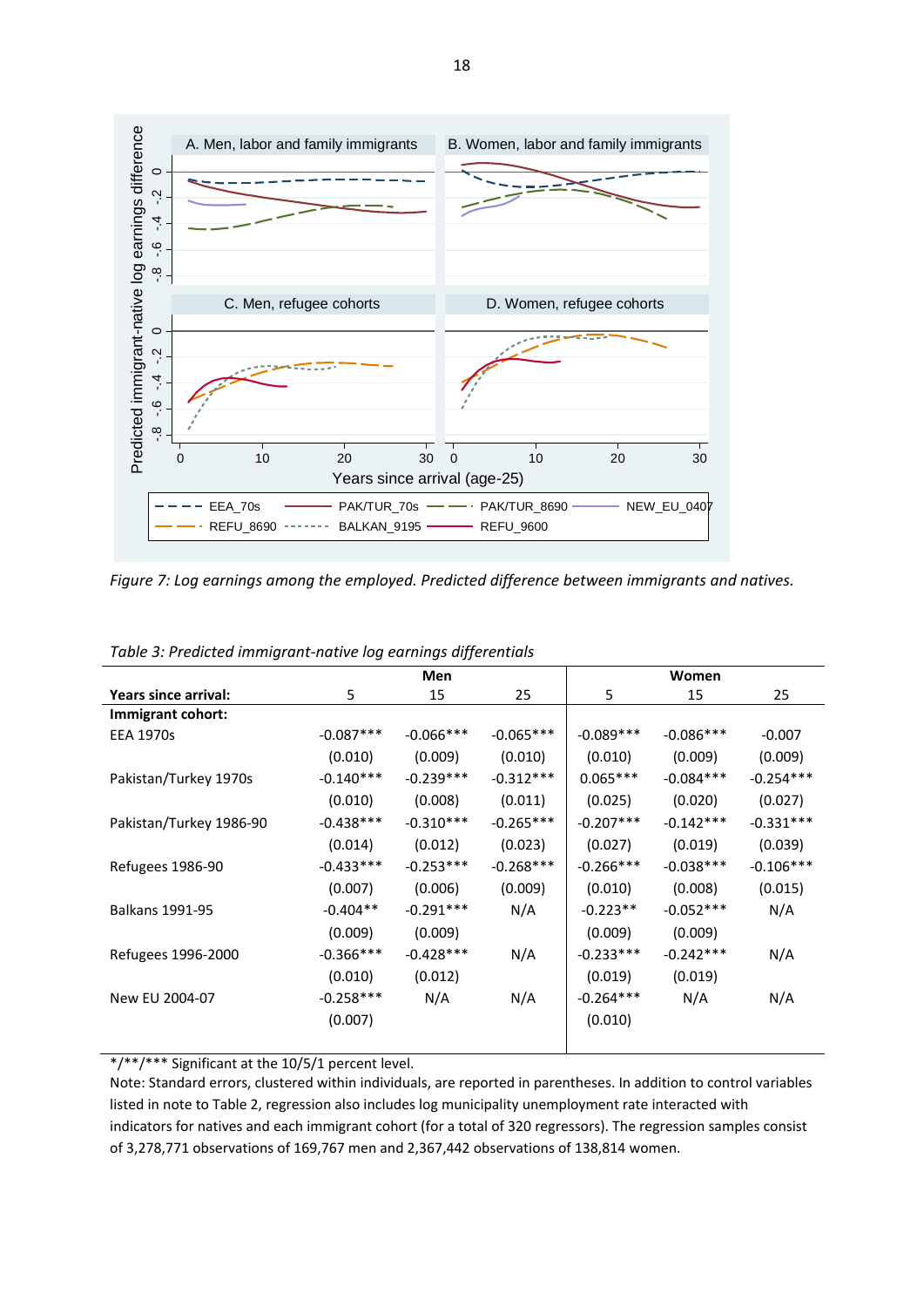For the early labor migrants from Pakistan and Turkey, earnings gradually lag behind those of natives, and the estimated earnings differential (among those employed) after 25 years is close to 30 percent (see Table 3). For family immigrants from Pakistan and Turkey, the earnings differentials after 25 years are large and similar to those of their labor migrant predecessors.

Among the refugee cohorts the evidence shows clear patterns of earnings assimilation. As for employment, after a 10‐year period with substantial assimilation, earnings of refugee women from the 1980s and from the Balkans are very similar to those of native women. And again, refugees from the late 1990s experience significantly larger differences relative to natives than the other two groups of humanitarian immigrants.

Immigrants tend to receive a disproportional share of temporary social insurance transfers such as unemployment benefits, in part because of the sensitivity of their labor market performance to negative macroeconomic shocks. From a fiscal as well as an overall efficiency perspective, permanent withdrawal from the labor market including entry into long-term disability programs is, however, of greater concern. In Figure 8 we display the predicted difference in disability program participation between immigrants and natives, based on linear probability model estimation of equations (1) and (2) with disability program participation in any given calendar year as the outcome measure. Table 4 reports predicted differences and standard errors at selected years after arrival.

While Western European labor migrants from the 1970s had disability rates that were very similar to those of natives of the same age, education, and family structure, disability program participation among Pakistani and Turkish immigrants differed dramatically. After 25 years in Norway (or age 50), the male differential is close to 30 percentage points (and about three times the participation among natives). As discussed in Bratsberg *et al*. (2010), the sharp drop in employment among non‐European labor migrants was to some extent triggered by cyclical downturns in the early 1980s and early 1990s and by structural change in Norwegian industry, which hit certain manufacturing industries where immigrants from low-income countries were somewhat overrepresented particularly hard. But these developments cannot explain why so many of the immigrants failed to return to the labor market, e.g., by reorienting themselves towards other industries. One contributing factor to explaining the failure to return to the labor market was that many of the migrants from low-income source countries had earnings and family structures yielding relatively high replacement ratios in the social insurance system, thus undermining the financial incentives for re‐entry into the labor market.

The recent Eastern European labor migrants have very low rates of disability program participation. Labor migrants are presumably positive selected on health as they had jobs at the time of arrival and the process of entering disability programs is often extensive, involving long‐term sickness and/or long-term unemployment. From this perspective, we are unable to predict lifecycle disability program participation after observing the immigrant cohort for only a short period in Norway.

As Figure 8 shows, disability program participation among Pakistani and Turkish family immigrants grows substantial over time with participation rates after 25 years 13 to 16 percentage points higher than among natives (see Table 4). Taken together, the employment and disability patterns displayed in Figures 6 and 8 do not convey a story of labor market assimilation for the chain migrants that joined the original labor migrant cohort from developing countries. Instead, for these groups immigrant‐native differentials in employment and disability program participation are exacerbated with years since arrival.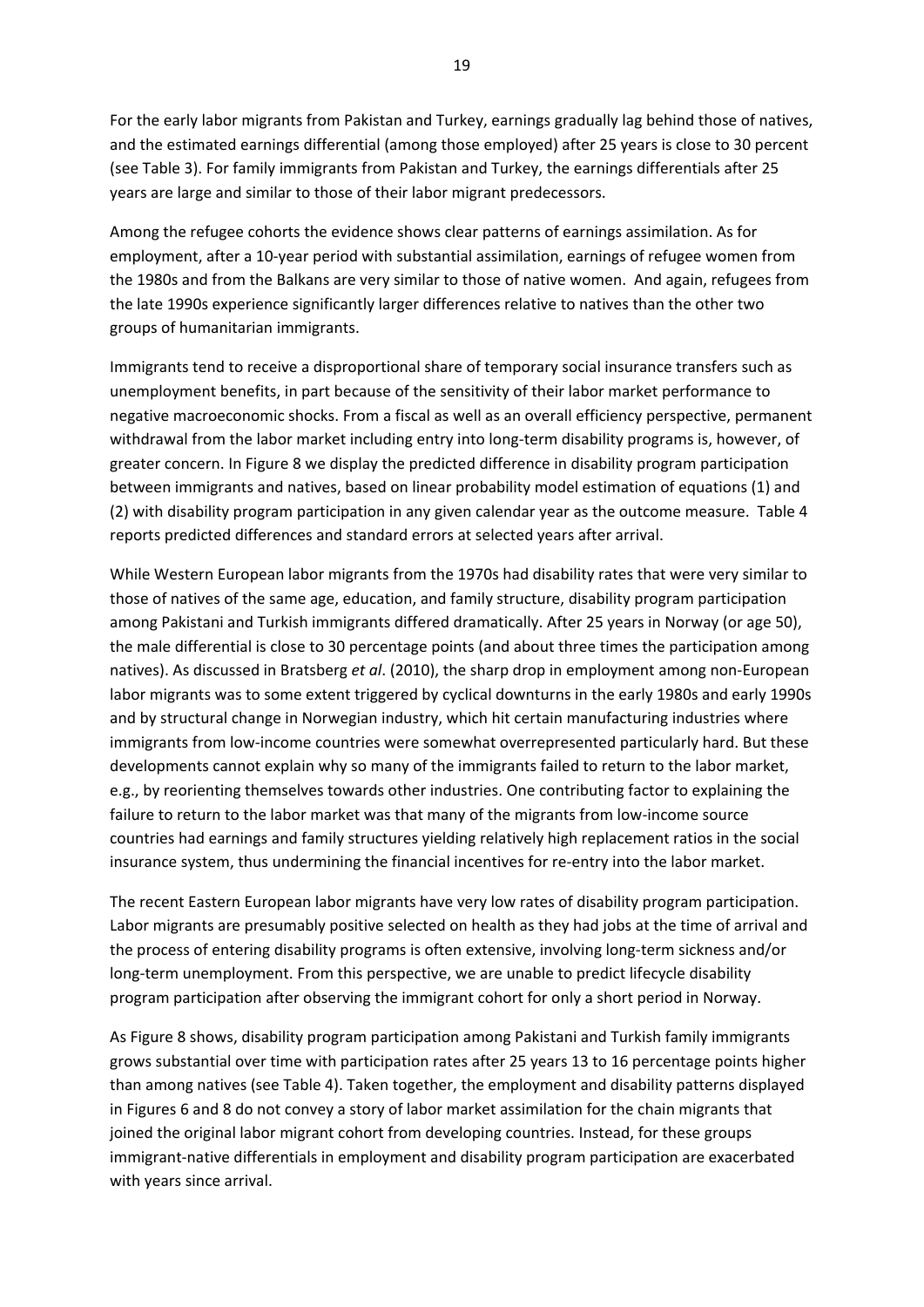

*Figure 8: Disability program participation rate. Predicted difference between immigrants and natives.*

|                         |             | Men        |            |             | Women       |             |
|-------------------------|-------------|------------|------------|-------------|-------------|-------------|
| Years since arrival:    | 5           | 15         | 25         | 5           | 15          | 25          |
| Immigrant cohort:       |             |            |            |             |             |             |
| <b>EEA 1970s</b>        | N/A         | $-0.001$   | $-0.011*$  | N/A         | $-0.006$    | $-0.028***$ |
|                         |             | (0.016)    | (0.006)    |             | (0.006)     | (0.006)     |
| Pakistan/Turkey 1970s   | N/A         | $0.118***$ | $0.270***$ | N/A         | $0.087***$  | $0.160***$  |
|                         |             | (0.028)    | (0.010)    |             | (0.019)     | (0.015)     |
| Pakistan/Turkey 1986-90 | $-0.022***$ | $0.061***$ | $0.170***$ | $-0.049***$ | $-0.012$    | $0.139***$  |
|                         | (0.006)     | (0.009)    | (0.017)    | (0.006)     | (0.010)     | (0.021)     |
| Refugees 1986-90        | $-0.035***$ | $0.041***$ | $0.093***$ | $-0.052***$ | $0.022***$  | $0.099***$  |
|                         | (0.003)     | (0.004)    | (0.008)    | (0.003)     | (0.006)     | (0.013)     |
| <b>Balkans 1991-95</b>  | $-0.005$    | $0.104***$ | N/A        | $-0.037***$ | $0.066***$  | N/A         |
|                         | (0.005)     | (0.008)    |            | (0.005)     | (0.009)     |             |
| Refugees 1996-2000      | $-0.025***$ | $0.093***$ | N/A        | $-0.124***$ | $-0.048***$ | N/A         |
|                         | (0.005)     | (0.009)    |            | (0.006)     | (0.011)     |             |
| New EU 2004-07          | $-0.036***$ | N/A        | N/A        | $-0.059***$ | N/A         | N/A         |
|                         | (0.003)     |            |            | (0.004)     |             |             |
|                         |             |            |            |             |             |             |

*Table 4: Predicted immigrant‐native disability program participation differentials*

\*/\*\*/\*\*\* Significant at the 10/5/1 percent level.

Note: Standard errors, clustered within individuals, are reported in parentheses. Regression includes control variables listed in note to Table 2. The regression samples consist of 2,559,167 observations of 171,442 men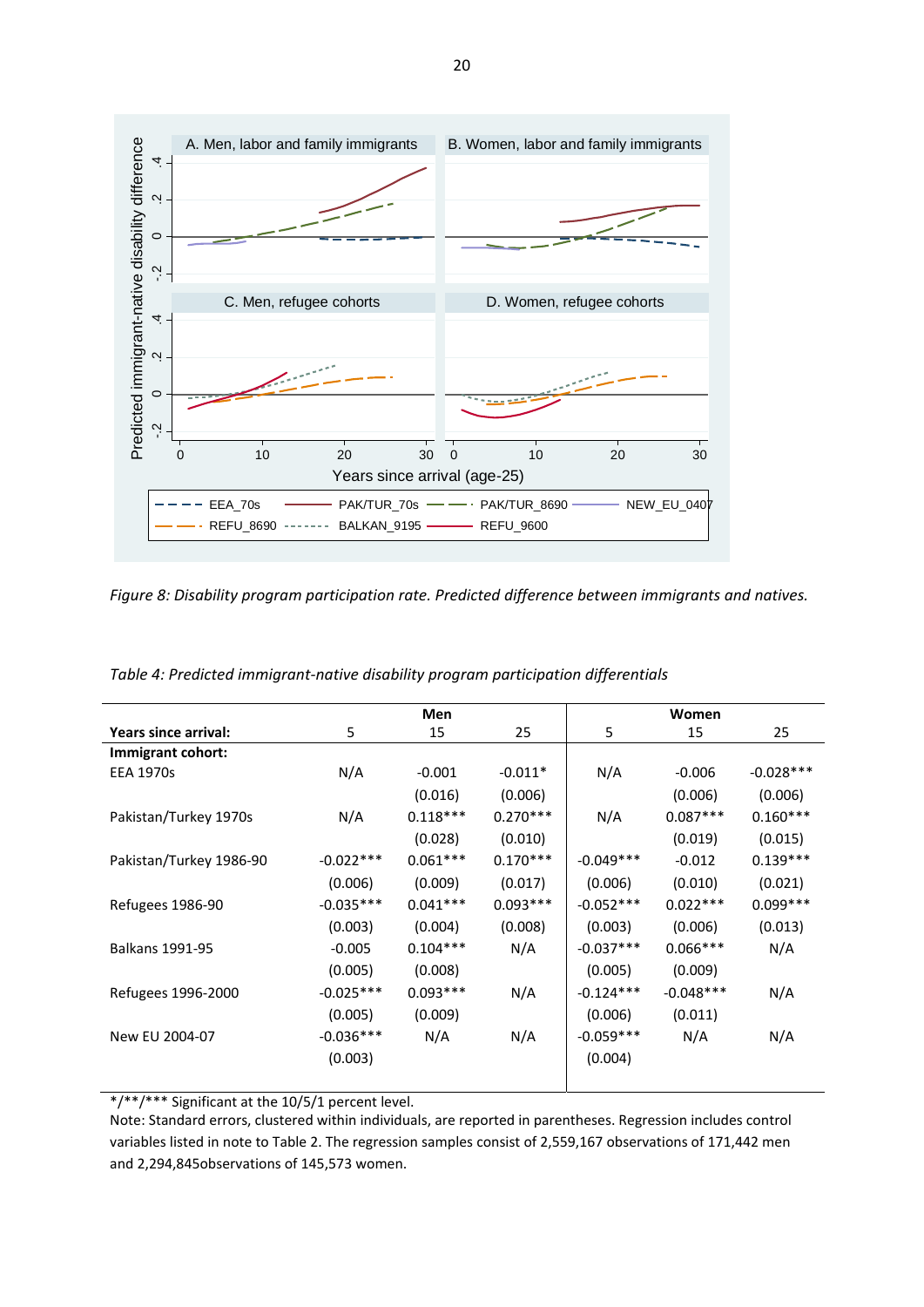For the refugee cohorts, very few were enrolled in disability programs during the first years after arrival, partly reflecting that entitlement takes time. After about ten years, however, the immigrantnative participation differentials turn positive and the estimates in Table 4 display significant and substantial differences 15 years after arrival. Male refugees from the late 1990s experienced declining employment after about 5 years and Figure 8 shows that this is accompanied by an increase in disability program participation. Generally speaking, across groups and years since arrival we find that low employment rates go along with high disability program participation rates.

Although the evidence presented in Figures 6‐8 indicate that there exist structural forces in the Norwegian labor market and welfare system that create barriers for long employment careers for immigrants from low-income countries, they also demonstrate substantial heterogeneity in labor market performance across origin countries. In particular, we find large differences in labor market assimilation across cohorts of humanitarian immigrants. While those admitted on humanitarian grounds from the wars in Somalia and Iraq during the 1990s do poorly in the labor market even a decade after arrival, refugees from the Balkan wars and the diverse group of refugees from the 1980s, arriving from Vietnam, Chile, Sri Lanka, and Iran, tend to perform quite well in Norwegian labor market. Female refugees, in particular, experience substantial assimilation with employment and earnings almost on par with native women after ten years in the country.

#### **3.3 Selection and robustness**

Our analyses are based on the subsample of immigrants who stayed in Norway for at least five years. But, as Table 1 showed, for several of the immigrant groups under study a large fraction of the original cohort had left the country within five years of arrival. This brings up the question of whether the analyzed samples are representative of immigrants in general. Theories of migrant selection, such as Tunali (1986) and Borjas and Bratsberg (1996), predict that outmigrants will not be randomly selected from the pool of immigrants. For example, if returns to skill in the source country exceed those in the host country, outmigrants may be positively selected from the pool of immigrants and, on average, possess higher skills than those who stay for the long term. On the other hand, unexpected weak labor market outcomes during the initial period in the host country are expected to influence return migration decisions. In other words, outmigration may be associated with both favorable and weak labor market outcomes.

To address the issue of selective outmigration, Appendix Table A‐1, columns IV‐VII, reports employment rates and log earnings during the first two years upon arrival among immigrants who left the country in years three and four with the outcomes of immigrants who stayed for at least five years. The table reveals significant differences between outmigrants and stayers for a majority of the immigrant groups considered. For some groups, and notably the 1970s cohort of labor migrants from Western Europe, those who left had higher employment rates and higher earnings than those who settled in Norway. Conversely, for other groups, such as the recent cohort of labor migrants from Eastern Europe, the comparison shows that stayers had significantly better outcomes than outmigrants. The evidence therefore points to both positive and negative selection in outmigration behavior and it is not clear that our focus on those who stay for at least five years yields an unbalanced picture of the labor market and social insurance outcomes of immigrants in general.

The appendix table also shows cumulative outmigration rates 5, 10, and 15 years after arrival (see columns I‐III). These numbers reveal that the majority of outmigration events take place soon upon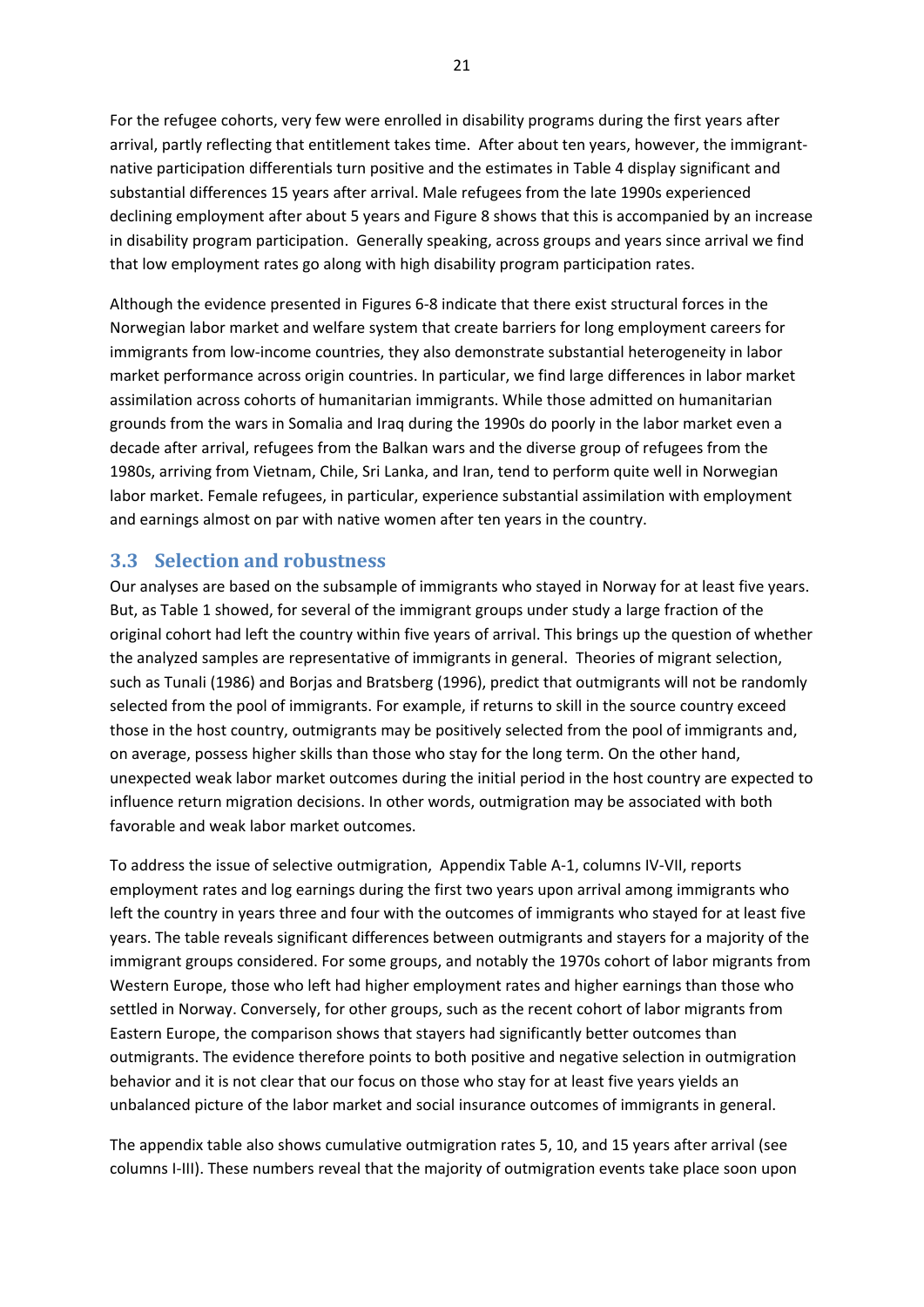entry. Even so, a fair number of immigrants leave the country between 5 and 15 years after arrival (the weighted mean outmigration rates across the various cohorts at 5 and 15 years are 23.4 and 30.5 percent). This raises the concern that our assessments of relative employment progress with time in Norway may be biased if any selection in outmigration flows is correlated with years since migration. Similarly, the analyses above showed that, conditional on staying in Norway, employment rates between years 5 and 15 fell for some groups (notably the early labor migrants from Pakistan and Turkey) as immigrants left the labor market and enrolled in disability programs, and increased for other groups (notably women). Such variation in labor market participation with years in the country raises another concern, that our assessment of relative earnings progress of immigrants may be biased if labor market participation is correlated with unobserved individual factors.

In Appendix Table A‐2, we investigate whether our estimates of relative immigrant employment and earnings progress are impaired by selection bias. The table contrasts estimates of the *change in immigrant outcomes relative to natives* between years 5 and 15 derived from the analysis above (columns headed "full sample") with estimates based on a panel of individuals where inclusion in the employment equation is based on presence in Norway, and that in the earnings equation, on employment, both 5 and 15 years after arrival. While the full-sample estimates are subject to selection bias from compositional change, the panel‐based estimates are not. The table reveals that, low and behold, the two sets of estimates are quite similar. For example, for the early cohort of labor migrants from Pakistan and Turkey, where a large fraction left employment between years 5 and 15, estimates of relative earnings change are the same whether based on the full sample or the panel. Such evidence suggests that any selection out of the labor force is not strongly correlated with years since migration. But, the table also gives some indications of selective behavior. For example, panel‐ based estimates of employment and earnings progress among Western European labor migrants exceed those based on the full sample, consistent with the observation above that outmigrants from this arrival cohort tend to be positively selected. Likewise, for some of the female groups, where the employment rate increased with time in Norway, panel‐based estimates of earnings progress are more positive than those from the full sample—suggesting that labor market participation among female immigrants is positively correlated with unobserved factors in the earnings equation. Nevertheless, these indications of selection bias are of modest size relative to the large differences in long‐term economic outcomes uncovered in this paper.

#### **4 Labor migrant sensitivity to the financial crisis**

Labor market outcomes are more pro‐cyclical among immigrants than native workers (Barth *et al*., 2004; Dustmann *et al*., 2010). Negative labor demand shocks such as that during the financial crisis are expected to drive up the unemployment rate and unemployment insurance claims among labor migrants in the short run. From a long-term perspective, though, any persistence of non-employment among labor migrants who remain in the host country is of greater concern, as long‐lasting unemployment often results in entry into disability programs and permanent labor market exit. The mobility as well as transferability of skills and the ability to acquire new competencies will contribute to successful return to work among those exposed to unemployment shocks. Over the last decade, the European labor market has become more integrated with favorable job opportunities in one country attracting worker inflows from elsewhere in the region. At the same time, social insurance programs differ greatly across countries and receiving countries may fear the emergence of persistent unemployment among labor migrants following reductions in labor demand.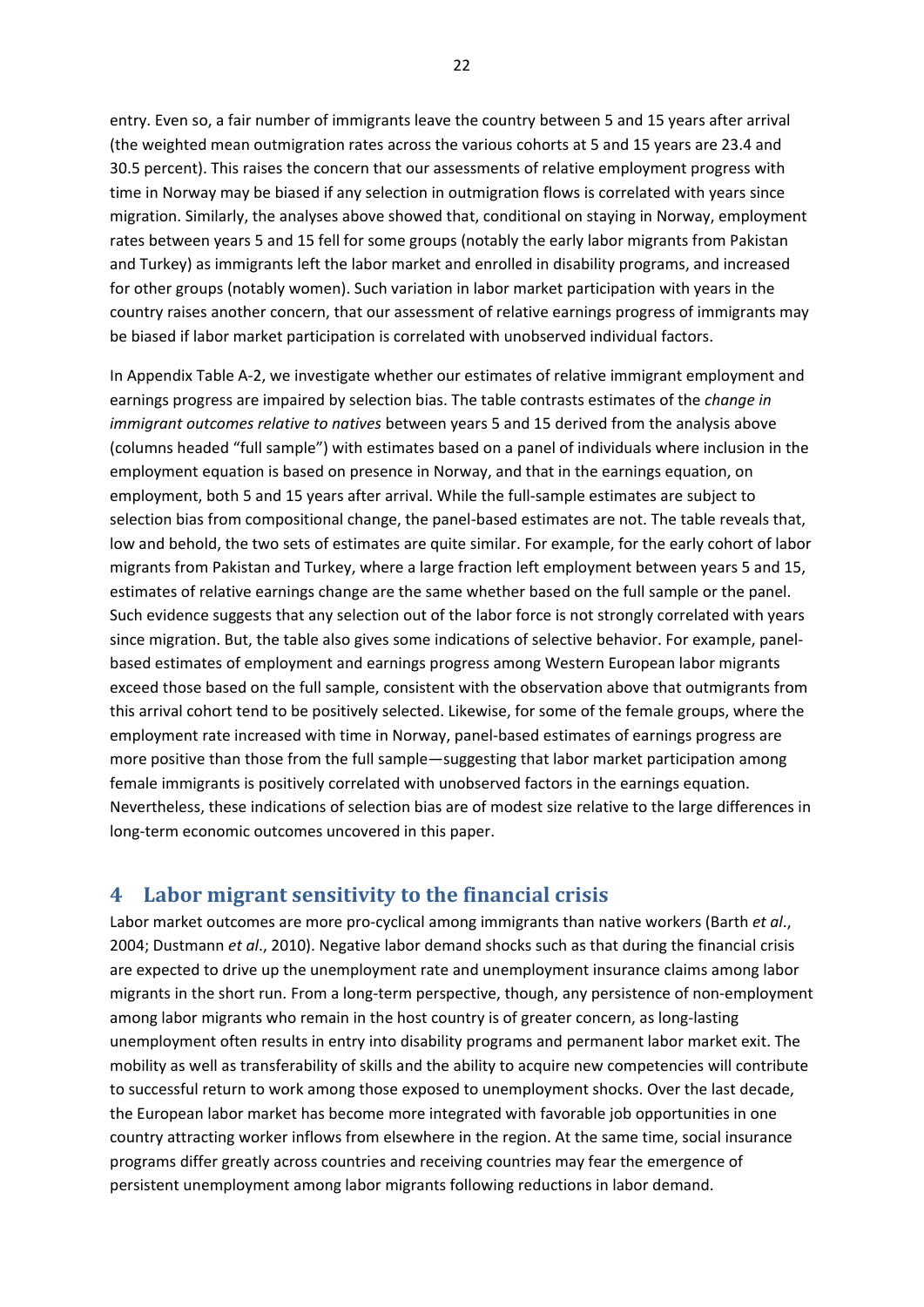With the large inflows of workers from Eastern Europe following the 2004 EU extension, the Norwegian experience during the financial crisis presents a particularly interesting case as we are able to track careers of individual labor migrants and study the interplay between the labor market and the unemployment insurance program. In this section we therefore focus on the employment dynamics of the 2004‐2007 arrival cohort from Eastern Europe. As in the prior section, we study migrants who remained in Norway for at least five years. We augment the study of long‐term social insurance outcomes of the prior section and focus on unemployment insurance claims instead of disability insurance. With a benefit replacement ratio of 62.4 percent and huge differences in wages between Norway and home countries in Eastern Europe, Norwegian unemployment benefits will typically pay much more than what can be earned from fulltime employment at home.<sup>6</sup>

Figure 9 shows that unemployment among the labor migrants rose quickly after the onset of the financial crisis. Between October 2008 and March 2009, the share of male labor migrants receiving unemployment benefits increased from 1.4 to 11.3 percent. Male unemployment peaked during the winter months of 2010, with unemployment rates of 15.5 percent among labor migrants compared to 3.5 percent among natives. When we consider the cumulative incidence of unemployment over the entire 2009‐2010 period, 36.8 percent of the male migrants were registered as benefit claimants compared to 9.9 percent of native men (see Table 5, column I). The unemployment shock was less severe for women, but again with a huge differential and cumulative unemployment incidence among immigrant women almost three times that of native women. Even if immigrant unemployment dropped significantly during the recovery period in 2011‐2012, the figure reveals that it never quite returned to its pre‐crisis level and remained persistently above the rates for natives. Although the rise in unemployment was less dramatic for immigrant women, their unemployment rate remained at a high level after the crisis and by 2013 unemployment among female migrants was actually significantly higher than that for men.

Unemployment risk differs considerably across workers and the higher exposure of labor migrants may reflect the type of industry and occupation they came to, as well as their shorter job tenure at the time of the cyclical downturn. To examine these explanations, we perform a set of regression analyses where we explain employment and unemployment outcomes as functions of industry, occupation, and job tenure. For this purpose, we focus on those who were employed in 2008 and for whom we can identify industry, occupation, and tenure (measured in the last job prior to the onset of the financial crisis). The regression analysis includes the extract of native comparison persons from the prior section but subject the same sample criteria as in the immigrant samples (i.e., wage earner in 2008 and in the relevant age range).

Columns I and IV in Table 5 reveal that the immigrant‐native unemployment differential falls substantially when we account for differences in tenure, age, occupation and industry. In fact, differences in such job characteristics explain 40 percent of the observed male unemployment incidence differential and 60 percent of that among women.

<sup>6</sup> Bratsberg *et al*. (2014) show that the outmigration rate in the broader group of Eastern European labor migrants was quite modest during the financial crisis, and point to the more adverse impacts of the crisis on labor markets at home as a contributing factor.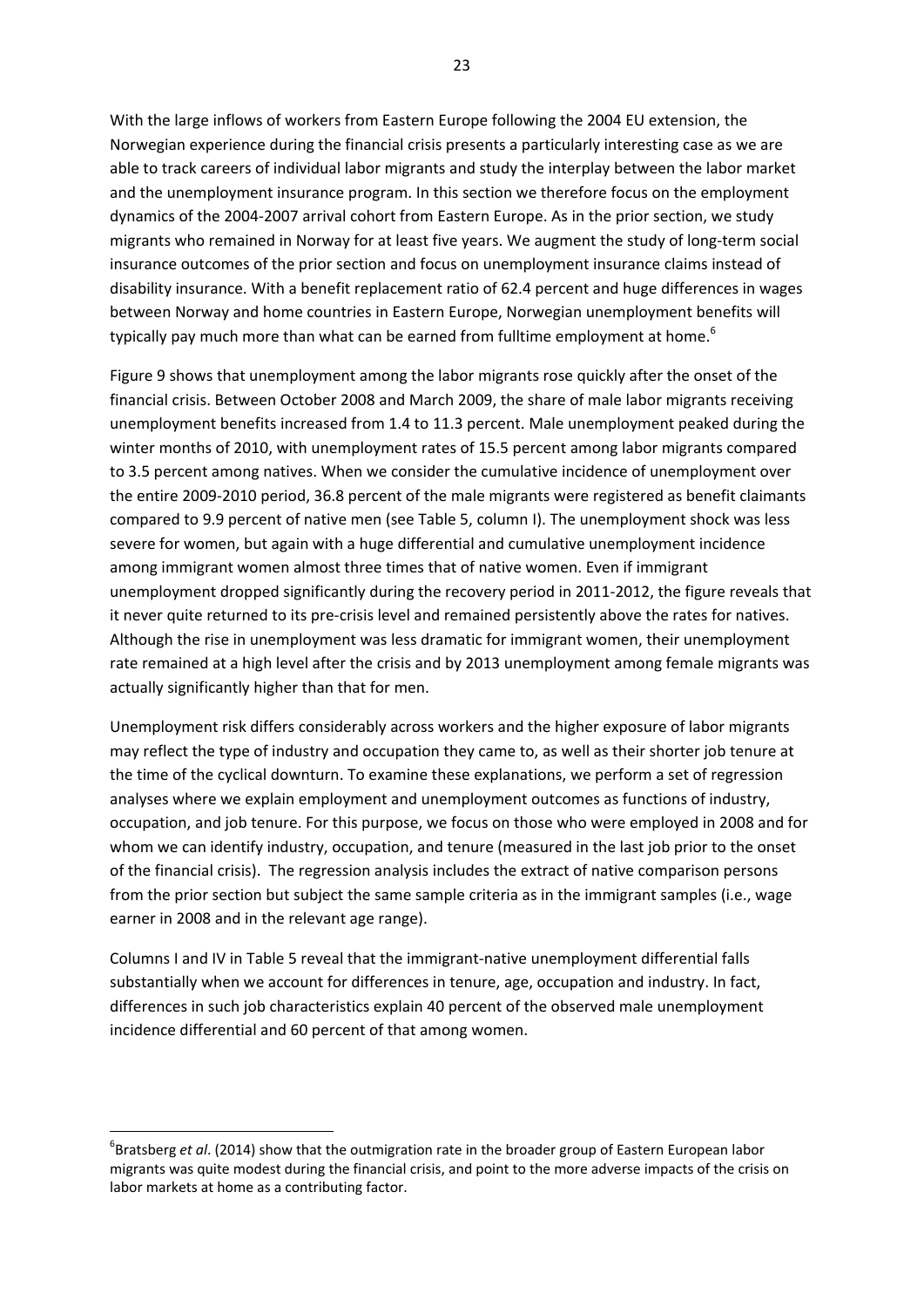

*Figure 9: Unemployment insurance receipts at end of the month, January 2007‐December 2012. Labor migrants from Eastern Europe and native reference groups.*

Note: Immigrant sample consist of 2004‐2007 migrants from Poland and Lithuania; age 17‐36 at arrival; employed in 2008; and present in Norway 1.1.2013. Native samples are based on the 10 percent extracts used in section 3 and are stratified to match the age distribution of the immigrant samples. Samples consist of 7,519 immigrant and 34,493 native men and 2,353 immigrant and 33,007 native women.

Turning to the post-crisis employment rates in 2012, we observe lower employment rates among immigrants compared to natives of the same gender, with employment among immigrant men 6.5 percentage points and that of immigrant women 5.8 percentage points below natives. When we compare workers in similar jobs, however, as in the adjusted differences reported in columns II and V, the employment differential actually disappears for women and falls to just 1.6 percentage points for men.

Finally, in columns III and VI we consider the persistence of non‐employment by estimating 2012 employment differentials for those with an unemployment spell during the crisis years of 2009‐2010. These columns show that immigrants are less likely than natives to (re)enter employment in 2012, but that the difference is not large and that it fully disappears when we compare those who were in similar jobs prior to the crisis. It follows that labor migrants' employment careers in Norway are particularly vulnerable to economic downturns for the simple reason that immigrants tend to fill unstable jobs.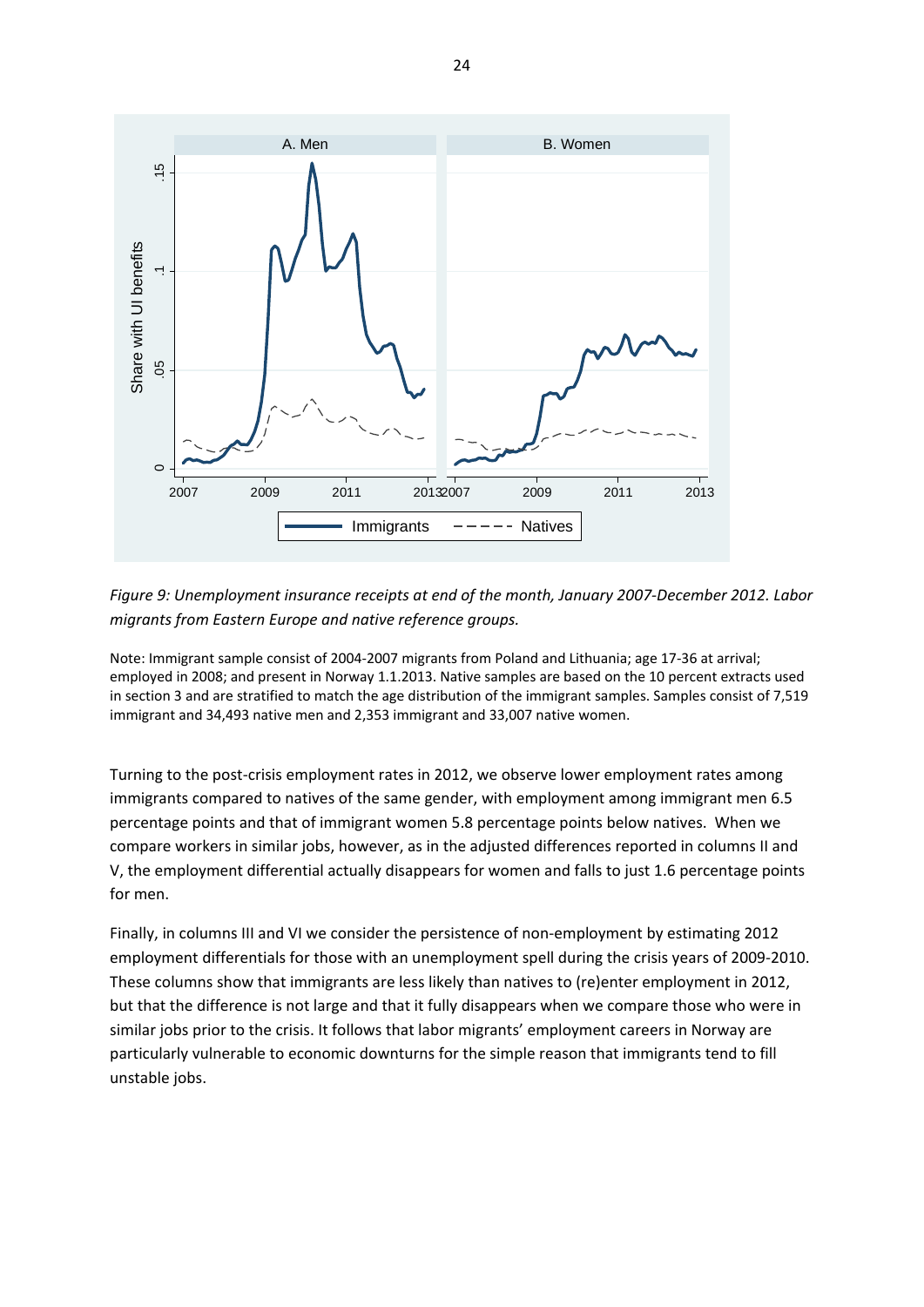|                                                                   |                       | <b>Men</b>             |                  |                       | Women            |                     |  |
|-------------------------------------------------------------------|-----------------------|------------------------|------------------|-----------------------|------------------|---------------------|--|
|                                                                   |                       | Ш                      | Ш                | IV                    | V                | VI                  |  |
|                                                                   | Unemploy-             |                        | Employed         | Unemploy-             |                  | Employed            |  |
|                                                                   | ment                  |                        | 2012 if          | ment                  |                  | 2012 if             |  |
|                                                                   | insurance             | Employed               | unempl'd         | insurance             | Employed         | unempl'd            |  |
|                                                                   | 2009/2010             | 2012                   | 2009/2010        | 2009/2010             | 2012             | 2009/2010           |  |
|                                                                   |                       |                        |                  |                       |                  |                     |  |
| Immigrant average                                                 | 0.368                 | 0.886                  | 0.857            | 0.208                 | 0.872            | 0.810               |  |
| Native average                                                    | 0.099                 | 0.951                  | 0.872            | 0.075                 | 0.930            | 0.869               |  |
| Imm-native difference                                             | 0.269                 | $-0.065$               | $-0.015$         | 0.133                 | $-0.058$         | $-0.059$            |  |
| Difference controlled<br>for age, tenure,<br>industry, occupation | $0.169***$<br>(0.007) | $-0.016***$<br>(0.005) | 0.011<br>(0.013) | $0.057***$<br>(0.010) | 0.008<br>(0.009) | $-0.007$<br>(0.024) |  |

*Table 5: Employment in 2012 and unemployment insurance in 2009/2010, recent labor immigrants from Eastern Europe*

Note: Standard errors are reported in parentheses. Samples are restricted to wage earners in 2008 (i.e., those with registered tenure, industry, and occupation) who remained present in Norway in 2012. Control variables include a quartic polynomial of age, tenure and its square, and indicators for 2‐digit industry and occupation in 2008 (for a total of 114 regressors). Dependent variable in cols I and IV is an indicator for receipt of unemployment insurance in 2009 or 2010. Observation counts are as follows: 7,519 immigrants and 34,493 natives (cols I‐II); 2,764 immigrants and 3,414 natives (col III); 2,353 immigrants and 33,007 natives (cols IV and V); and 490 immigrants and 2,485 natives (col VI). See also note to Figure 9.

In sum, recent labor migrants from Eastern Europe were far more exposed to job loss during the financial crisis than comparable native workers. And, immigrant unemployment shows greater persistence as immigrant workers have a lower probability of returning to employment once an unemployment spell has occurred. The post-crisis level of employment among labor migrants is lower than that for natives, but the difference is minor relative to the substantial short‐run variation in unemployment incidence observed during the economic downturn and largely explained by differences in tenure, industry and occupation at the onset of the financial crisis.

#### **5 Children of 1970s non‐European labor migrants**

In the longer term, the fiscal impacts of immigration will hinge on the human capital accumulation and labor market outcomes of their descendants. Fertility differences between immigrants and natives also form a key factor in the dynamic analysis of fiscal consequences of immigration, as higher fertility in the immigrant population will alter the composition of age groups with negative and positive fiscal balances (Preston2013). The rate of immigrant‐native convergence in fertility is of interest in its own right as it signals the degree of immigrant integration and assimilation in general. In this section, we examine education, family, labor market, and social insurance outcomes of the children of the early labor migrants from Pakistan and Turkey. Given the poor lifecycle labor market performance of their parents, the question of how their offspring perform in the labor market and form families is of considerable interest. Will their employment and fertility careers resemble those of their parents, or can we expect them to converge quickly to the outcomes of natives?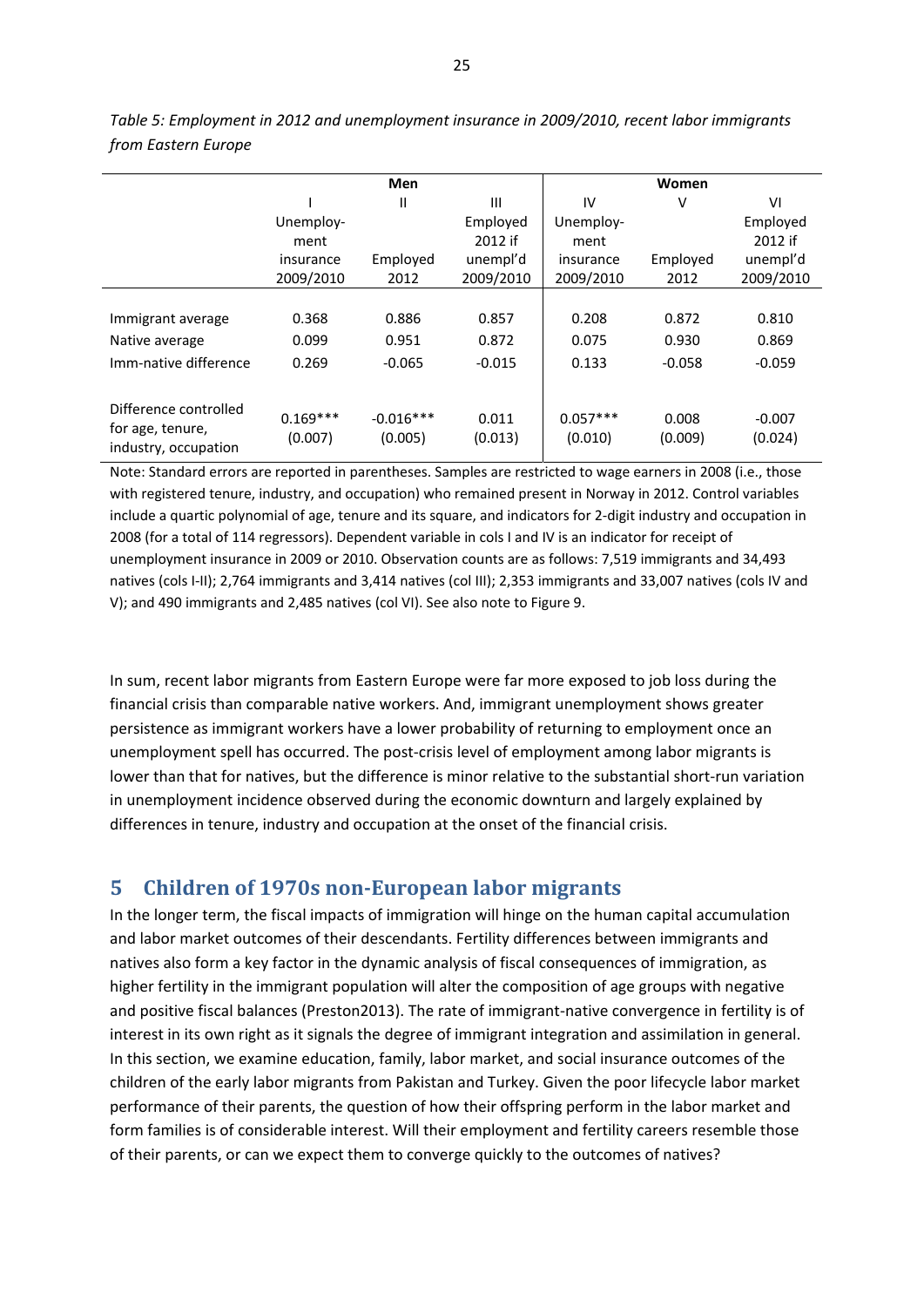Prior research shows that age at immigration is important for economic and social outcomes, and that immigrant children who arrived before school age have better educational outcomes than their older siblings (Böhlmark, 2008; Bratsberg *et al*., 2012). For this reason, we distinguish between immigrant offspring born in Norway and children who came to Norway with their parents (typically with their mother, 5-10 years after the father's original entry), and split child immigrants according to arrival before and after school age (0‐6 vs 7‐16). Throughout this section, we compare the offspring of the immigrants from Pakistan and Turkey with a reference group born to native parents and with the same distribution of birth year as the second generation immigrants. With data including 2012, we can follow these second generation immigrants into their mid-thirties. This offers ample opportunity for examining final educational attainment, whereas labor market and social insurance outcomes and fertility patterns can be traced only in the beginning of their career. As for their parents, both unadjusted and conditional differentials relative to native born are of interest. Evidence of intergenerational assimilation is provided by comparing the outcomes for offspring born in Norway and the outcomes of their parents described in section 3.

To begin, in Table 6 we report observed outcomes at age 30 for the various groups of offspring. We consider three levels of educational attainment: Completion of upper secondary education, college/university, and a postgraduate degree by age 30. It is evident from the table that, on average, the children of the labor migrant cohort obtained less education than the native comparison group both in terms of completed secondary school and college. However, exposure to the host country school environment seems to matter as immigrant children born in Norway have much better educational outcomes than those born abroad and those who arrived before school age have better outcomes than their older siblings.

Indeed, a striking feature of the table is that, among offspring born in Norway, a somewhat larger fraction has completed a postgraduate degree by age 30 compared to natives (10.1 vs. 9.9 percent for sons and 10.9 vs. 10.3 for daughters). Moreover, a closer look at the underlying data (not reported in Table 6) reveals that, among those with a postgraduate degree, immigrant children are overrepresented in high‐earnings fields of study such as medicine. In fact, within the post‐graduate bracket, fully 41 percent of immigrant sons and 49 percent of daughters born in Norway had completed medical school by age 30, compared to 7 and 10 percent of sons and daughters with a post-graduate education in the native comparison group. At the same time, the fraction of immigrant children who did not complete upper secondary education exceeds that in the native comparison group. Immigrant children outdo native children in both ends of the educational distribution, leading to much greater variability in outcomes among second generation immigrants than children of natives.

Compared to their parents, the immigrant offspring born in Norway have completed far more years of schooling. While only 33 percent of the fathers had completed upper secondary school (see Table 1), the completion rate among sons is 57 percent. The intergenerational improvement is even more striking among women: only 18 percent of the 1970s female immigrants from Pakistan and Turkey had completed upper secondary school, compared to 66 percent of daughters born in Norway. The attainment gap relative to natives is significantly reduced and the gender difference is turned around from one generation to the next, with girls becoming more successful in school (as is the case for native children).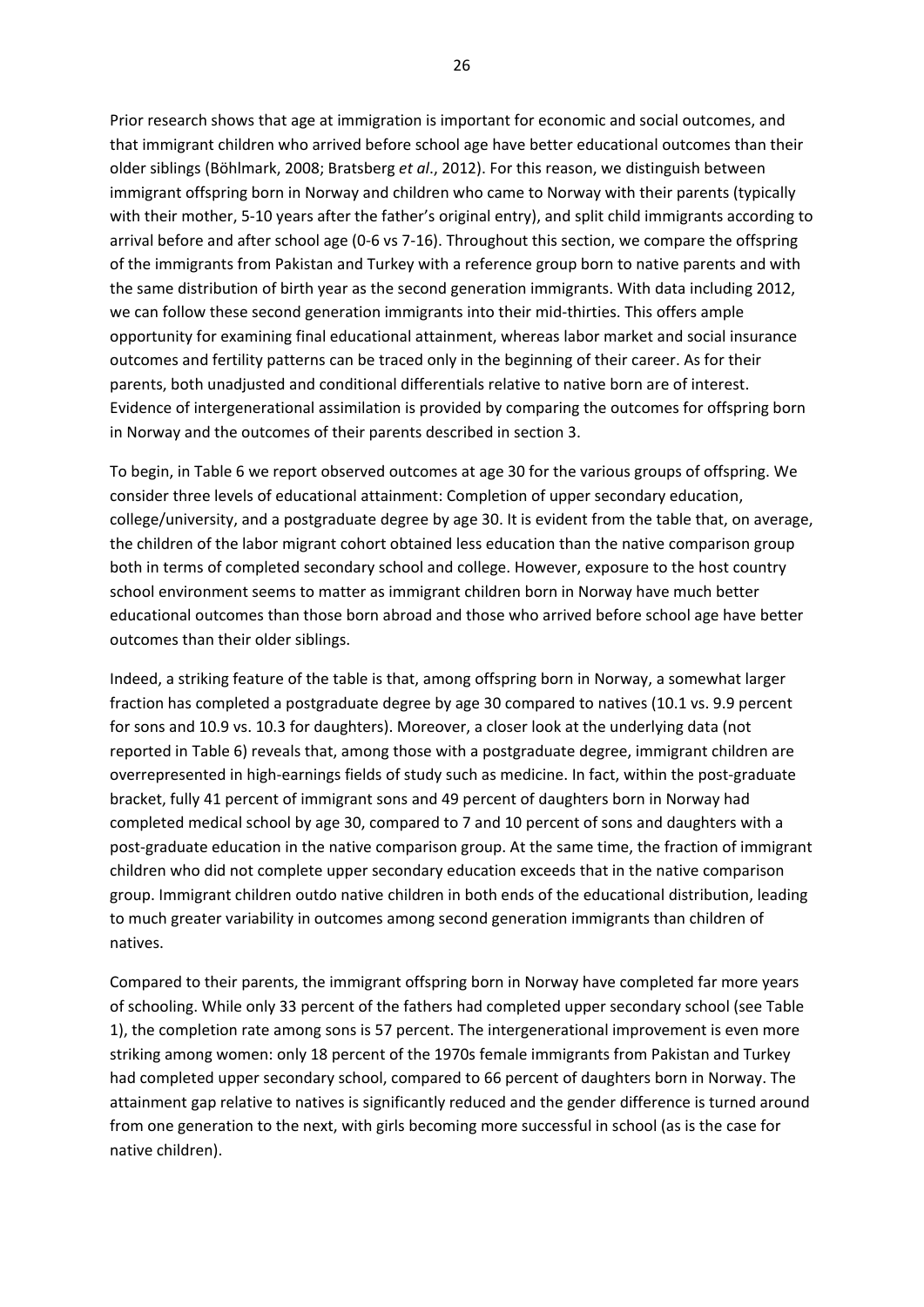|                                            | Sons         |               |              |               | <b>Daughters</b> |              |              |               |
|--------------------------------------------|--------------|---------------|--------------|---------------|------------------|--------------|--------------|---------------|
|                                            |              | $\mathbf{II}$ | Ш            | IV            | V                | VI           | VII          | VIII          |
|                                            | $2^{nd}$ gen | $2^{nd}$ gen  |              |               | $2^{nd}$ gen     | $2^{nd}$ gen |              |               |
|                                            | born         | born          |              |               | born             | born         |              |               |
|                                            | abroad       | abroad        | $2^{nd}$ gen |               | abroad           | abroad       | $2^{nd}$ gen |               |
|                                            | $(7-16at$    | $(0-6at)$     | born in      | <b>Native</b> | $(7-16at$        | $(0-6at)$    | born in      | <b>Native</b> |
|                                            | arrival)     | arrival)      | Norway       | ref           | arrival)         | arrival)     | Norway       | ref           |
|                                            |              |               |              |               |                  |              |              |               |
| Completed upper<br>secondary               | 28.6         | 47.0          | 56.6         | 74.6          | 34.4             | 53.0         | 65.5         | 80.2          |
| Completed college                          | 8.4          | 20.7          | 25.9         | 32.8          | 10.9             | 20.8         | 32.6         | 49.3          |
| Postgrad degree                            | 2.7          | 6.5           | 10.1         | 9.9           | 2.3              | 5.6          | 10.9         | 10.3          |
|                                            |              |               |              |               |                  |              |              |               |
| Married, spouse<br>present                 | 76.8         | 69.8          | 53.7         | 21.3          | 83.9             | 77.2         | 64.1         | 31.1          |
| Spouse immigrant                           | 93.6         | 88.0          | 76.7         | 6.6           | 95.7             | 91.1         | 78.2         | 5.1           |
| Spouse native-born<br>to immigrant parents | 2.4          | 8.7           | 16.5         | 0.1           | 0.9              | 4.0          | 11.3         | 0.2           |
| Children                                   | 1.8          | 1.3           | 0.9          | 0.7           | 2.0              | 1.7          | 1.3          | 1.1           |
|                                            |              |               |              |               |                  |              |              |               |
| Outcomes if not enrolled in school:        |              |               |              |               |                  |              |              |               |
| <b>Employment rate</b>                     | 0.769        | 0.832         | 0.820        | 0.908         | 0.535            | 0.568        | 0.658        | 0.867         |
| Disability program<br>participation rate   | 0.111        | 0.085         | 0.093        | 0.065         | 0.157            | 0.169        | 0.131        | 0.079         |
| Observations                               | 935          | 600           | 1,291        | 25,742        | 604              | 538          | 1,221        | 22,335        |
| Obs if not in school                       | 867          | 509           | 1,044        | 20,753        | 556              | 456          | 991          | 17,035        |
|                                            |              |               |              |               |                  |              |              |               |

*Table 6: Educational attainment and family and labor market outcomes at age 30, children of labor immigrants from Pakistan and Turkey*

Note: Employment and disability data are for those not enrolled in school at age 29 or 30. The native reference group is stratified to match the distribution of birth year of second generation immigrants.

Family structures differ importantly across groups. The marriage rate is particularly high for immigrant children who arrived after school starting age, with 77 percent of sons and 84 percent of daughters married at age 30. Even the immigrant offspring born in Norway are much more likely to be married at 30 than natives. Further, an overwhelming majority of second generation immigrants find their spouse abroad or in the immigrant community. Depending on the group considered, between 90 and 97 percent of the spouses of second generation immigrants are themselves an immigrant or a second generation immigrant. In fact, marriage between a second generation immigrant and someone with Norwegian-born parents is very rare. Across groups, variation in fertility mirrors that in marital status as the number of children is increasing in age at immigration and even for second generation immigrants born in Norway, slightly higher than for young native adults.

From an intergenerational perspective, fertility patterns are of particular interest as the second generation immigrants considered in this section grew up with many more siblings than the native children in the reference group (see Figure 10). The relatively high fertility rates of their parents also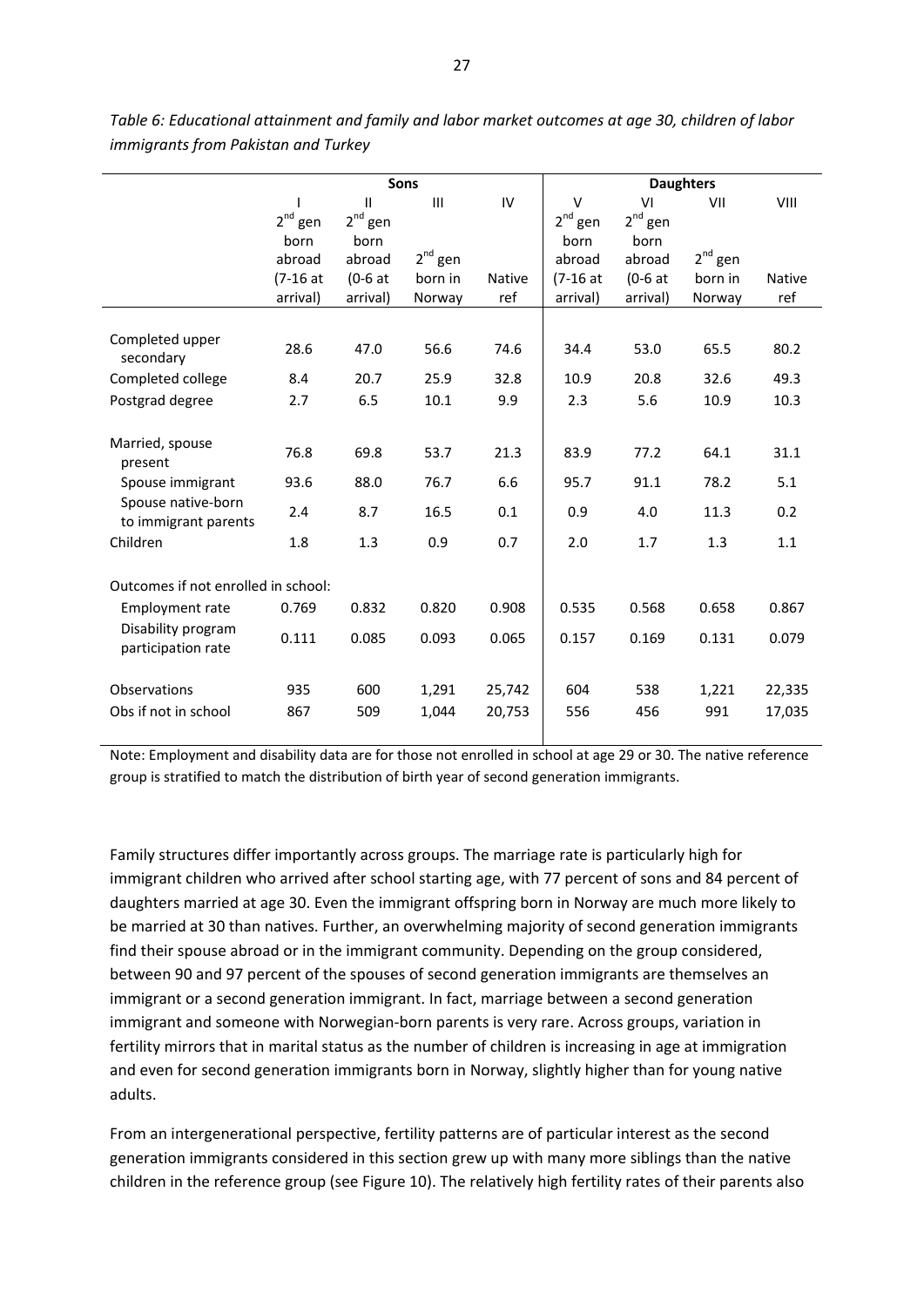likely played an important role in explaining the low lifecycle labor force participation patterns of the 1970s cohort of labor migrants and their spouses (Bratsberg *et al.*, 2010). Given that relatively few members of the offspring generation at the present stage can be observed above age 35, it is too early to draw firm conclusions regarding completed fertility. It is possible, though, to examine fertility‐by‐age profiles for the offspring up to around age 35 as shown in Figure 10, and contrast these both within and across generations. For women, Figure 10 reveals substantial convergence to native fertility patterns from one generation to the next. Age at immigration seems to matter and immigrant daughters born in Norway have very similar fertility rates as young native women. At age 35, the female immigrants who arrived during the 1970s had on average given birth to 3.4 children, roughly twice that of native women. Their daughters born in Norway, in contrast, had only 1.9 children compared to about 1.7 among daughters of native parents.



*Figure 10: Number of children ever born by age, 1970s immigrant cohorts from Pakistan and Turkey and their children compared to natives.* 

The convergence to native fertility is also present among men, though less evident than among women. Again, age at immigration appears important and second generation sons born in Norway have much lower fertility than those born abroad. At age 35, male second generation immigrants who arrived after school starting age have, on average, 2.6 children, and those born in Norway 1.6 children, compared to 1.3 among native men of the same generation.

Returning to the labor market outcomes in Table 6, we see that employment rates at age 30 of second generation immigrants are substantially lower than those of natives. For immigrant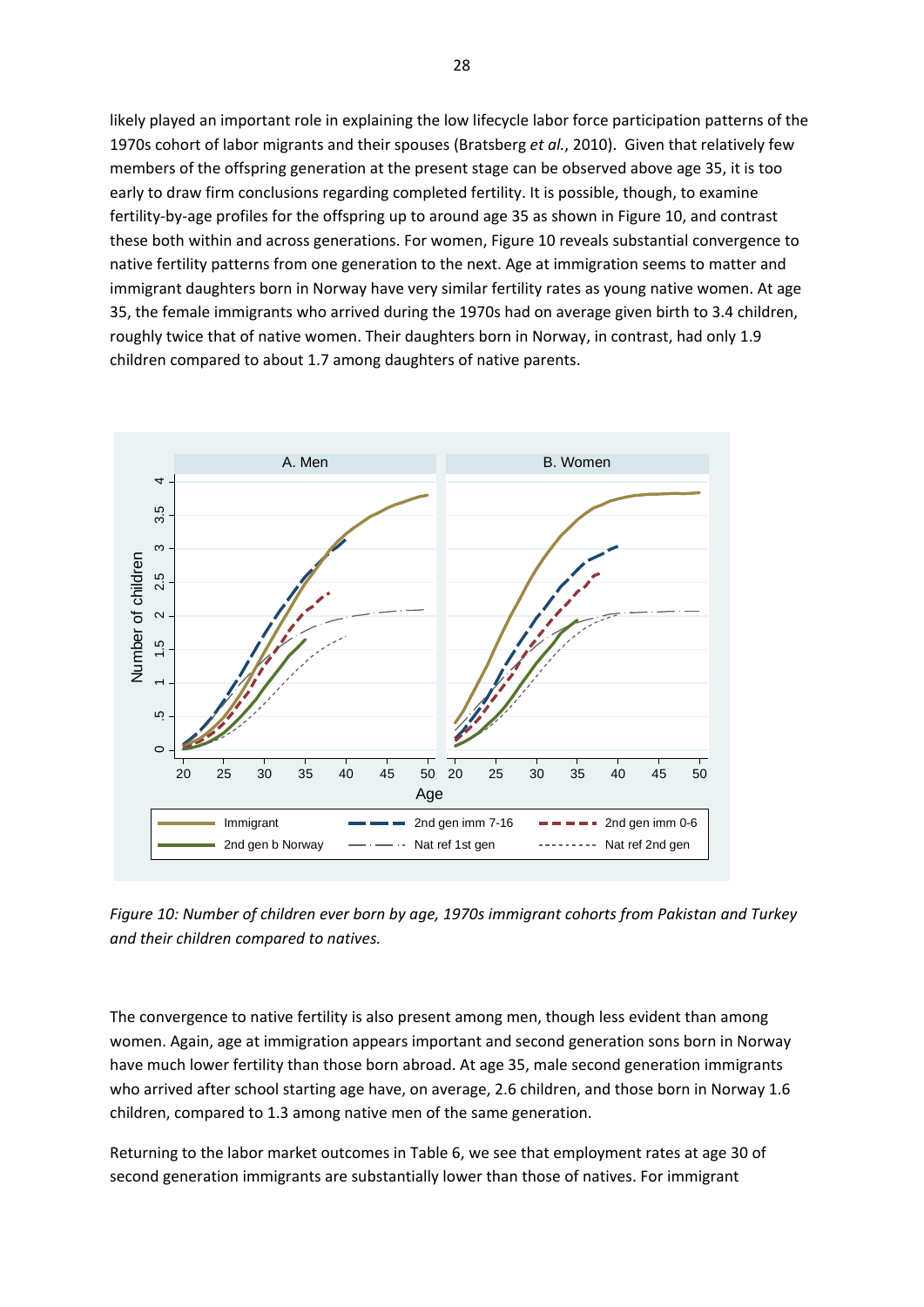daughters, the gap is particularly large and increasing in age at immigration. While 87 percent of 30‐ year old native women not in education are employed, the percentage is only 54 among immigrant daughters who arrived after school starting age. Employment profiles are displayed in Figure 11, panels A and B, where we simply show the *unadjusted employment differential relative to natives by age* (i.e., not accounting for differences in education and family structure, but accounting for observation year and fitting a quartic polynomial of age to the data). For second generation immigrant men, the employment differential is around 10‐15 percentage points during the age interval 25‐35. Among women, the employment differential is increasing in age and approaches 40 percentage points at age 35 for immigrant daughters who arrived after school starting age. Earnings differentials among those employed are displayed in panels C and D. Immigrant sons and daughters born in Norway have earnings closest to young natives with an earnings gap of less than 10 percent. And again, immigrant children who arrived after school starting age are the least successful with an earnings gap among daughters exceeding 20 percent.



*Figure 11: Differences in employment rate, log earnings, and disability program participation rate*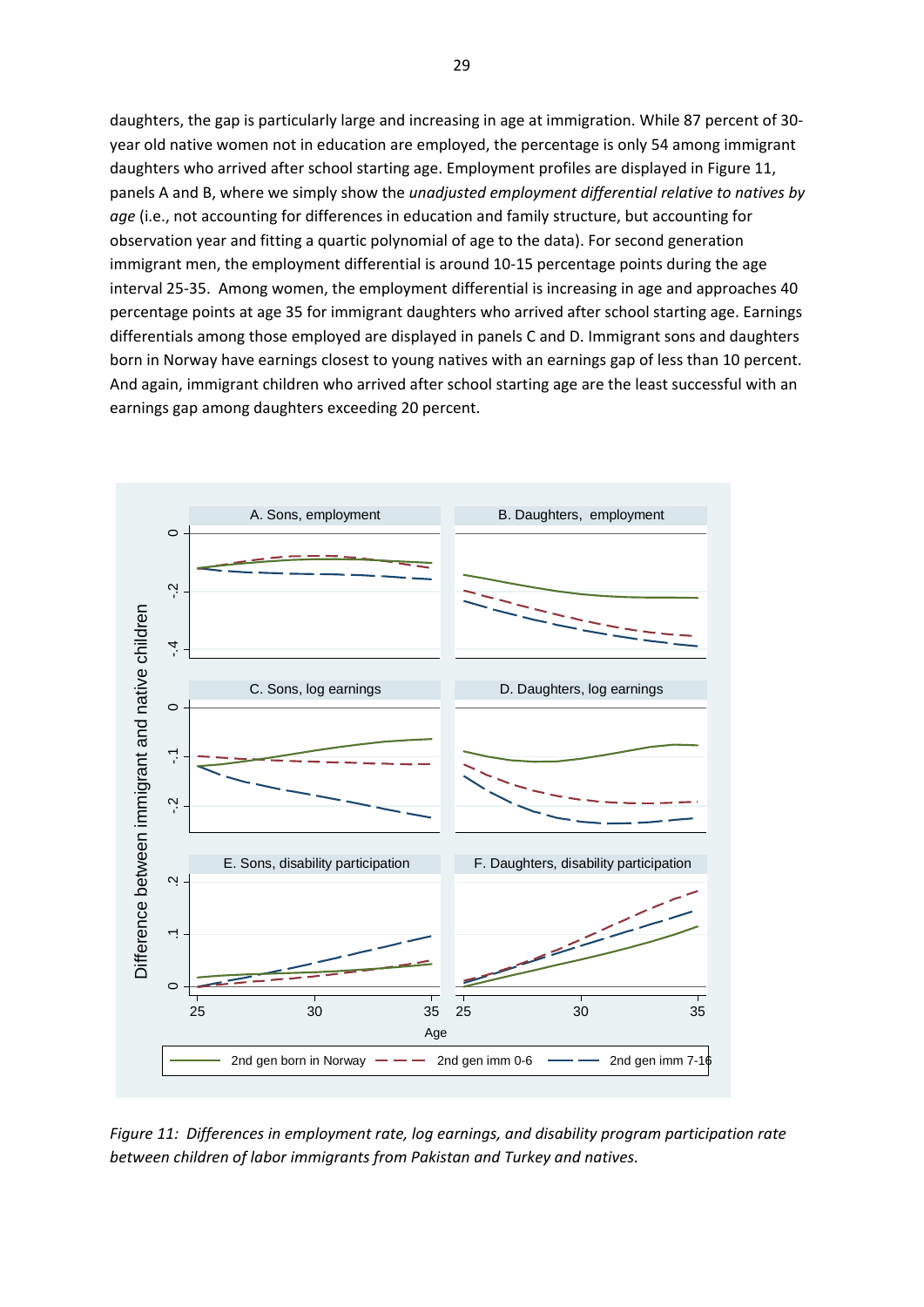Like their parents, second generation immigrants are overrepresented in disability programs. At age 30, around 15 percent of immigrant daughters receive disability benefits, about twice the level of natives (see Table 6). For immigrant sons, about 10 percent are enrolled in a in disability program, compared to 6.5 percent of the native reference group. The age profiles in Figure 11 indicate that these differentials can be expected to rise during the years to come. Among immigrant daughters born abroad, the disability differentials relative to natives are growing rapidly with age.

Next we account for differences across groups in educational attainment, family structure and fertility, all of which may explain parts of the observed gaps in labor market outcomes. In Table 7, we adopt a similar empirical strategy as we did in Section 3 for the parent generation and study conditional differences between immigrant and native children in terms of employment, earnings, and participation in disability programs, but evaluated at age 25, 30, and 35 rather than years since arrival. The differentials are based on coefficients from a standard regression framework jointly estimating age profiles for each offspring group, and controlling for educational attainment, marital status, number of children, year of observation, and, in the earnings equation, log municipal unemployment.

Among male second generation immigrants, Table 7, Panel A, reveals small conditional differences in employment of those born abroad and those born in Norway. All three groups have lower employment rates than native children throughout the age interval considered, varying between 5 and 10 percentage points. Immigrant sons born in Norway experienced more rapid earnings growth than their foreign‐born siblings, however (see Panel B). In fact, at age 35 their earnings are only marginally below those of the native comparison group. Disability program participation is slightly higher than for young native males with the same educational attainment and family characteristics. In general, when we compare the conditional differentials in Table 7 and the observed (unadjusted) numbers in Figure 11, we see that a substantial part (up to one half at age 35) of the observed differential is accounted for by differences in education and family structure. Comparing immigrant sons who arrived before and after school-starting age, the adjusted differentials in Table 7 imply relative disadvantages at age 30 for those who were 7 to 16 at arrival of five percentage points lower employment and five percent lower earnings. These estimates are in line with those based on Swedish data in Böhlmark (2009).

To provide an intergenerational perspective, we compare outcomes of the two generations after approximately 15 years in the Norwegian labor market. That is, we compare parents 15 years after arrival with offspring born in Norway at age 35. For male employment, the gap relative to natives shows modest improvement and is reduced from 11.5 to 8 percentage points across generations. The intergenerational convergence is much stronger for earnings and disability program participation. From one generation to the next , the male native‐immigrant earnings differential declines from 0.253 to 0.040 log points and the immigrant-native difference in disability program participation falls from 11.8 to 2.2 percentage points.

Among daughters, family structure and number of children in particular are strongly correlated with labor market outcomes. The conditional employment differentials among daughters reported in Table 7 are sizable, but close to one half of the observed differences displayed in Figure 11. Employment rates among daughters born abroad are significantly below those of their sisters born in Norway. The unconditional earnings differentials for daughters displayed in Figure 11, Panel D, reveal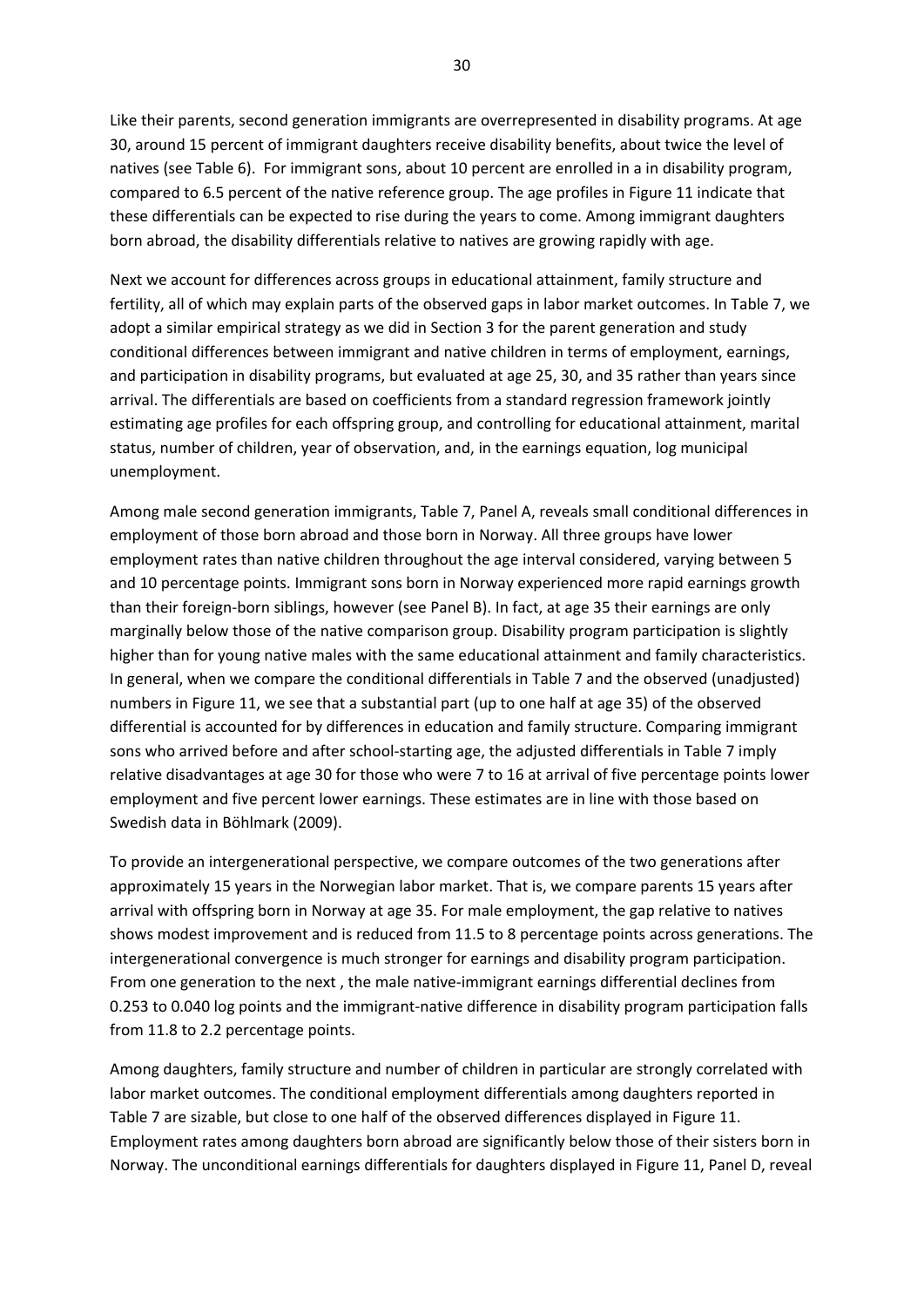significant variation in earnings by place of birth and age at arrival. But, as Table 7, Panel B, shows, these differentials are almost completely explained by differences in educational attainment and family structure. On the other hand, the more frequent disability program participation observed for female second generation immigrants remains even when we control for education and family structure. The higher disability rates among immigrant daughters compared to natives may reflect intergenerational spillovers and even a causal impact of parental disability insurance (Dahl *et al*., 2013).

*Table 7: Predicted differences in employment, log earnings, and disability program participation between children of labor immigrants from Pakistan and Turkey and natives. Education and family controls.* 

|                                         |              | <b>Sons</b> |             |             | <b>Daughters</b> |             |
|-----------------------------------------|--------------|-------------|-------------|-------------|------------------|-------------|
| Age:                                    | 25           | 30          | 35          | 25          | 30               | 35          |
| A. Employment rate:                     |              |             |             |             |                  |             |
| 2 <sup>nd</sup> generation, born Norway | $-0.081***$  | $-0.064***$ | $-0.080***$ | $-0.092***$ | $-0.142***$      | $-0.149***$ |
|                                         | (0.010)      | (0.010)     | (0.016)     | (0.011)     | (0.012)          | (0.019)     |
| Born abroad, imm age 0-6                | $-0.083***$  | $-0.049***$ | $-0.085***$ | $-0.133***$ | $-0.194***$      | $-0.228***$ |
|                                         | (0.015)      | (0.013)     | (0.017)     | (0.017)     | (0.018)          | (0.023)     |
| Born abroad, imm age 7-16               | $-0.085***$  | $-0.100***$ | $-0.099***$ | $-0.139***$ | $-0.188***$      | $-0.212***$ |
|                                         | (0.011)      | (0.011)     | (0.013)     | (0.017)     | (0.017)          | (0.020)     |
| <b>B. Log earnings:</b>                 |              |             |             |             |                  |             |
| 2 <sup>nd</sup> generation, born Norway | $-0.088$ *** | $-0.065***$ | $-0.040*$   | $-0.027**$  | $-0.024*$        | $-0.015$    |
|                                         | (0.012)      | (0.013)     | (0.021)     | (0.011)     | (0.013)          | (0.020)     |
| Born abroad, imm age 0-6                | $-0.064***$  | $-0.070***$ | $-0.059***$ | $-0.033*$   | $-0.054***$      | $-0.055**$  |
|                                         | (0.018)      | (0.018)     | (0.021)     | (0.018)     | (0.018)          | (0.026)     |
| Born abroad, imm age 7-16               | $-0.088***$  | $-0.116***$ | $-0.125***$ | $-0.020$    | $-0.031*$        | $-0.012$    |
|                                         | (0.015)      | (0.015)     | (0.018)     | (0.019)     | (0.018)          | (0.023)     |
| C. Disability program participation:    |              |             |             |             |                  |             |
| 2 <sup>nd</sup> generation, born Norway | $-0.015**$   | 0.004       | 0.022       | $-0.034***$ | 0.010            | $0.069***$  |
|                                         | (0.007)      | (0.008)     | (0.014)     | (0.008)     | (0.010)          | (0.018)     |
| Born abroad, imm age 0-6                | $-0.035***$  | $-0.009$    | 0.017       | $-0.020*$   | $0.033**$        | $0.112***$  |
|                                         | (0.009)      | (0.011)     | (0.015)     | (0.010)     | (0.015)          | (0.023)     |
| Born abroad, imm age 7-16               | $-0.032***$  | 0.006       | $0.042***$  | $-0.041***$ | 0.003            | $0.059***$  |
|                                         | (0.009)      | (0.010)     | (0.012)     | (0.010)     | (0.014)          | (0.019)     |
|                                         |              |             |             |             |                  |             |

Note: Standard errors, clustered within individuals, are reported in parentheses. Regression includes quartic polynomial of age; the age polynomial interacted with each immigrant child cohort; and indicators for immigrant child cohort; educational attainment (5 levels); number of children (0, 1, 2, 3, 4 and 5 plus); married, spouse present; previously married; year of observation; and, in panel B, log municipality unemployment rate interacted with native child and each immigrant child cohort (for a total of 69 regressors). The regression samples exclude those enrolled in school the year of or the year prior to the outcome observation. Samples consist of 356,363 observations of 38,390 sons and 270,115 observations of 32,629 daughters in panels A and C, and 312,768 observations of 36,545 sons and 219,988 observations of 30,558 daughters in panel B.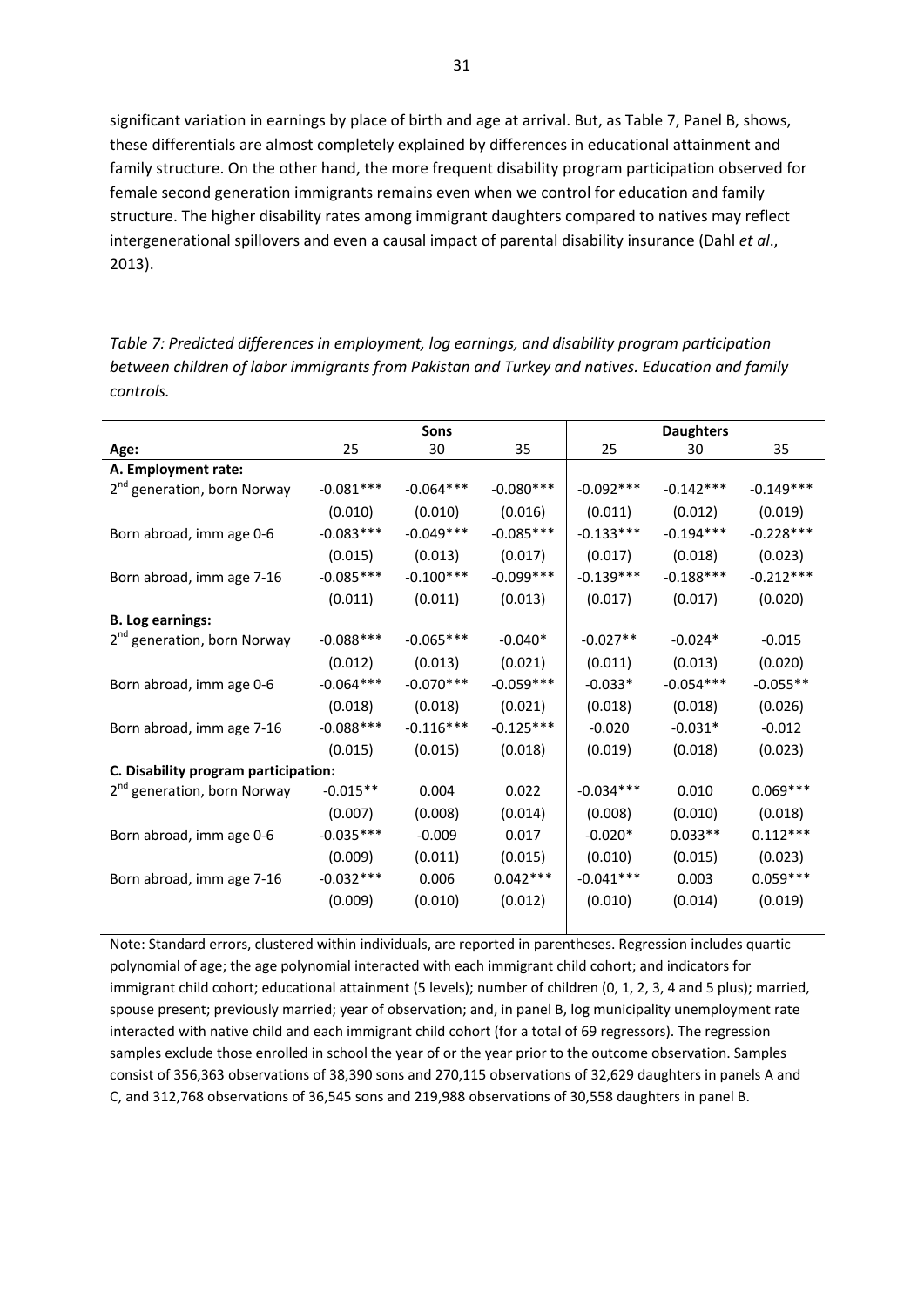Finally, despite the gaps relative to native children, the differentials found for immigrant daughters in Table 7 indicate substantial assimilation across generations. When we compare outcomes of daughters born in Norway at age 35 with those of their mothers 15 years after arrival, the employment gap relative to natives falls from 30.5 to 14.9 percentage points, the log earnings differential from ‐0.084 to ‐0.015, and the immigrant‐native difference in disability program participation declines from 8.7 to 6.9 percentage points.

To summarize our evidence on labor market outcomes and disability program participation among immigrant offspring, we find substantial gaps relative to natives in terms of lower employment and earnings, as well as higher participation in disability programs. Even so, there is clear evidence of assimilation across generations. Immigrant offspring born in Norway are more similar to natives than their parents in terms of educational attainment, labor market outcomes, disability program participation and fertility.

#### **6 Concluding remarks**

The eastwards enlargement of the common European labor market in 2004 represents in many ways a huge social experiment. It has triggered migration flows within Europe on an unprecedented scale. Even during the 1980s and 1990s, the immigrant share of the population increased substantially in most high-income countries, and over the decades the composition of the immigrant population changed radically with increasing inflows from low‐income countries (Bauer *et al*., 2000; Blau *et al.*, 2011). While scholars tend to emphasize the large economic gains associated with liberalizing international migration, voters and policy makers in Western Europe have become increasingly concerned that the large cross‐country differences in living standards, wages, and social insurance standards will generate welfare migration and put pressure on social insurance institutions. So far there is little empirical evidence, though, on the way inter‐European migrants assimilate in their host country. Moreover, in order to assess the long-term fiscal consequences of increased migration, it is necessary to acknowledge the considerable heterogeneity across immigrant groups. A lifecycle perspective is required, simply because labor migrant do not necessarily work permanently. Refugees and family immigrants typically start without a job and assimilate into the labor market over time.

In this paper, we draw on individual, longitudinal data and estimate lifecycle profiles of employment, earnings, and disability program participation for immigrant groups that are representative for the various immigration regimes to Norway over the past four decades. Such lifecycle assessments of labor market performance and social insurance outcomes form key inputs in the analysis of fiscal consequences of immigration, although we do not undertake a full accounting of fiscal implications. Our findings show that the impacts of labor immigration, in particular, depend crucially on the characteristics of the immigrants, and that the difference in living standards between the source country and the destination country is a particularly important predictor for their long-term labor market performance. Immigrants from countries with similar income levels as Norway tend to perform well in the Norwegian labor market, and on par with natives. A relatively low fraction of these immigrants settle permanently, however. Conversely, labor immigrants from low‐income developing countries tend to stay over the long haul and have high risks of non‐employment and social insurance dependency.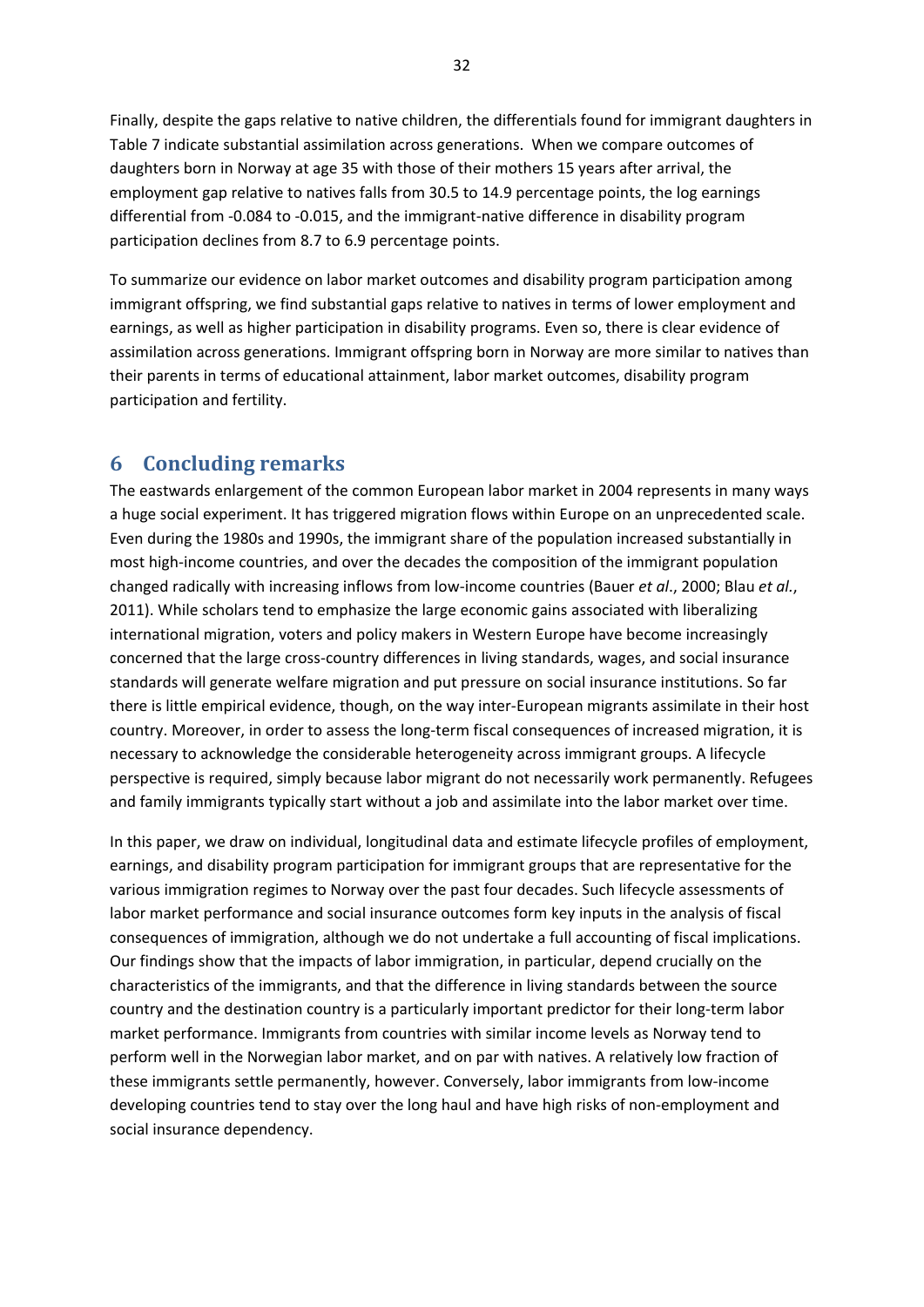Not surprisingly, we uncover very different economic performance profiles among immigrants admitted for reasons other than work. For refugees and family immigrants we find clear signs of assimilation during their first decade in Norway, with employment rates and earnings levels approaching – yet never fully catching up with – those of similar natives. Over the longer term, however, there is a tendency that immigrant-native performance differentials widen again. For all cohorts of immigrants from low‐income countries that we can study for more than 10‐15 years in the country, we find patterns of declining employment accompanied by rising participation in disability insurance. This "dissimilation" process is often triggered by a business cycle downturn with employment and earnings of immigrants much more sensitive to economic slumps than those of natives.

The pattern of declining long-term employment observed among immigrants from various lowincome source countries makes it natural to search for explanations in the *structural characteristics* of the destination country. The Norwegian labor market is characterized by a compressed wage structure with high effective minimum wages due to centralized bargaining and fairly strict employment regulations. This leads to a small service sector with relatively few low-skilled jobs. If the skill distribution of immigrants is more dispersed than that of natives, employment prospects of low‐ skilled immigrants may be hampered by the lack of jobs that match their skills (Bratsberg *et al.*, 2013). Further, such labor market features go hand in hand with a relatively generous social insurance system that in turn may encourage some individuals who are (or could have been) capable of supporting themselves through employment to instead rely on social insurance. Immigrants often face high social insurance replacement ratios due to the progressive nature of benefit schedules and the additional allowances available to families with dependent children. For labor immigrants from low-income countries, the real value of social insurance benefits may also be significantly inflated by the possibility of exporting benefits to the country of origin where costs of living typically are much lower than in Norway. Even if the combination of a compressed wage structure and generous social insurance facilitates high overall employment and productivity, the same features may result in labor market barriers and weak work incentives for immigrants.

For the recent – and historically by far largest – immigrant wave from Eastern Europe, it is still too early to say whether the lifecycle patterns of declining employment and rising social insurance dependency will repeat themselves. Our study uncovers soaring unemployment rates – and much higher dependency on social insurance payments – during the financial crisis among recently arrived Eastern European workers than among similar native workers. However, we also see indications that employment levels bounced back relatively quickly once the labor market picked up again. After all, Eastern Europe is much closer to Norway, both economically, culturally, and geographically, than the developing countries from which earlier labor migrants to Norway originated. The sheer size of the migrant inflows may also imply that these migrants belong to large social and professional networks that make it easier to adapt to changed circumstances in the labor market, and also to move on or return to their source country during recessions in the host country.

In the longer run, the fiscal consequences of immigration also depend on the fertility, human capital investments and labor market performance of descendants. We have shown that the children of the 1970s non‐European labor immigrant cohort obtained less education, and had lower employment and earnings, than natives of the same age. And again, we find a concerning tendency for high and growing disability program participation among second generation immigrants, possibly transmitted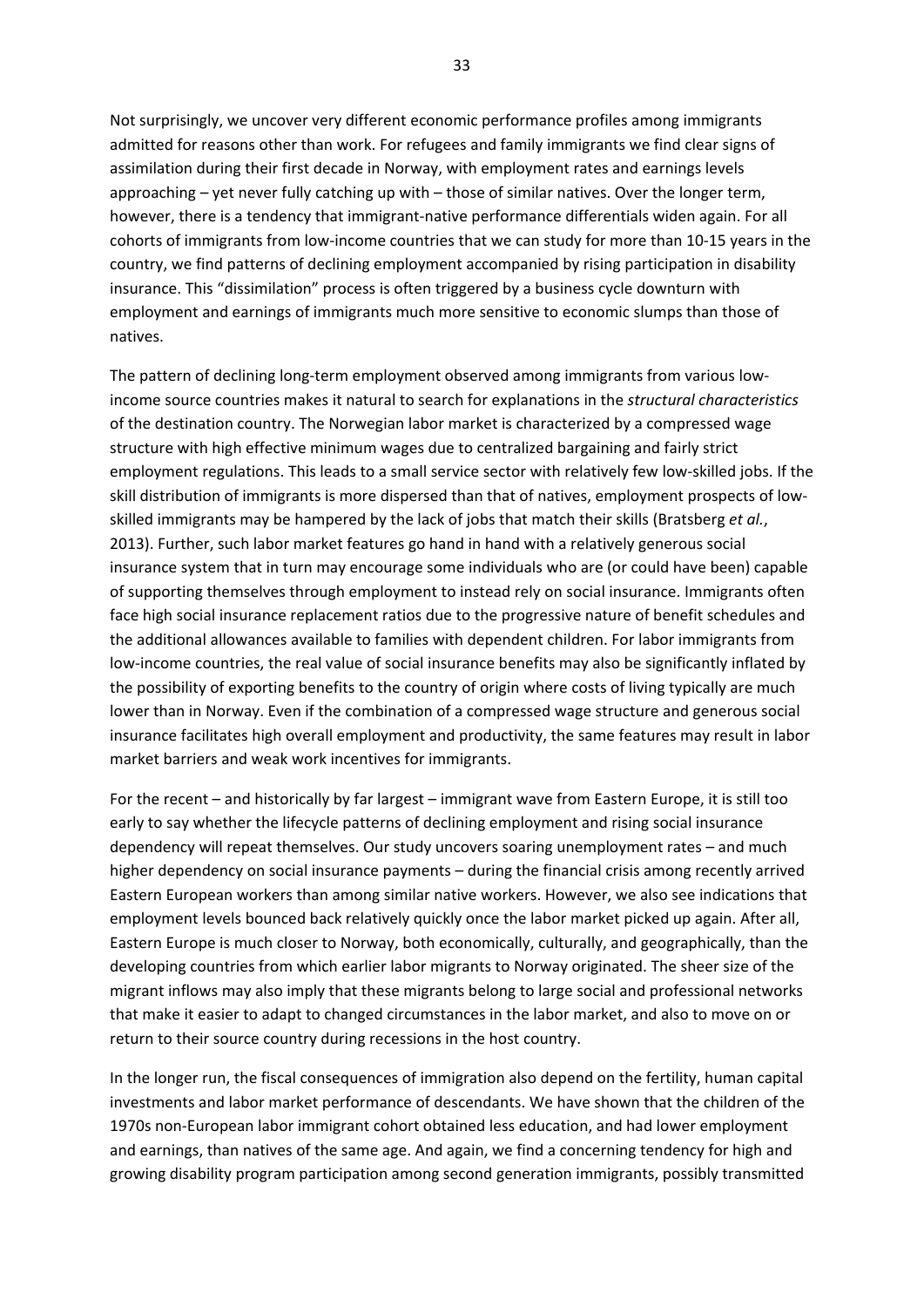across generations. But even so, we uncover clear evidence of intergenerational assimilation and find that immigrant children born in Norway do better than those born abroad and much better than their parents. Exposure to the host country childhood environment in terms of subsidized child care, free health care, and high‐expenditure public schooling seems to have favorable long‐term effects on the economic status of children of immigrants from low‐income source countries.

#### **References**

- Åslund, O., and D.O. Rooth (2007), "Do When and Where Matter? Initial Labor Market Conditions and Immigrant Earnings," *The Economic Journal,* Vol. 117, Issue 518, 422‐448.
- Aizer, A., and J. Currie (2004), "Networks or Neighborhoods? Correlations in the Use of Publically‐ funded Maternity Care in California," *Journal of Public Economics*, Vol. 88, No. 12, 2573‐2585.
- Bauer, T.K., M. Lofstrom, and K.F. Zimmermann (2000), "Immigration Policy, Assimilation of Immigrants, and Natives' Sentiments towards Immigrants: Evidence from 12 OECD Countries," *Swedish Economic Policy Review* 7: 11‐53.
- Barth, E., B. Bratsberg, and O. Raaum (2004), "Identifying Earnings Assimilation of Immigrants under Changing Macroeconomic Conditions," *Scandinavian Journal of Economics,* Vol. 106, No. 1, 1‐22.
- Barth, E., B. Bratsberg, and O. Raaum (2012), "Immigrant Wage Profiles within and between Firms," *Labour Economics*, Vol. 19, No. 4, 541‐556.
- Bertrand, M., Luttmer, E. F. P., and Mullainathan, S. (2000) "Network Effects and Welfare Cultures," *Quarterly Journal of Economics*, Vol. 115, No. 3, 1019‐1055.
- Black, S.E., and P.J. Devereux, "Recent Developments in Intergenerational Mobility." In O. Ashenfelter and D. Card (eds), *Handbook of Labor Economics*, Elsevier, 1487‐1541.
- Blau, F.D., L.M. Kahn, and K.L. Papps (2011), "Gender, Source Country Characteristics and Labor Market Assimilation among Immigrants, 1980‐2000," *Review of Economics and Statistics* 93(1): 43‐58.
- Boeri, T. (2010), "Immigration to the Land of Redistribution," *Economica*, Vol. 77, No. 308, 651‐687.
- Böhlmark, A. (2008), "Age at immigration and school performance: A siblings analysis using Swedish register data," *Labour Economics*, Vol. 15, No. 6, 1366‐1387.
- Böhlmark, A. (2009), "Integration of Childhood Immigrants in the Short and Long Run Swedish Evidence," *International Migration Review*, Vol. 43, No. 2, 387‐409.
- Borjas, G.J., and B. Bratsberg (1996), "Who Leaves? The Outmigration of the Foreign Born," *The Review of Economics and Statistics*, Vol. 78, No. 1, 165‐176.
- Borjas, G.J., and S. Trejo (1993), "National Origin and Immigrant Welfare Recipiency," *Journal of Public Economics*, Vol. 50, No. 3, 325‐344.
- Bratsberg, B., E. Barth, and O. Raaum (2006), "Local Unemployment and the Relative Wages of Immigrants: Evidence from the Current Population Surveys," *The Review of Economics and Statistics*, Vol. 88, No. 2, 243‐263.
- Bratsberg, B., E. Fevang, and K. Røed (2013), "Job Loss and Disability Insurance," *Labour Economics,* Vol. 24, October, 137‐150.
- Bratsberg, B.,T. Hægeland, and O. Raaum (2013), "Immigrant Skills and Employment: Cross‐country Evidence from the Adult Literacy and Life Skills Survey," Statistics Norway Discussion Paper No. 730.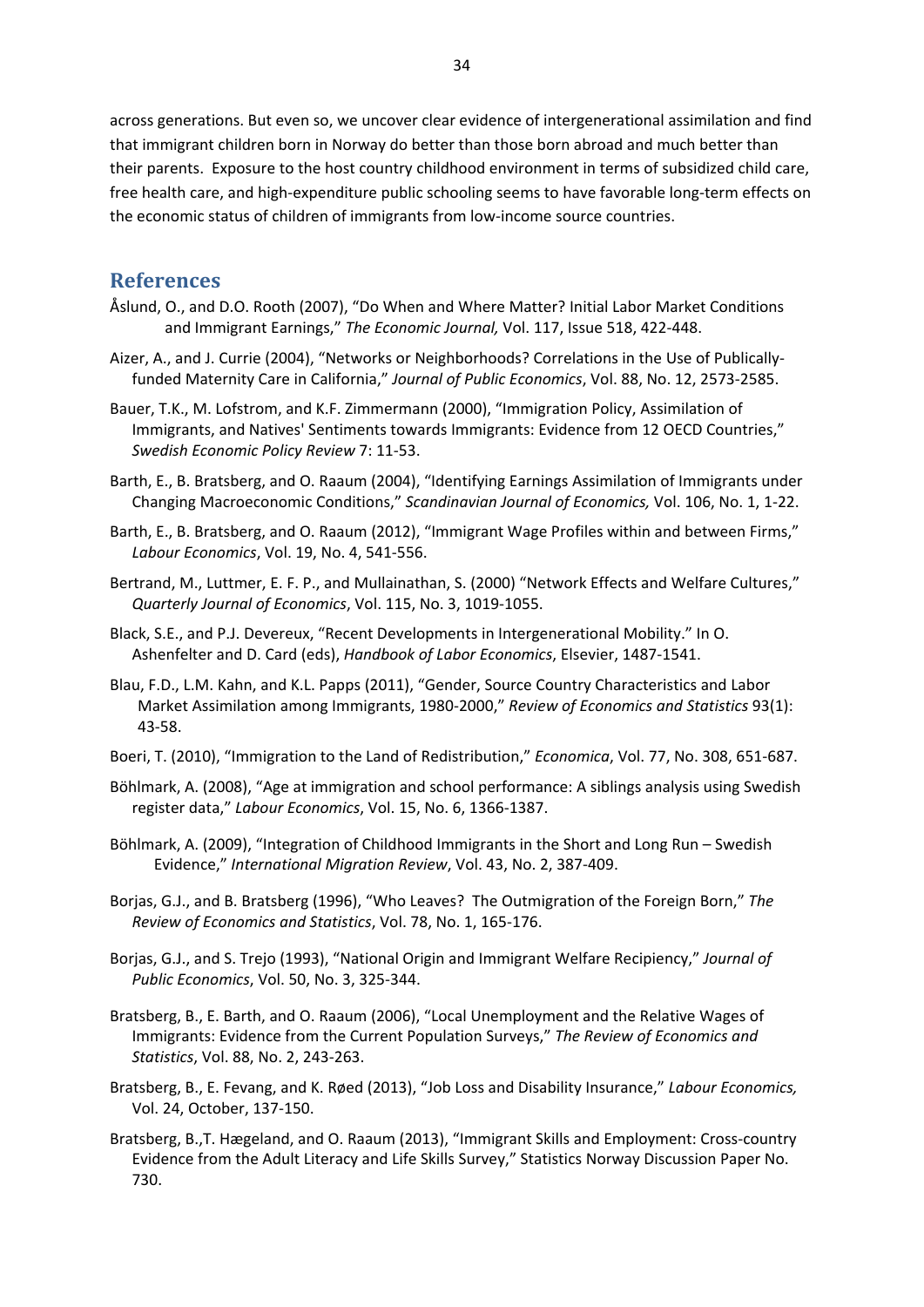- Bratsberg, B., O. Raaum, and K. Røed (2010), "When Minority Labor Migrants Meet the Welfare State," *Journal of Labor Economics*, Vol. 28, No. 3, 633‐676.
- Bratsberg, B., O. Raaum, and K. Røed (2012), "Educating Children of Immigrants: Closing the Gap in Norwegian Schools," *Nordic Economic Policy Review* 1/2012, 211‐253.
- Bratsberg, B., O. Raaum, and K. Røed (2014), "Labour Migrant Adjustments in the Aftermath of the Financial Crisis," Discussion paper 19/14, Centre for Research and Analysis of Migration, University College London.
- Brinch, C., B. Bratsberg, and O. Raaum (2012), "The Effects of an Upper Secondary Education Reform on the Attainment of Immigrant Youth," *Education Economics,* Vol. 20, No. 5, 447‐473.
- Brochmann, G., and K. Kjeldstadli (2008). *A history of immigration: The case of Norway 900‐2000*. Oslo: Universitetsforlaget.
- Casey, T., and C. Dustmann (2008), "Intergenerational Transmission of Language Capital and Economic Outcomes," *Journal of Human Resources*, Vol. 43, No. 3, 660‐687.
- Dahl, G., A. Kostøl, and M. Mogstad (2013), "Family Welfare Cultures," NBER Working Paper No. 19237.
- Dustmann, C., A. Glitz, and T. Vogel (2010), "Employment, Wages, and the Economic Cycle: Differences between Immigrants and Natives," *European Economic Review*, Vol. 54, No. 1, 1‐17.
- Dustmann, C., and T. Frattini (2013), "The Fiscal Effects of Immigration to the UK," CReAM Discussion Paper No. 22/13, University College, London.
- Economist (2012), "Liberalising migration could deliver a huge boost to global output," Nov  $17<sup>th</sup>$ 2012, p. 72.
- Kennan, J. (2012), "Open Borders," *Review of Economic Dynamics*, Vol. 16, No. 2, L1‐L13.
- Markussen, S., and K. Røed (2014), "Social Insurance Networks," *Journal of Human Resources*, forthcoming.
- Nannestad, P. (2004), "Immigration as a Challenge to the Danish Welfare State?" *European Journal of Political Economy,* Vol. 20, No. 3, 755‐767.
- Preston, I. (2013), "The Effect of Immigration on Public Finances," CReAM Discussion Paper No. 23/13, University College, London.
- Rege, M., K. Telle, and M. Votruba (2009), "The Effect of Plant Downsizing on Disability Pension Utilization," *Journal of the European Economic Association*, Vol. 7, No. 5, 754–785.
- Sarvimäki, M. (2011), "Assimilation to a Welfare State: Labor Market Performance and Use of Social Benefits by Immigrants to Finland," *Scandinavian Journal of Economics*, Vol. 113, No. 3, 665‐688.
- Statistics Norway (2014), "Immigrants and Norwegian‐born to immigrant parents," http://www.ssb.no/en/befolkning/statistikker/innvbef/aar (accessed May 8, 2014).
- Storesletten, K. (2003), "Fiscal implication of immigration ‐ a net present value calculation," *Scandinavian Journal of Economics*, Vol. 105, No. 3, 487‐506.
- Tunali, I. (1986), "A General Structure for Models of Double Selection and an Application to a Joint Migration/Earnings Process with Remigration," *Research in Labor Economics*, Vol. 8, 235‐282.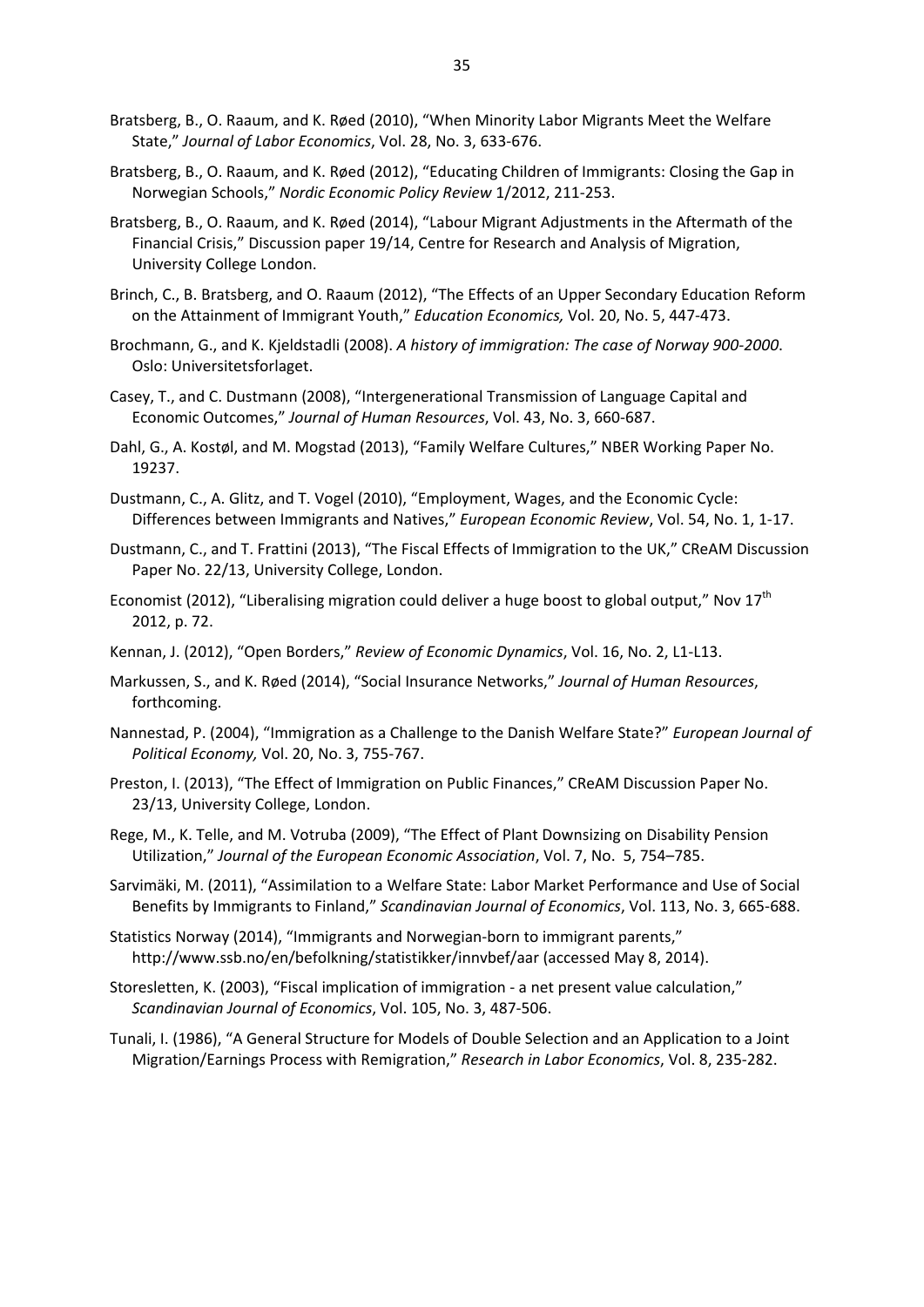|                         |       | $\mathsf{II}$              | Ш      | IV     | $\vee$                               | VI     | VII             |
|-------------------------|-------|----------------------------|--------|--------|--------------------------------------|--------|-----------------|
|                         |       |                            |        |        | Outcomes 1 and 2 years after arrival |        |                 |
|                         |       |                            |        |        |                                      |        | Log earnings if |
|                         |       | Percent outmigrated within |        |        | <b>Employment rate</b>               |        | employed        |
|                         |       |                            |        | Outmig |                                      | Outmig |                 |
| Immigrant cohort        | 5 yrs | 10 yrs                     | 15 yrs | @5 yrs | <b>Stayers</b>                       | @5 yrs | <b>Stayers</b>  |
|                         |       |                            |        |        |                                      |        |                 |
| A. Men                  |       |                            |        |        |                                      |        |                 |
| Western Europe 1971-75  | 58.7  | 64.4                       | 67.9   | 0.896  | $0.858***$                           | 12.518 | 12.410***       |
| Pakistan/Turkey 1971-75 | 9.8   | 12.2                       | 14.4   | 0.981  | 0.974                                | 12.201 | 12.263**        |
| Pakistan/Turkey 1986-90 | 19.9  | 32.7                       | 35.9   | 0.157  | $0.538***$                           | 11.764 | 11.997**        |
| Refugees 1986-90        | 8.1   | 16.8                       | 21.0   | 0.239  | $0.388***$                           | 11.888 | 11.905          |
| <b>Balkans 1991-95</b>  | 22.2  | 25.4                       | 26.6   | 0.089  | $0.255***$                           | 11.769 | 11.857          |
| Refugees 1996-2000      | 14.1  | 19.6                       | 23.1   | 0.559  | $0.509***$                           | 12.121 | 12.104          |
| New EU 2004-07          | 22.5  | N/A                        | N/A    | 0.637  | $0.910***$                           | 12.341 | 12.614***       |
|                         |       |                            |        |        |                                      |        |                 |
| <b>B. Women</b>         |       |                            |        |        |                                      |        |                 |
| Western Europe 1971-75  | 63.0  | 69.6                       | 71.7   | 0.762  | $0.583***$                           | 12.146 | 12.133          |
| Pakistan/Turkey 1971-75 | 8.4   | 10.1                       | 11.7   | 0.750  | $0.216***$                           | 11.425 | 11.863*         |
| Pakistan/Turkey 1986-90 | 5.0   | 10.6                       | 13.1   | 0.071  | 0.111                                | 11.614 | 11.793          |
| Refugees 1986-90        | 8.0   | 16.5                       | 20.6   | 0.160  | $0.210**$                            | 11.725 | 11.743          |
| <b>Balkans 1991-95</b>  | 17.7  | 20.1                       | 20.8   | 0.092  | $0.147*$                             | 11.637 | 11.782          |
| Refugees 1996-2000      | 7.6   | 12.4                       | 18.1   | 0.095  | 0.124                                | 12.896 | 12.803          |
| New EU 2004-07          | 14.3  | N/A                        | N/A    | 0.408  | $0.679***$                           | 12.140 | 12.321 ***      |
|                         |       |                            |        |        |                                      |        |                 |

|  | Appendix Table A-1: Employment and log earnings of outmigrants and stayers |  |  |  |
|--|----------------------------------------------------------------------------|--|--|--|
|  |                                                                            |  |  |  |
|  |                                                                            |  |  |  |

\*/\*\*/\*\*\*Significantly different from mean for outmigrants at 10/5/1 percent level.

Note: Mean outcomes in cols IV and VI are for the subsample that outmigrated 3 or 4 years after arrival and in cols V and VIII for those who stayed at least 5 years.